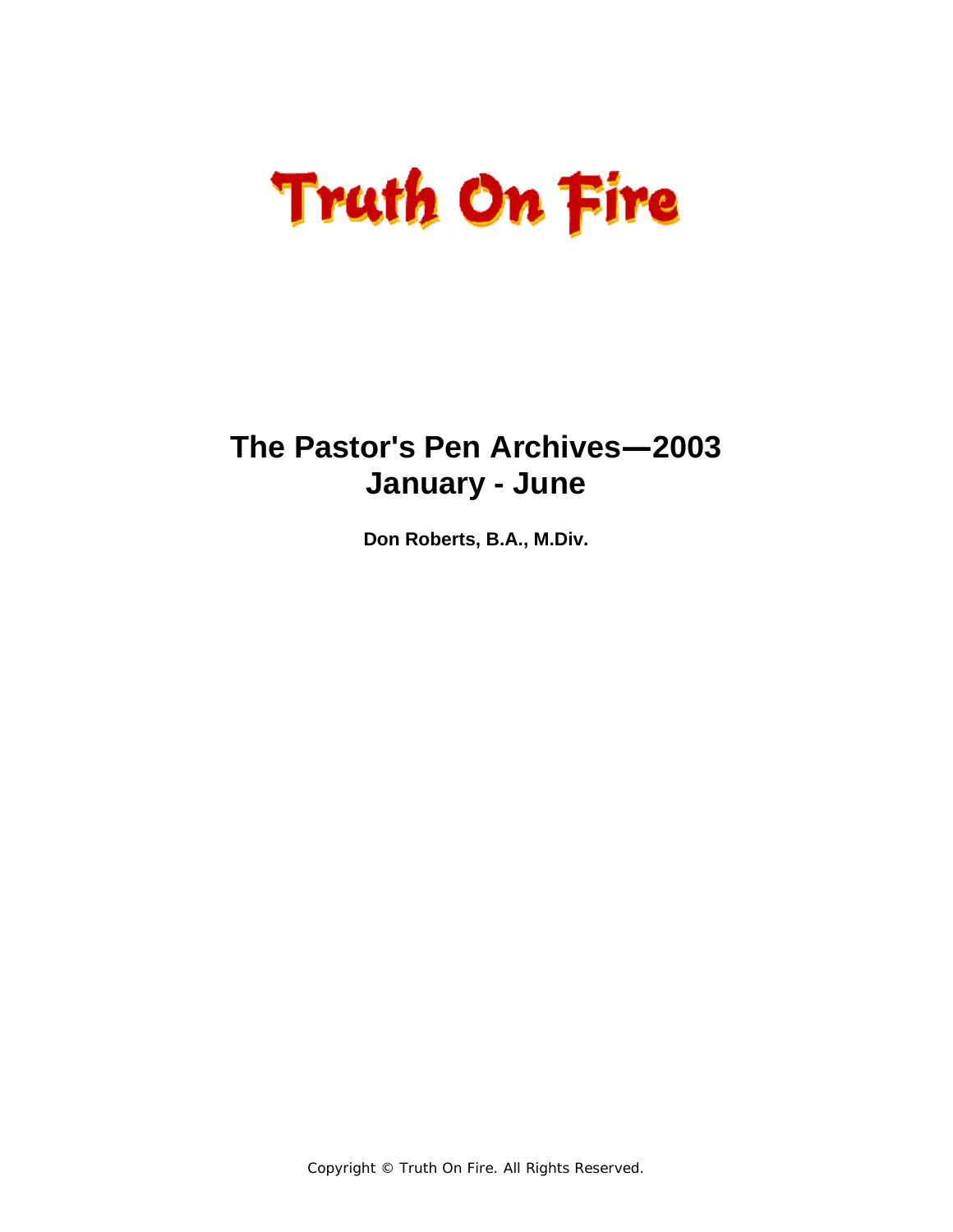<span id="page-1-0"></span>

#### **Table of Contents**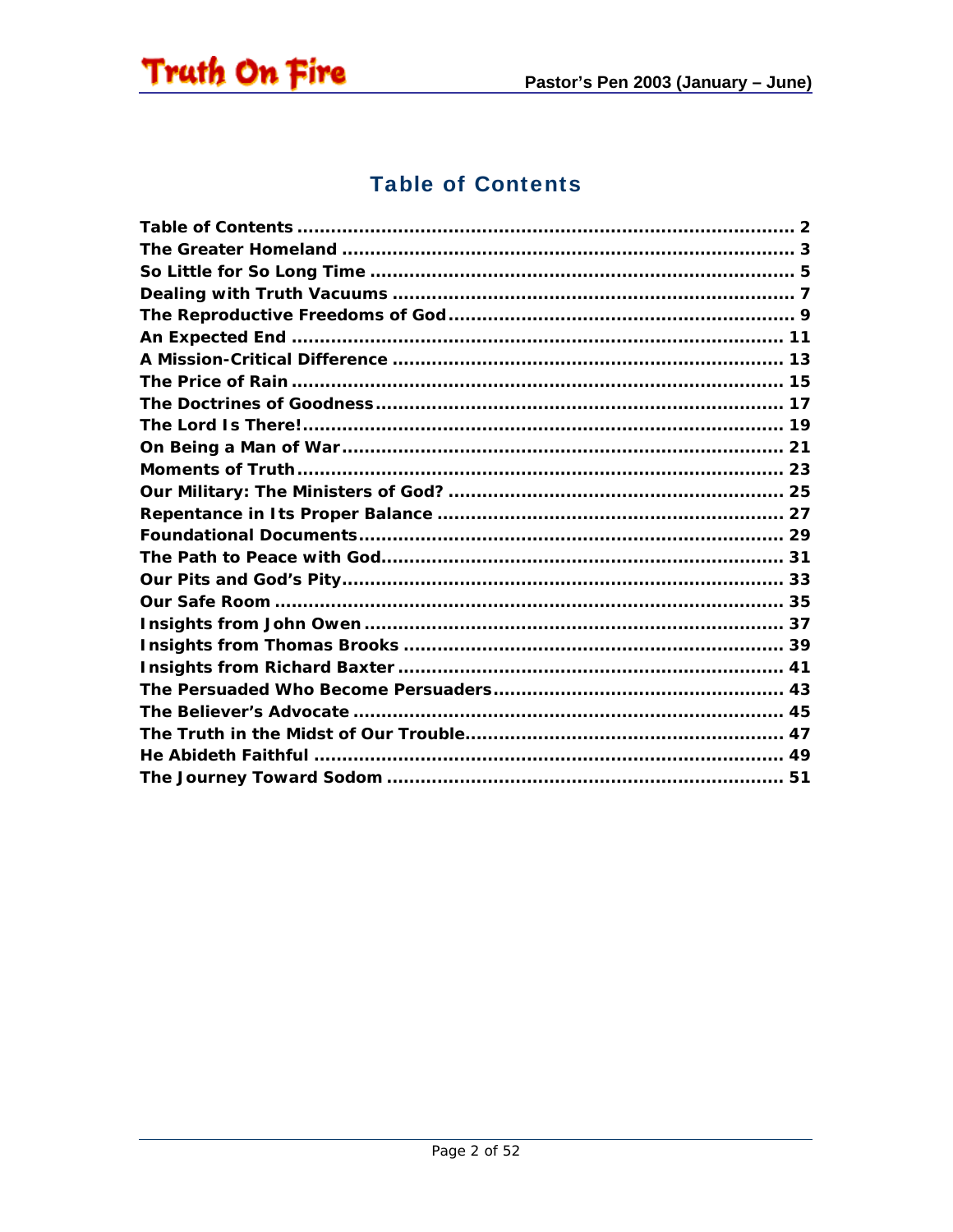#### The Greater Homeland

<span id="page-2-0"></span>**Truth On Fire** 

The American public has developed a visceral concern for homeland security since the terrorist attacks of September 11, 2001. Prior to that tragic date, the phrase "a vulnerable United States" would have been considered an oxymoron. That is no longer the case. A few of the more visible and immediate reactions to the wounds inflicted upon us by Islamic madmen have been the establishment of the Homeland Security Department and high-tech enhancements to our airport security systems. Recent reports of suspected terrorists infiltrating our society through the Canadian border are portentous reminders that homeland security at this point is packing more symbolism than substance! The bottom line is the citizens of this nation are demanding to be safe and to feel safe once again, and will hold elected officials responsible at the ballot box for failure to achieve these objectives.

All the heated rhetoric about homeland security (about which we shall surely be inundated in the coming months) prompts us to reflect upon the greater homeland of which every believer in Jesus Christ shall one day be a part. The Lord Jesus confirmed it, saying, "*In my Father's house are many mansions: if it were not so, I would have told you. I go to prepare a place for you. And if I go and prepare a place for you, I will come again, and receive you unto myself; that where I am, there ye may be also*" (John 14:2- 3). We know that Abraham of old was cognizant of this same truth, because the scripture says that while *he sojourned in the land of promise* [the homeland], *as in a strange country*…*he looked for a city* [the greater homeland] *whose builder and maker is God*" (Hebrews 11:9-10). Abraham would affirm with us that there has never been a homeland immune from attack or strife, including his own. But the greater homeland that awaits the believer shall never suffer the first scintilla of sin or violence!

What then is the Biblical guarantee that God will bring every believer without exception into the greater homeland? It is the doctrine of predestination! The NT Greek word translated "predestinate" is **proorizo**, a combination of **pro** (beforehand) and **orizo** (to determine; Eng. "horizon"). It literally means to preset a destination or outcome that is immutable as to its fulfillment. It is used in the NT of both people and events, but our focus here is with people. Thus when the scriptures speak of God predestinating someone, it signifies that He has determined by sovereign decree to accomplish a purpose or goal in that individual that no force in heaven or on earth can defeat!

Two of the key issues regarding predestination are 1) its objects and 2) its ultimate goal. The objects of predestination are those *whom he did foreknow* (Romans 8:29). These are the same individuals who have been *blessed with all spiritual blessings in heavenly places in Christ* (Ephesians 1:3). Two of these "in Christ" blessings are predestination *unto the adoption of children* (1:5) and an *inheritance obtained* as a result of predestination (1:11). In short, the objects of predestination are those whom the Spirit of God has placed into spiritual union with Christ after hearing and believing the word of truth, the gospel of their salvation (1:13). The Bible doctrine of predestination has nothing to do with unbelievers who are still "in Adam".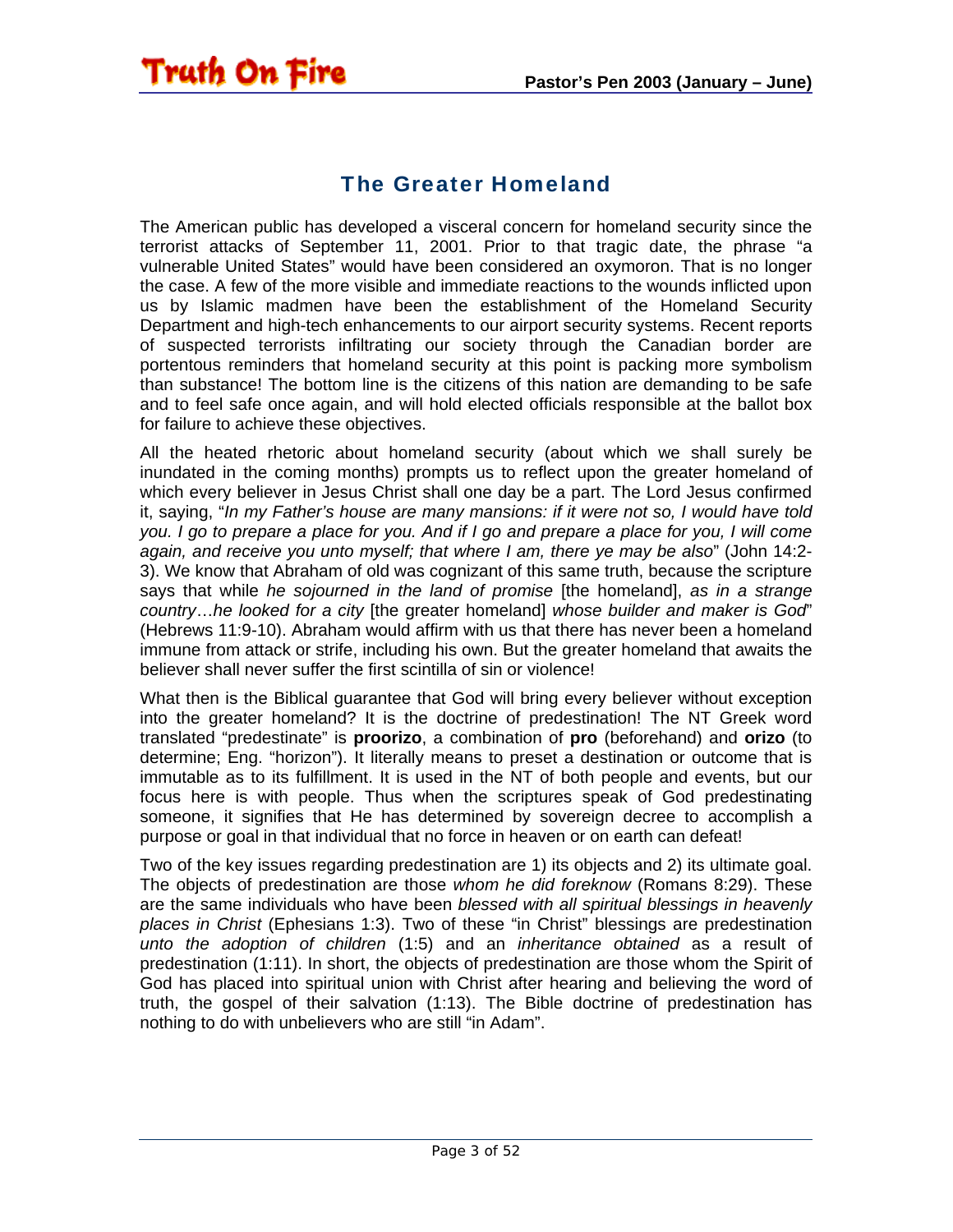The ultimate goal of predestination is *to be conformed to the image of His Son* (Romans 8:29). The process of conformity begins at the moment of regeneration (i.e., the new birth), continues through life as a matter of progress in personal holiness, and culminates at the resurrection, at which time Jesus will endow His children with glorified bodies like unto His own (Philippians 3:21). Paul refers to this event as *the adoption, to wit, the redemption of our body* (Romans 8:23), which is synonymous with *the adoption of children* cited in Ephesians 1:5.

It is unfortunate indeed that theologians down through the centuries have so fiercely debated and divided over the objects of predestination when the primary thrust of the doctrine is God's ultimate goal for all who are in Christ! Spiros Zodhiates has well stated: "Because it is neither possible nor permissible for us to pry into God's secret counsel, it is not proper to be *fixated* [italics mine] with determining who the predestined are. Instead, we should contemplate the glories of what they are predestined to" (*The Complete Word Study Dictionary*, p. 1224). Amen!

Brethren, the truth of the greater homeland should transcend our concerns about homeland security. As believers in the Lord Jesus, we have a fixed future and an eternal citizenship in the city whose builder and maker is God! The doctrine of predestination should not be feared or avoided, but rather embraced, for it is God's sovereign and gracious guarantee that He will indeed save to the uttermost all who come unto Him through faith in His Son, the Lord Jesus Christ!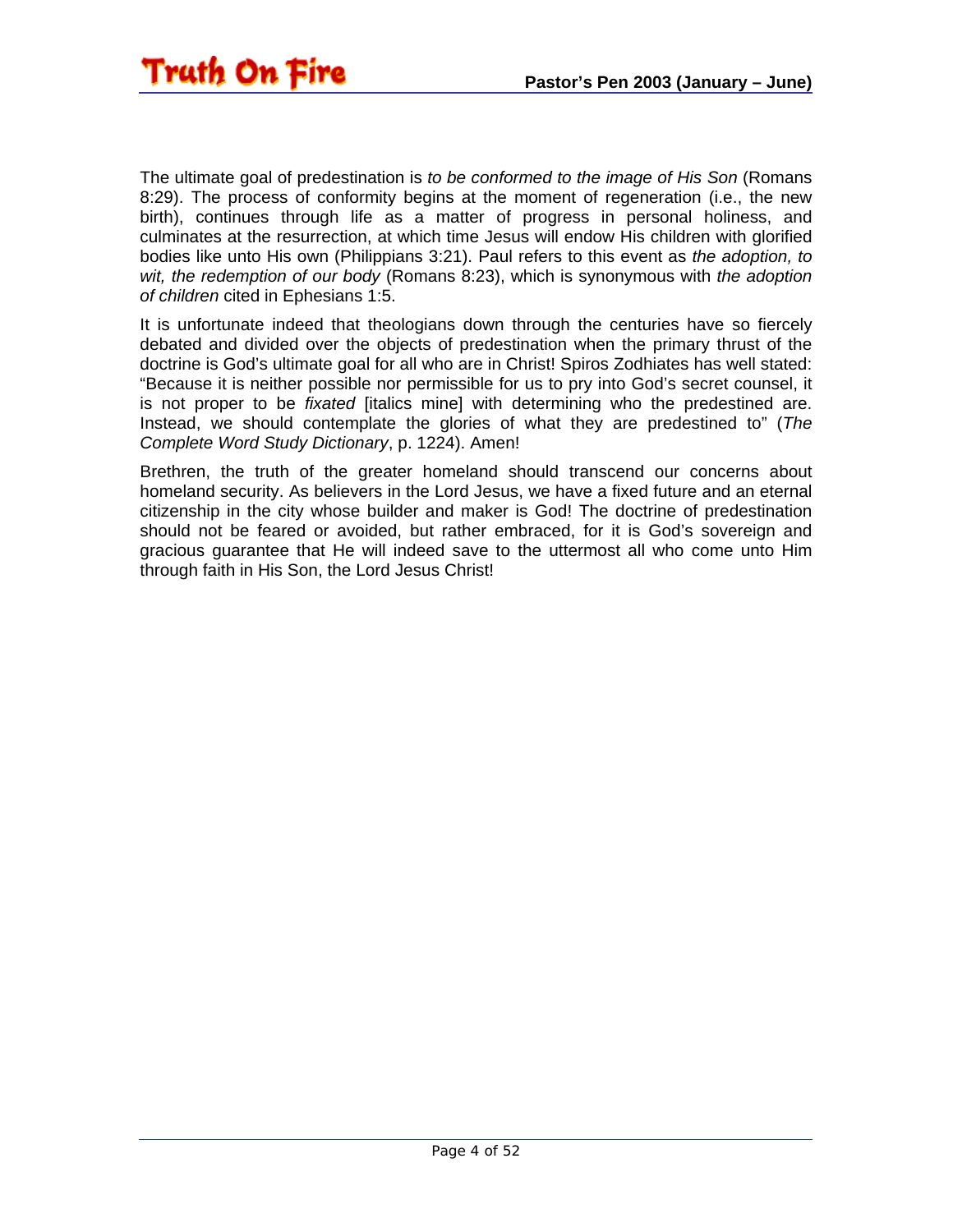#### So Little for So Long Time

<span id="page-4-0"></span>**Truth On Fire** 

Every single question that Jesus directed toward men in His earthly ministry contained at least three inherent qualities. First, each one was intended to foster the apprehension of spiritual truth in the recipients. Secondly, they were always penetrating and thought provoking in nature, challenging the hearer to reason his or her way to the proper conclusion and, as a result, undertake an appropriate course of action. Thirdly, none of them were asked for the purpose of acquiring information.

A prime example is found in Luke 6:46 as Jesus was addressing His newly-appointed apostles, a group of disciples from whom He had chosen the Twelve, and a great multitude of people who had sought Him out for both teaching and healing (6:17-19). He asked, "*And why call ye me, Lord, Lord, and do not the things which I say?*" The spiritual truth to be apprehended was the inconsistency of saying one thing and doing another giving lip service to His authority while disregarding His directives. Such asynchronous alignment of lips and life is the very essence of hypocrisy. If someone on the receiving end of the question thus reasons that he or she is playing the hypocrite, then the challenge is to undertake a life of obedience that reflects a genuine recognition of His Lordship and brings the lips and life into agreement.

A less well-known but equally powerful question was directed toward the apostle Philip on crucifixion eve. Jesus said to him, "*Have I been so long time with you, and yet hast thou not known me, Philip?*" (John 14:9). The context has Jesus engaged with the apostles (minus Judas Iscariot) in perhaps the most intensive and comprehensive teaching interlude of His ministry. Simon Peter and Thomas had raised a few questions and doubts respectively about where Jesus was going and the way to get there. Jesus in turn affirmed that He was the way to the Father, and that knowing Him was in essence knowing the Father. At that point, Philip interjected saying, "*Lord, shew us the Father, and it sufficeth us*" (14:8). The statement implied that Philip was not satisfied with Jesus alone. Even though he used the pronoun "*us*" in stating his desire, I doubt that he spoke for the entire group. I believe John, the beloved apostle, had arrived at Jesus-alone satisfaction long before this conversation took place.

The question posed by Jesus to one of His elect servants lends itself to our encouragement as well as our instruction. First, notice that when responding to both Peter (13:36-38) and Thomas (14:7-8), the Lord did not employ a personal address. But He addressed Philip by name—in part to signify the personal attention He was giving to the issue raised by Philip, and in part as an expression of His tenderness and concern for one in whom He had invested so much.

Secondly, the knowledge vacuum of which Jesus spoke was relative rather than absolute. In other words, Philip knew the Lord Jesus in terms of a saving relationship, but his spiritual perception of Christ had not advanced to the maximum extent warranted by three years of exposure and interaction.

Thirdly, since the phrase "*so long time*" equates to a three-year period for Philip, why not assume for present-day purposes that three year-old converts who still exhibit spiritual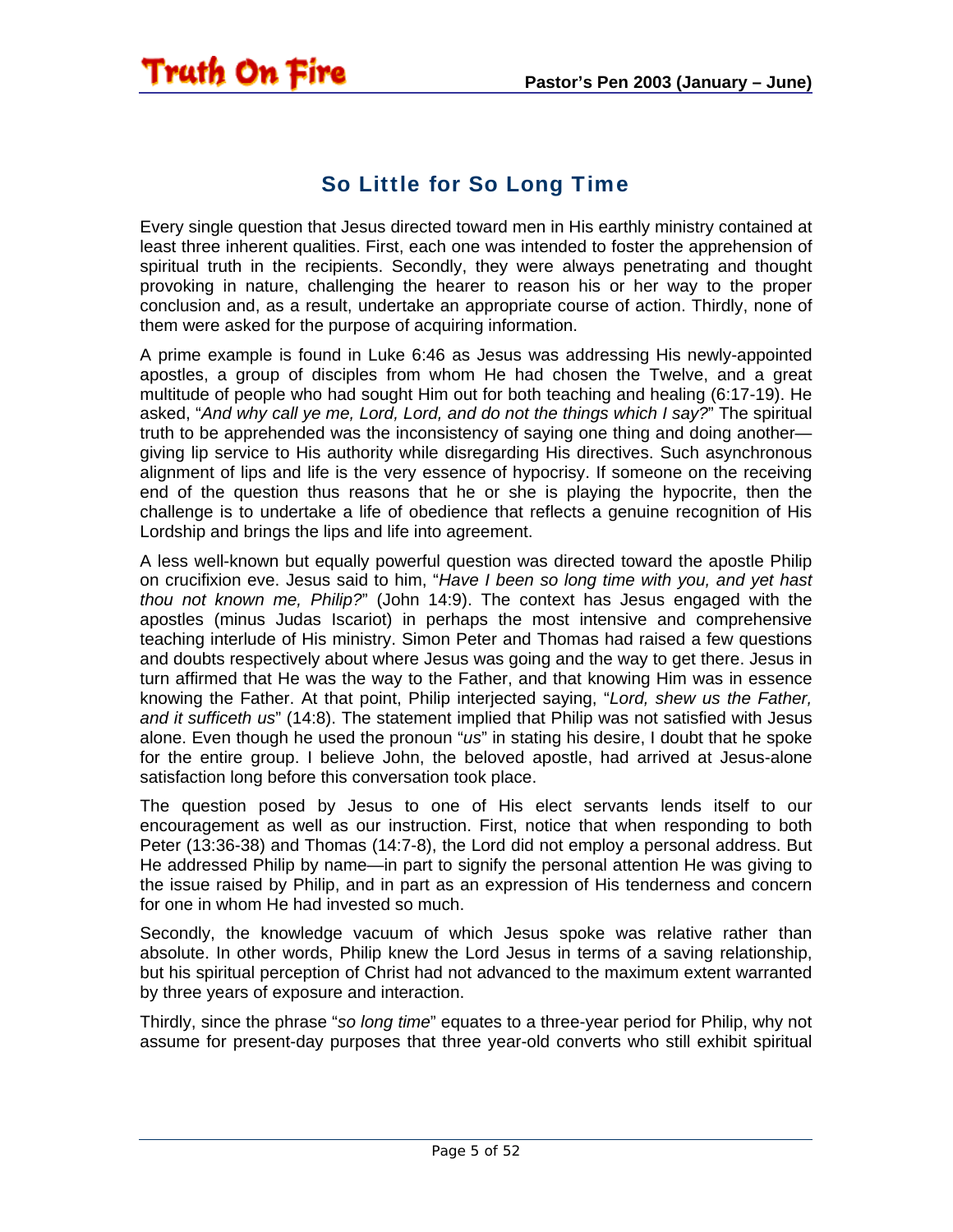

dullness and lack Jesus-alone steadfastness have suffered in their spiritual advancement?

Lastly, we may conclude that knowing Jesus to fullest extent possible in this life is the most noble and rewarding pursuit than can be undertaken by a sinner saved by grace!

Brethren, I wonder whether that penetrating question Jesus directed toward Philip in those precious hours before His arrest and trial might have some thought-provoking relevance for you and me at this hour. How long has Jesus been with us—or to be more Biblically correct, in us? Has it been three days, three months, three years, or three decades? To what extent have we advanced in our theological as well as experiential knowledge of Him? Do we live with a Jesus-alone satisfaction? Or can we hear the Lord Jesus addressing us by name in our heart of hearts, admonishing us that for so long time we have come to apprehend so little about His magnificent Person and matchless grace?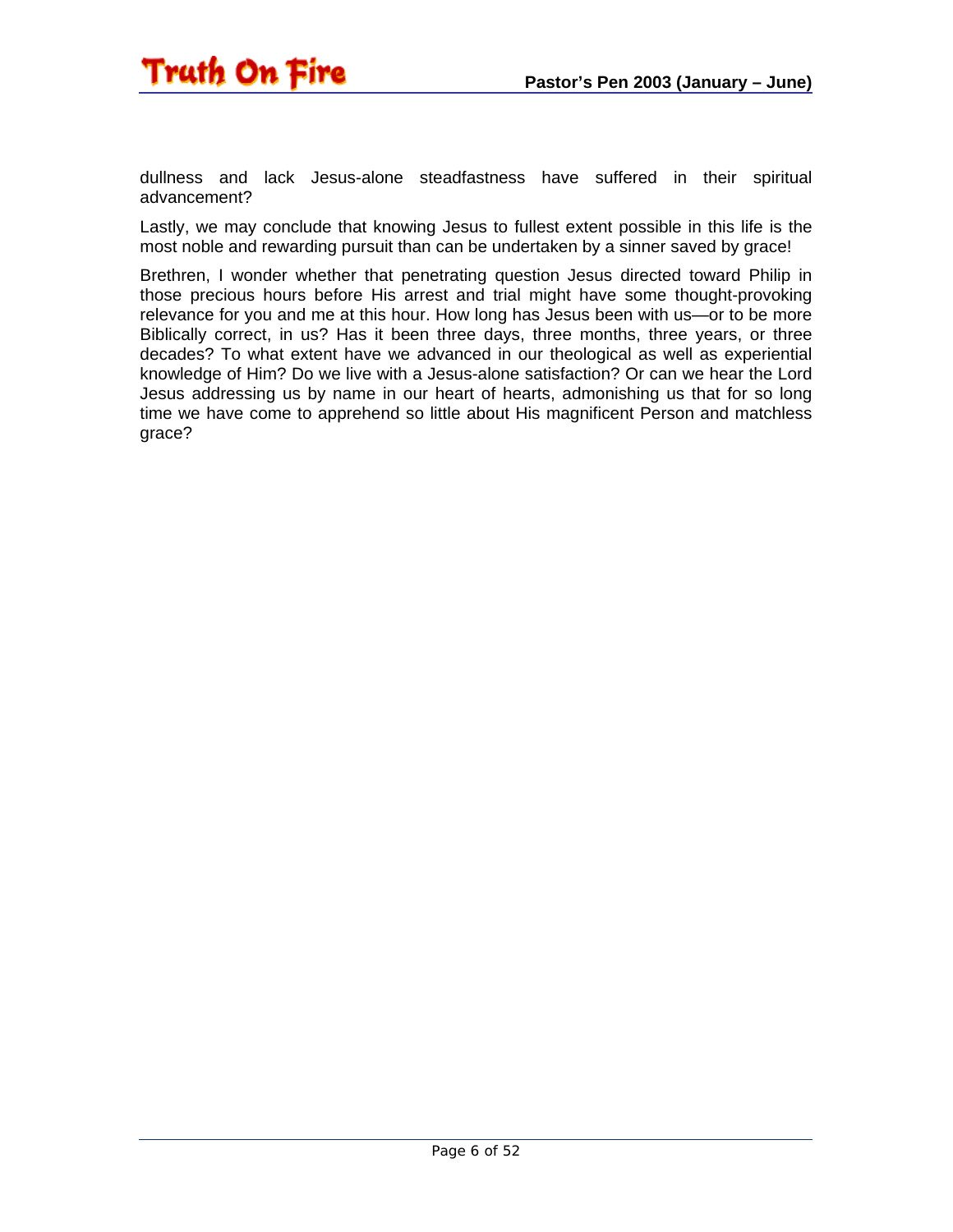#### Dealing with Truth Vacuums

<span id="page-6-0"></span>Truth On Fire

The television, radio, and print media have recently reminded us of two alarming trends among the youth of America. The first is the increase in violent acts committed by elementary school children. Episodes of children under age twelve bringing lethal weapons into classrooms, and physically assaulting teachers and fellow classmates, are becoming more frequent. Who imagined that armed police and security officers would become regular fixtures in our nation's grade schools? The second is the growing use of the drug Ritalin to treat attention-deficit/hyperactivity disorder (ADHD) in children. The Journal of the American Medical Association states that as many as 6 million of our children are currently taking this prescription drug. The additional billions of federal (tax) dollars spent for child-related educational programs along with well-meaning national campaigns such as "It Takes a Village" and "Leave No Child Behind" appear to be impotent in curbing these debilitating trends.

What say the experts on the matter? Well, medical science believes the answer can be found in unlocking the chemical secrets of the brain, and discovering the miracle drug that will correct chemical imbalances and rectify undesirable behaviors. Others contend that we are what we eat, and thus children with better diets will become better children. Many child psychologists blame media violence for provoking similar kinds of behavior in its youthful viewers. Sociologists argue that family disintegration as evidenced by parental violence and abandonment is the major culprit. The list of alleged causes is lengthy! And while many expert postulations contain a microbe or two of substantive thought, all of them fall short in terms of identifying the fault and the fix, the cause and the cure!

When all else fails, consult the Word of God—the inerrant repository of eternal truth! Bible believers understand that the sin nature within children is the ultimate cause behind the acts of violence committed by them (Psalm 51:5; Romans 3:23; 5:12). The fix for sin in any life is the death and resurrection of the Lord Jesus Christ on behalf of all sinners—the eternal and life-changing benefits of which are applied by God to those who believe the Gospel. This general truth as it applies to the individual is indisputable, which is why every local church should be feverishly engaged in the evangelization of children! But the dynamics of growing child violence within society at large requires further investigation.

The burgeoning violence we are witnessing in America's children can be attributed directly to the progressive suppression of truth and a corresponding surge in demonic activity. Do you remember the demon-possessed boy that Jesus healed after His transfiguration? He was given to regular fits of violence induced by the demon (Mark 9:18). When Jesus asked "*how long*" it had been since this condition "*came unto him*", the father answered, "*Of a child*" (9:21). We must remember that Jesus broke four hundred years of prophetic silence as He entered upon his public ministry. As predicted by the prophet Amos, a "*famine of the hearing of the words of the Lord*" was in full swing (Amos 8:11). This no doubt accounts for the great number of demon-possessed adults and children Jesus encountered during His three-year ministry. As He continued to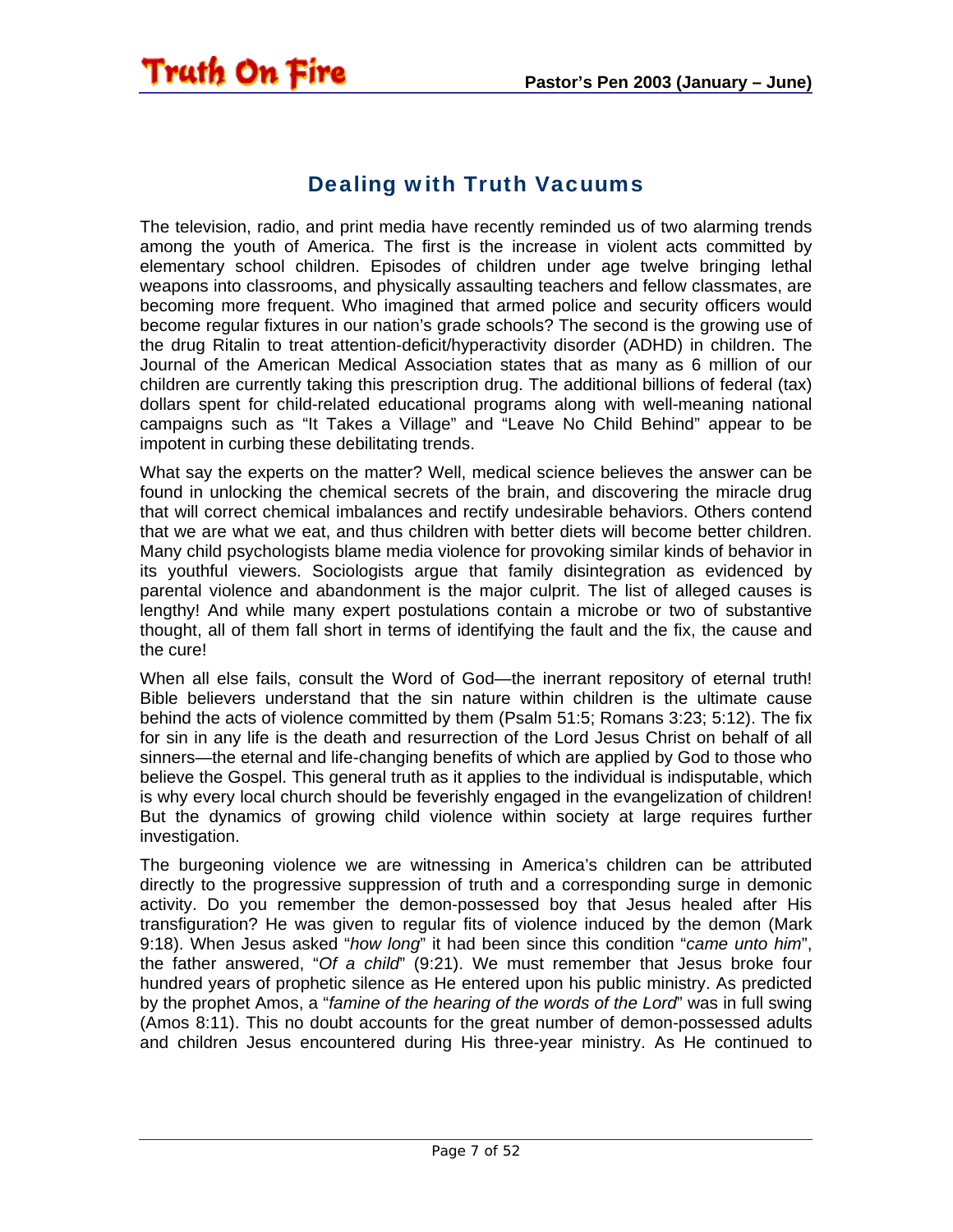disseminate the truth and wield His power among the masses, there was a conspicuous decrease in the incidents of demon-spawned activity. No attempt is being made here to assign demon possession as the cause for every act of child violence or hyperactivity. The Scriptures, however, strongly support the belief that demons frolic in truth vacuums, and no child is immune!

Brethren, the ongoing efforts of infidels to obliterate the truth from our educational institutions and curriculums have constituted an open invitation to the devil's minions to conduct search and destroy missions at will among the children of our nation. But the fault does not rest entirely with these agencies. Parents without a spiritual or moral compass, and pulpits with secular agendas, are equally culpable.

An awareness of the true fault suggests a straightforward cure! Reinstate the Word of God as the authoritative voice in all matters spiritual and temporal! Give it its due reverence and preeminence in every corner of society—our churches, our homes, and our schools! It must begin with the people of God before it can impact the nation! We cannot justify our criticism of government for suppressing the truth if we are guilty of neglecting it in our own daily endeavors! Nor can we remain ambivalent toward these alarming trends when we understand the real cause and possess the Gospel cure!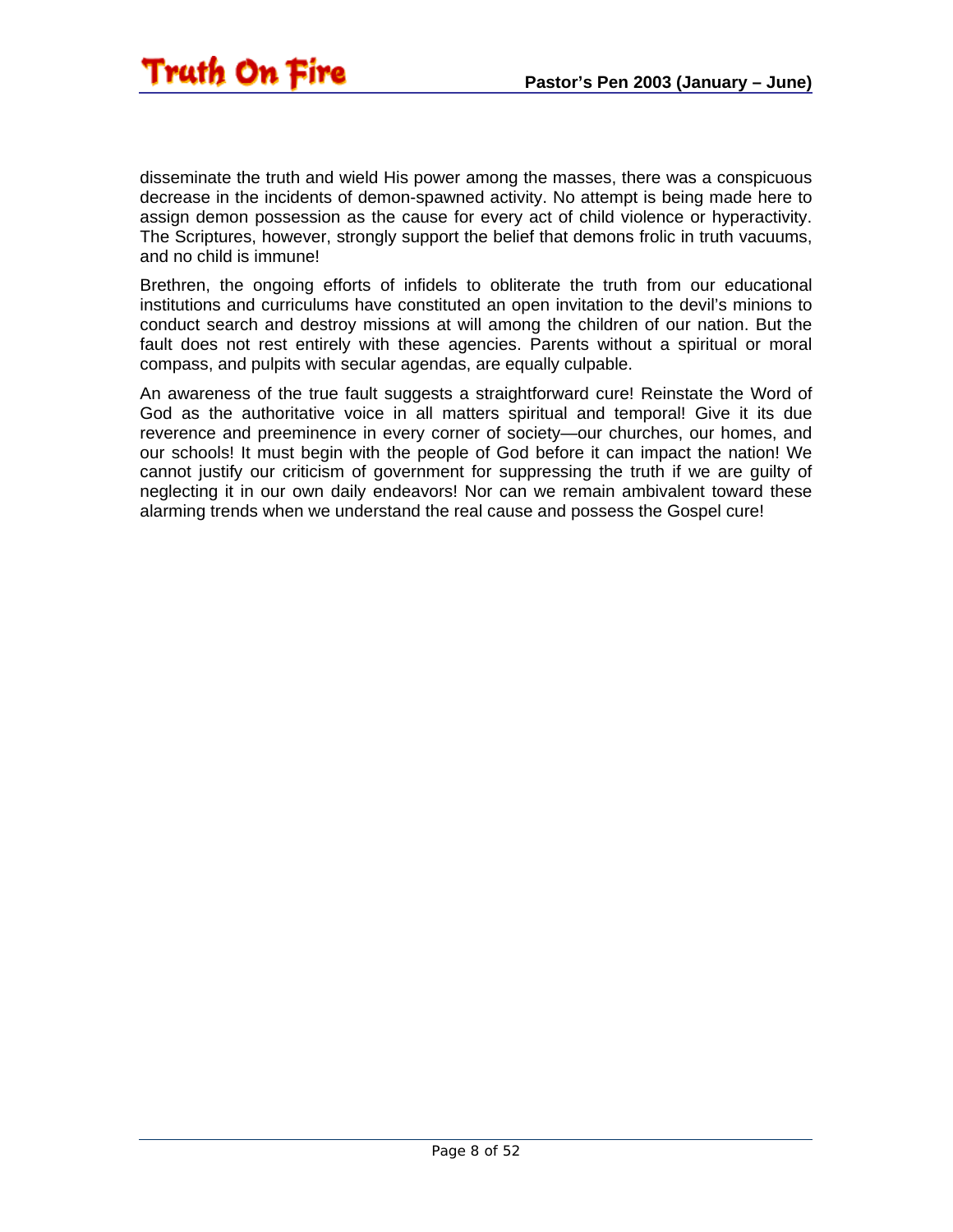#### The Reproductive Freedoms of God

<span id="page-8-0"></span>In Washington this last week, and at sundry sites across the nation, the supporters of abortion rights held vociferous rallies to celebrate the thirtieth anniversary of Roe vs. Wade—the Supreme Court ruling handed down on January 22, 1973, that granted to women right-to-privacy protections regarding the decision to terminate a pregnancy. The majority of justices opined that the Constitution guaranteed that right, and so began the damnable practice of legalized infanticide.

The Florida Times-Union published a letter from the CEO of Planned Parenthood in Jacksonville, in which she encouraged pro-choice sympathizers to become more vocal in their support of abortion rights. Her two-fold argument was that Roe vs. Wade had finally secured the "reproductive destiny" of women in America, and that a wellorganized and financially robust pro-life agenda was threatening to turn back the clock on reproductive freedom. My truth-based conviction that abortion is equivalent to coldblooded murder caused me to write a response to the editor. Excerpts are included below:

"The recent letter from the CEO of Planned Parenthood of Northeast Florida is yet another indicator that advocates of abortion rights are in dire straights. They are losing the public argument—pure and simple!

"The writer claimed 'the Roe decision finally granted women control over their reproductive destiny.' Are we to assume that women had no control over their sexual activities prior to this ruling? Were they denied access to birth control alternatives? What about sexual purity and abstinence? Buzzwords like 'reproductive destiny' are designed to define the issue in extreme terms (i.e., abortion rights grant total control whereas the lack of that right equates to no control at all)! The fact is the most critical choices impacting one's 'reproductive destiny' come into play long before a woman is impregnated, and will continue to be the overriding factors in the matter without regard for Roe vs. Wade!

"One of the great pro-choice falsehoods is the idea that, because the unborn fetus is part of a woman's body, it is therefore under her sovereign control. Such is not the case. Early into the first trimester of pregnancy, the fetus has its own heartbeat, blood supply, and distinguishable appendages. The central argument put forth by abortion advocates is that of dependency. In other words, since the fetus is totally dependent upon the mother (i.e., a non-viable tissue mass), the decision to continue or terminate the pregnancy is hers alone. The logic of this argument is absurd. Should the same reasoning be applied to a three month-old child or an elderly invalid since both are nonviable entities apart from the sustenance they receive from those upon whom they depend?

"The ruling in the case of Roe vs. Wade is arguably the most inhumane judgment ever passed down by the Supreme Court. It obliterated the identity of innocent unborn humanity, and robbed them of the sacred Constitutional protections to which they are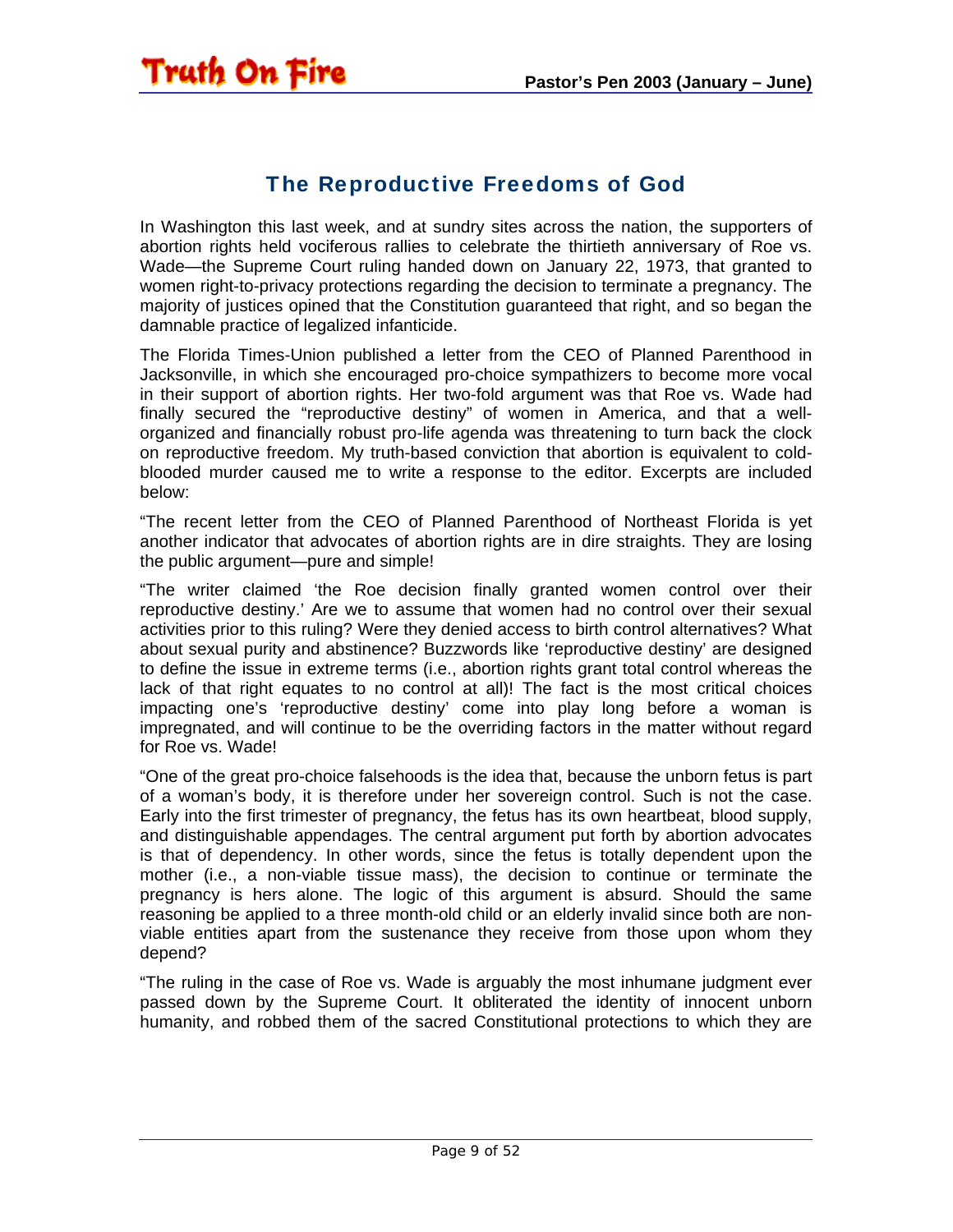entitled. In the name of pro-choice, some 42 million of them thus far have been denied the opportunity to make the first choice."

Brethren, each time this issue surges to the forefront of public debate, I am reminded of David's inspired musings concerning his own development in the womb: "*I will praise thee; for I am fearfully and wonderfully made: marvelous are thy works; and that my soul knoweth right well. My substance was not hid from thee, when I was made in secret, and curiously wrought in the lowest parts of the earth. Thine eyes did see my substance, yet being imperfect; and in thy book all my members were written, which in continuance were fashioned, when as yet there was none of them*" (Psalm 139:14-16).

The scriptures teach us that the fetus is an imperfect yet personal substance that God Himself is continually fashioning until the day of separation from the womb. Fetal development is the fearful and wonderful work of God! And while its substance may be non-viable, it is nonetheless human! Abortion is thus two-dimensional in its damnability! It is first an act of infanticide—or homicide, pick your poison! It is moreover an act of interdiction by ungodly men into the secret affairs and reproductive freedoms of God!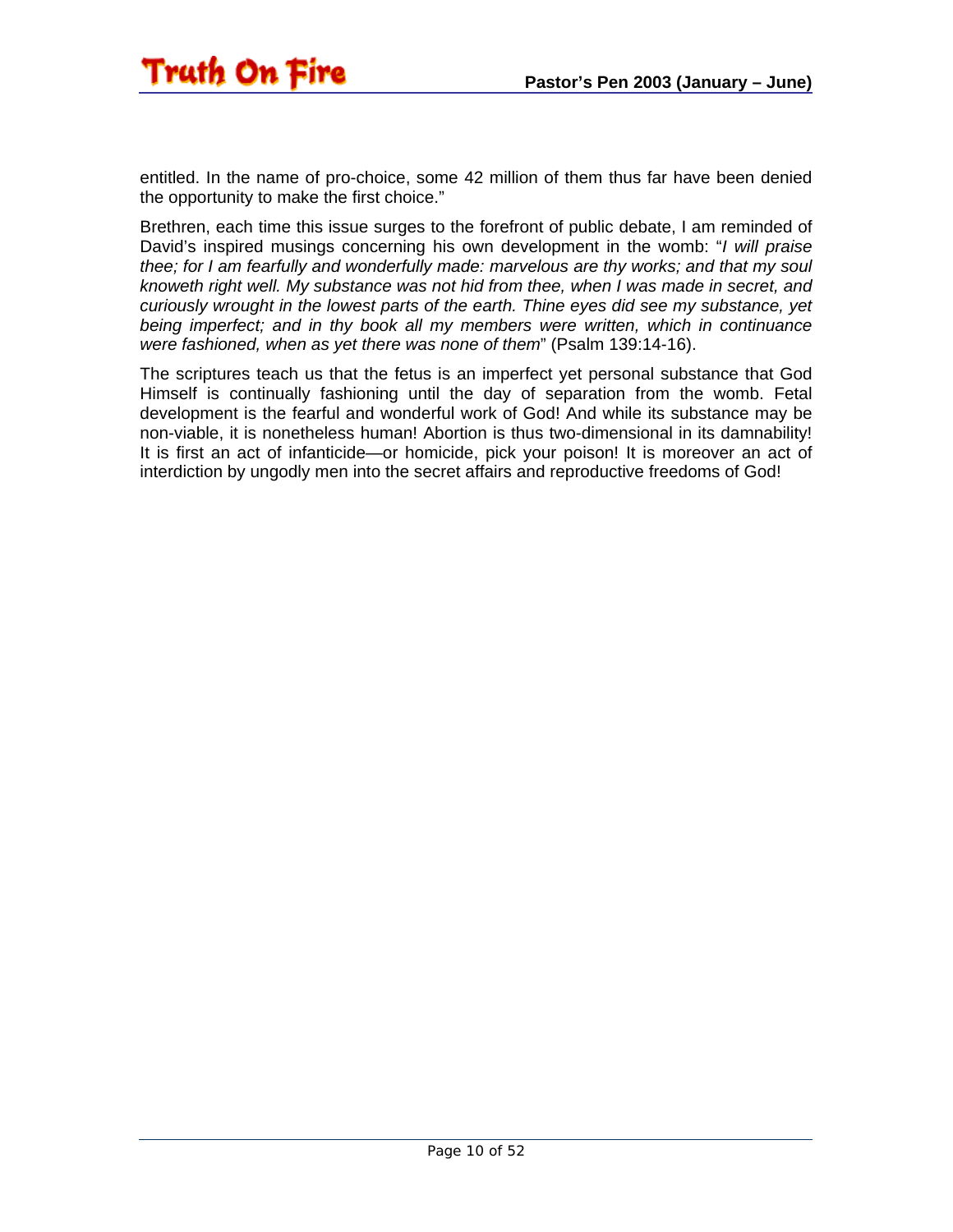

<span id="page-10-0"></span>The Bible is littered with admonitions for the people of God to pray. Prayer is routinely depicted as the primary spiritual posture for the worship of God. For stalwarts of the faith such as Enoch, Noah, Abraham, Samuel, David, Elijah and protégé Elisha, Daniel, and the apostle Paul, prayer was no less important than breathing.

Prayer is the sacred venue for fellowship with God. Prayer is the highest expression of dependence upon God, and pleases Him as an exercise of faith. Prayer is the prescribed pathway into the warehouse of God's riches from which the humble petitioner may secure truckloads of palletized mercy from the loading docks of grace!

The prophet Jeremiah issued to the Israelites who were carried captive into Babylon by Nebuchadnezzar one of the most remarkable and insightful prayer instructions recorded in scripture. He wrote: "*And seek the peace of the city whither I have caused you to be carried away captives, and pray unto the Lord for it: for in the peace thereof shall ye have peace*" (Jeremiah 29:7). The command for the captives to pray was one of several imperatives enjoined by the Lord in Jeremiah's letter that included the building of houses in which to dwell for the long term, the planting of gardens as a sustainable food source, and the marrying of Israelite to Israelite coupled with prolific childbearing so that the Jewish population in Babylon might increase rather than diminish in spite of the captivity (29:5-6). In other words, the God-imposed captivity was never intended to induce a selfimposed caducity! Its design was restoration rather than resignation!

The real-time relevance of this passage can be seen in at least three ways. First, it tells us that the Lord had endorsed the concept of praying for our enemies long before its NT articulation by Jesus (Matthew 5:44). The phrase "*I have caused you to be carried away*" was intended to teach the sovereign providence of God in the matter. The Jews would be more inclined to pray for their captures if they had it clearly in mind that God Almighty was ultimately the Administrator of Babylonian affairs. In this same spirit did Jesus pray, "*Father, forgive them; for they know not what they do*" (Luke 23:34).

Secondly, it teaches us that the potential for effectual prayer during the time of captivity was not forfeited as a result of the captivity, indicating that prayer could still make a difference in their lives! What an encouragement! So many times within the disobedient and dark corridors of life we feel that all hope is lost, that God is through with us, that our captivity is more than we can bear, and that the road which leads back to spiritual Jerusalem no longer exists. But the Lord made it clear to His people that the length of captivity was preset for *seventy years*, that He would *perform* His *good word* toward them, and *cause* them *to return* to Jerusalem (**29:10**). He had *an expected end* for them (**29:11**), which tells me that no believer should expect his or her spiritual journey to end in the midst of chastening!

Thirdly, it reminds us that what is good for a nation—even a pagan nation such as Babylonia—is good for the people of God who dwell therein. America is moving ever closer to the precipice of paganism! There are forces at work within the halls of Congress, the anti-Christian media, the Hollywood culture, and the philosophical elites of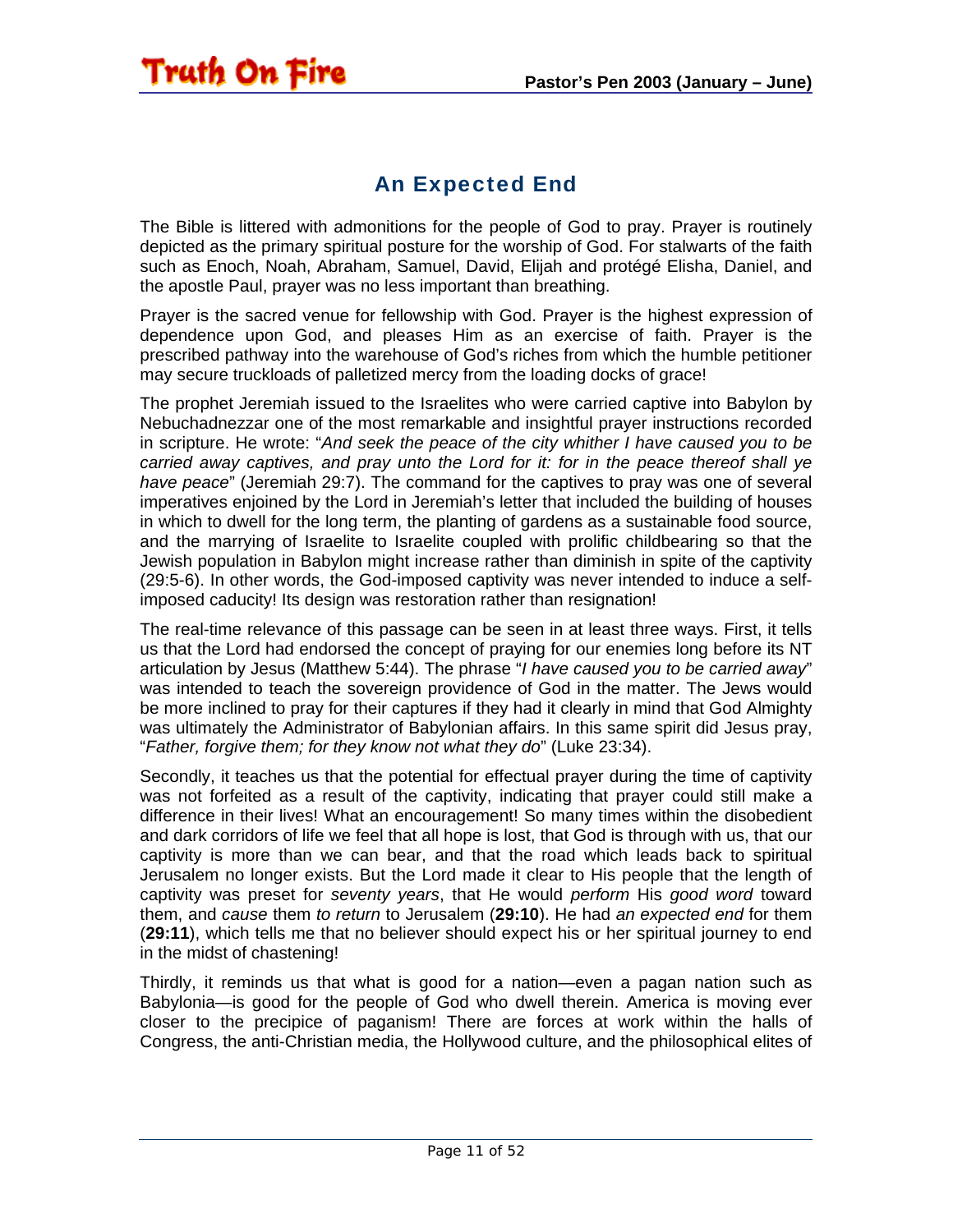academia to discredit the Word of God and all who obey it! Yet we must pray for the peace of our nation. We must intercede for its leadership as well as the opponents of the gospel of Jesus Christ! Why? In the peace thereof we shall have peace!

Remember the historical reference provided by Luke following the conversion of Saul of Tarsus? He remarked: "*Then had the churches rest* [peace and wholeness] *throughout all Judea and Galilee and Samaria, and were edified; and walking in the fear of the Lord, and in the comfort of the Holy Ghost, were multiplied*" (Acts 9:31). You will observe that the churches seized upon the time of peace as an opportunity for evangelism and ministry expansion! The church in America appears to be taking peace for granted as she remains asleep at the switch!

Brethren, what comfort is to be derived from the truth of God's faithfulness! The captivity in Babylon was perhaps the darkest hour in Israel's history, yet the Lord used His anointed prophets to keep hope on the horizon! God's expected end for them, and for us in this hour, was expressed in these words: "*Then shall ye call upon me, and ye shall go and pray unto me, and I will hearken unto you. And ye shall seek me, and find me, when ye shall search for me with all your heart*" (29:12-13). May the Lord Jesus Christ grant to each of us who know and trust Him such an expected end!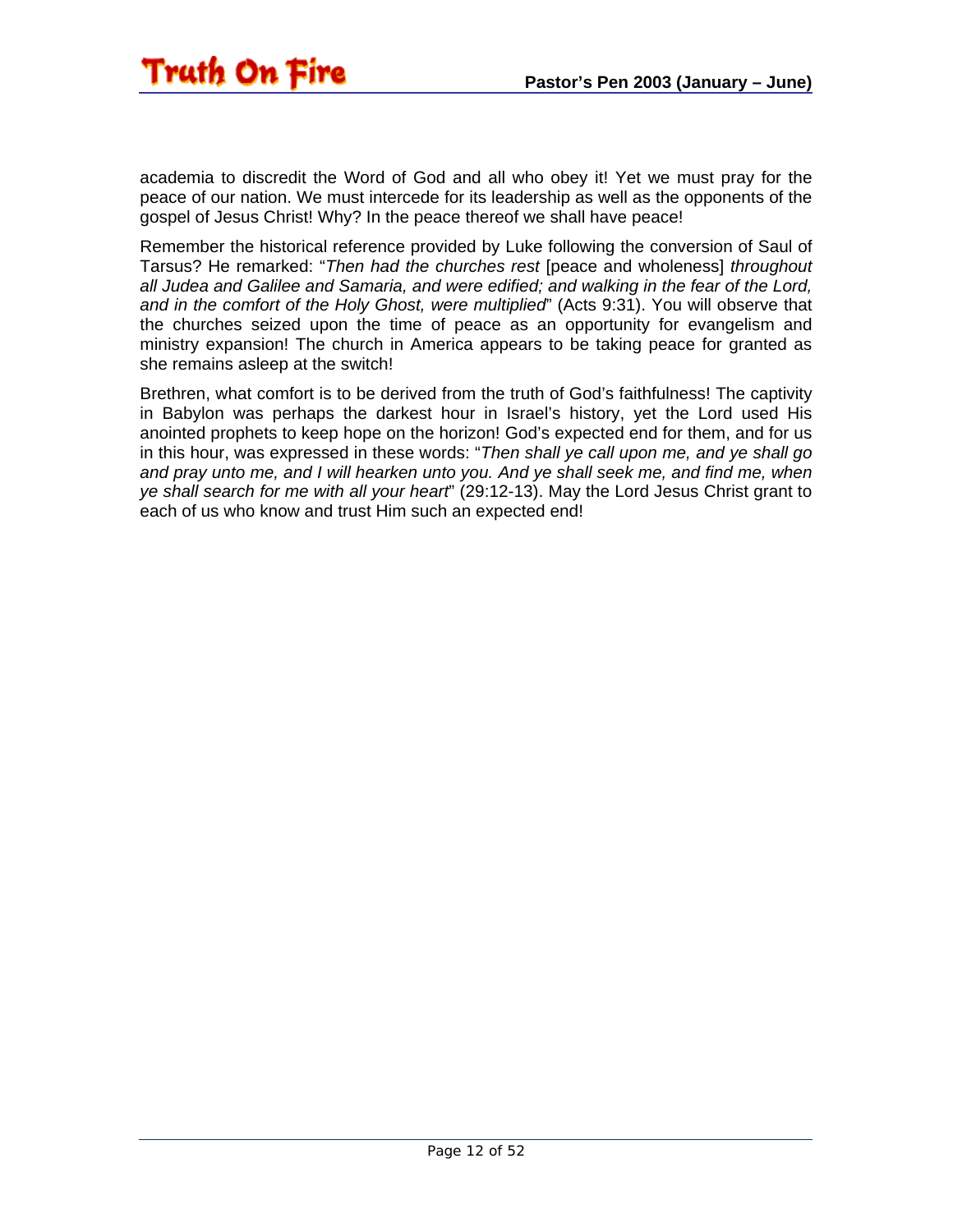#### A Mission-Critical Difference

<span id="page-12-0"></span>Our military establishment is renown for its chain of command and well-defined structural components. For example, consider the Army. It is the sum total of its regiments. A regiment consists of two or more battalions. A battalion is composed of companies, a company of platoons, and a platoon of squads. Each squad consists of individual soldiers, who receive specialized training in some aspect of war, and are referred to as specialists. The squad is designed to meld the diversity of the specialists into one cohesive unit capable of conducting effective and multi-purpose missions. A typical squad might include an expert marksman (sniper), a medical expert (corpsman), a communications expert (radioman), a language expert (interpreter), and a munitions expert. While all of these receive the same basic training, it is the specialty training that enables each one to make a unique and mission-critical difference within the squad.

The vital and indispensable role of the specialist within the military is being accentuated once again as the United States continues to assemble its war machine in the Persian Gulf. We are referring in particular to the great number of reservists who are being called back into active duty. The Associated Press has cited Pentagon statistics which reveal that currently 37 percent of these former "weekend warriors" are older than forty. The Department of Defense is not commandeering them into service for sheer body count, but for the specialized skills they bring to the combat arena without regard for their age.

It is entirely appropriate at this hour to think of the local church as a squad of specialists that God has uniquely equipped for spiritual warfare. It is God's design for each member to make a mission-critical contribution to the assault on the gates of hell, which Jesus said would not prevail against His Church (Matthew 16:18). The apostle Paul frequently employed metaphors of war to emphasize the spiritual nature of life in Christ as set against the principalities and powers of darkness (Ephesians 6:10-20). He also admonished Timothy to *endure hardness, as a good soldier of Jesus Christ*, and affirmed before his death that he had *fought a good fight* (2 Timothy 2:3; 4:7). Blessed is that disciple in whose mind the concept of spiritual war was etched early on in his or her Christian walk.

Who then are these specialists? Well, the scripture identifies seven of them in Romans 12:6-8. God has specialized some members of His body with the gift of prophecy—the unique ability to forthtell the word of God in black and white terms. The prophets of old were both foretellers and forthtellers, but, in this age of completed revelation God's prophets are expounders of the written word! They are spiritual snipers with a God-given ability to keep sin in the crosshairs and the church focused on the main issues.

The gift of ministry is the ability to perceive areas of need that are often overlooked by others. They are spiritual mechanics, who are motivated to keep the machinery of war running. What would the church be without this group of specialists? The gift of teaching enables its recipient to pursue expository depth in the scriptures, and to expound the truth discovered with clarity and simplicity. In some respects they are spiritual drill sergeants, whose job it is to instill within the recruit the what, why, and how of military discipline and combat tactics. The gift of exhortation is the ability to encourage and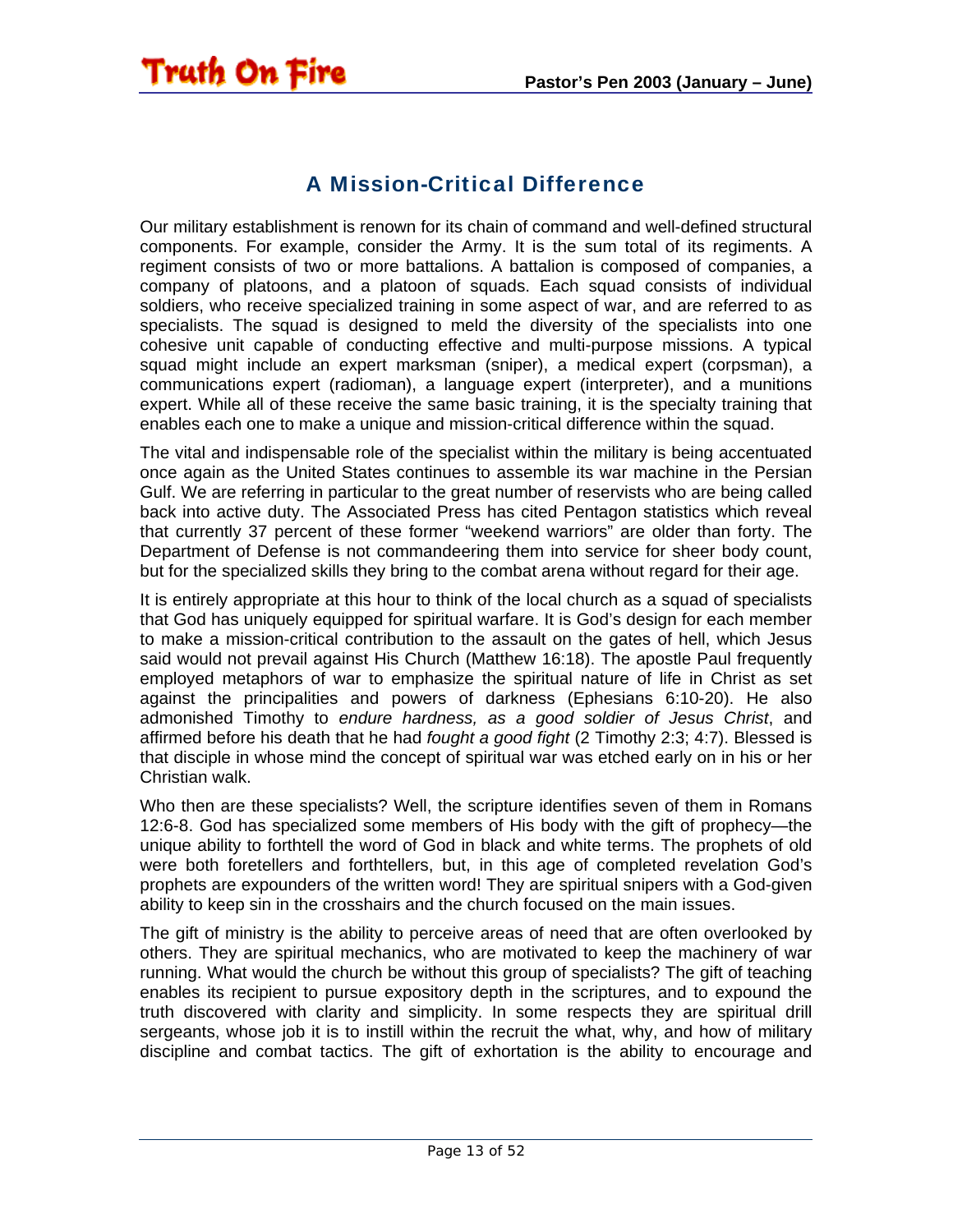

motivate others. The faint of heart are ill suited for the rigors of spiritual war. The exhorter seeks to light the fires of hope under the weak and discouraged, and render the assistance necessary to get them back to the front lines.

The gift of giving is an uncommon capacity for monetary generosity coupled with the ability to create wealth as a resource. No military unit can wage war without adequate financial underpinnings. The giver derives his or her greatest satisfaction from providing for such endeavors, and desires to function in virtual anonymity. The gift of ruling is an administrative gift that is usually coupled with a vision. They are spiritual gunnery sergeants who love to take charge (in a good sense), and see a mission through to its completion. The gift of mercy is the God-given capacity for both empathy and sympathy toward those who are hurting. They are spiritual corpsmen, who desire the healing of those who are wounded in action.

Brethren, America may be poised for yet another war, but the Church has been engaged in a spiritual life and death struggle for the last two thousand years. God has equipped every believer with a spiritual gift. It is high time for every Christian soldier to take his or her God-given specialty to the front lines of combat, and make a mission-critical difference for His glory, and for the furtherance of His Kingdom!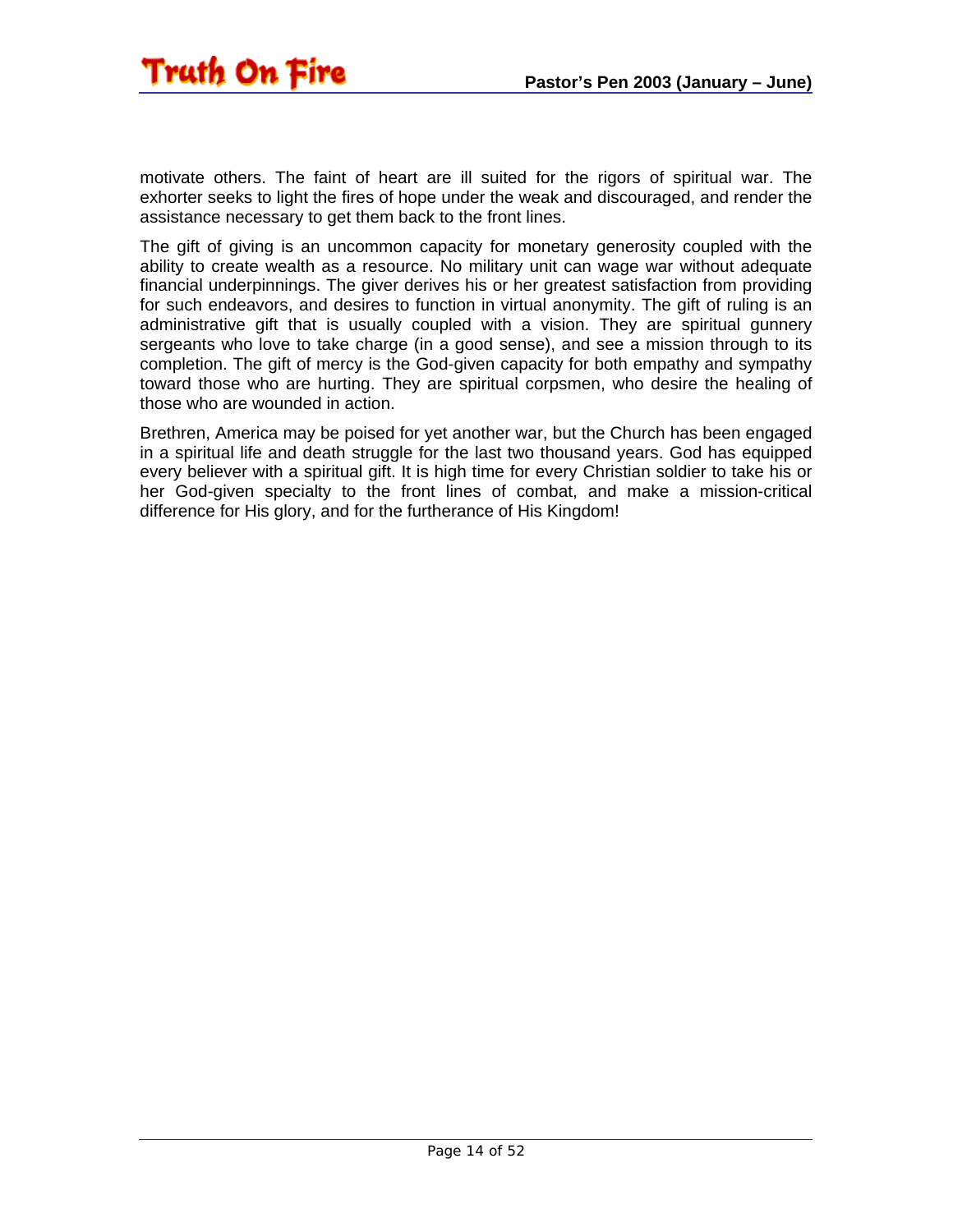<span id="page-14-0"></span>

#### The Price of Rain

Have you ever noticed how certain events that keep repeating themselves have a tendency to become conspicuous? Baseball fans remember well the slugfest that took place between Sammy Sosa and Mark McGuire. The two-man quest to overtake Hammerin' Hank Aaron became a conspicuous story because game after game these guys kept pounding fastballs into the grandstands. The same was true of Barry Bonds, who kept launching long fly balls into watery graves beyond Candlestick's right-field fence. His four-bagger performances game after game riveted the interest of a nation. Tiger Woods dominated sports headlines by winning one major championship after another—four in a row to be exact. The point is events that repeat themselves become conspicuous, and thus get our attention!

A similar phenomenon took place in the latter days of David's reign over Israel. The scripture says *there was a famine* for *three years*, *year after year* (2 Samuel 21:1). Now David might have chalked up one bad year to unfriendly rainfall patterns. He might have rationalized a second bad year as an unfortunate coincidence. But after three consecutive years of drought, the situation reached crisis proportions, and David was motivated to enquire of the Lord. It is obvious that David had no clue as to the cause other than a sense of God's displeasure. The Lord answered: "*It is for Saul, and his bloody house, because he slew the Gibeonites*" (21:1). This revelation was for David, as well as for us, the source of profound spiritual instruction! The ultimate cause of the famine was sin in the form of a broken vow!

There are two critical timelines that must be kept in mind. The first is the roughly four hundred years that elapsed between the oath of protection made by Joshua to the Gibeonites (Joshua 9:3-21) and the violation of that oath by Saul *in his zeal to the children of Israel and Judah*. The second is the thirty-five or so years that elapsed between Saul's breaking of the vow and the conspicuous consequences for that transgression. Together they teach us that (1) God considers a vow to be very serious business, and (2) God never sweeps a broken vow under the carpet, as men are prone to do. By God's reckoning, a vow made four hundred years ago is no less binding than a vow made four hours ago! Nor does the passage of time diminish one iota the grievous nature of a broken vow or the necessity for reconciliation.

How many of us have made vows in the past—Godward or manward—that have been violated either by willful act or by neglect? It is a reasonable expectation that any believer, having reached the point of desperation over a conspicuous absence of Holy Ghost power, would earnestly enquire of the Lord for an answer to the spiritual drought. What he or she may find totally unexpected is the Lord placing His finger of conviction on some long-forgotten violation of an oath or promise. The fact is moving into the future with God often requires that we deal honestly and completely with our past!

The price paid for the restoration of rain was severe! By Gibeonite request, David delivered seven sons of Saul to be hanged *unto the Lord* (21:6). Two of the seven were the sons of Rizpah, whom *she bare* unto Saul; and the other five were those *brought up* by Michal, the barren daughter of Saul (21:8). Rizpah alone displayed a mother's grief,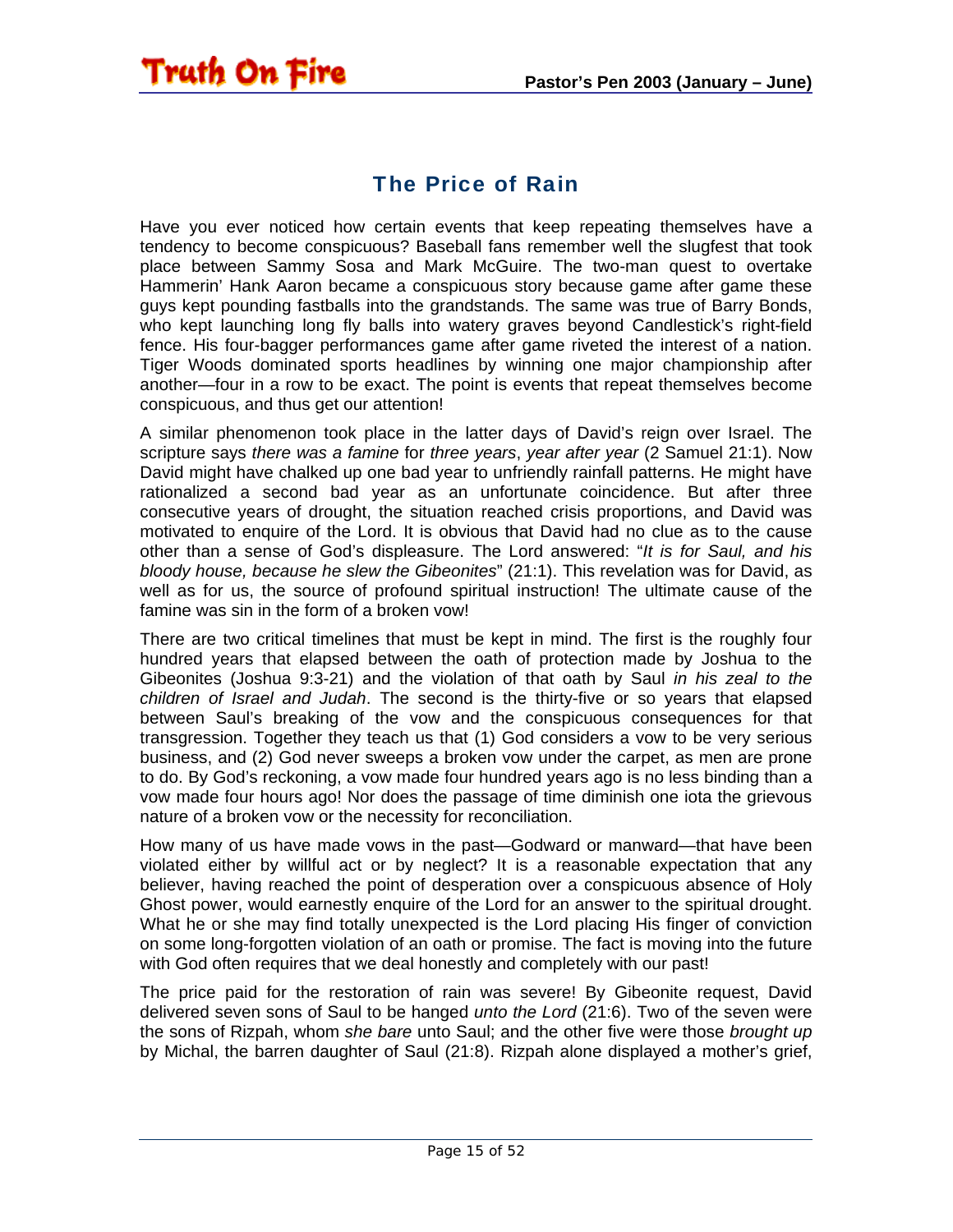

and a resolve that the death of her sons would not be in vain! How so? She made a bed of sackcloth upon a rock close to the rotting corpses, dispersed the *birds by day* and the *beasts by night*, and remained faithful in that task *until water dropped upon them out of heaven* (21:10). Where are the Rizpahs of our generation willing to maintain a prayer vigil at the foot of the Cross until the living waters of Spirit power, secured for us through the death and resurrection of the Lord Jesus, the Rock of Ages, become a reality once again for the Church at large?

It is noteworthy that the restoration of God's favor, as evidenced by the resumption of rain, was followed immediately by a rekindling of war with the Philistines (21:15). The scripture cites four distinct battles: three against the sons of the giant Goliath (21:16, 18, 20), and one versus Goliath's brother (21:19). All four were formidable adversaries, but all were defeated in due course!

In light of the relationship between rain and war, we must ask, "Is war a suitable alternative to famine?" Absolutely! A thousand spiritual battles conducted under the rain of Holy Ghost power is infinitely better than a single day of famine in a state of powerlessness! If given the choice between a fight and a famine, you choose the fight every time!

May the Lord Jesus grant to all of us a willingness to pay the price for spiritual rain without regard for its severity, knowing that the favor of God is worth far more than it will ever cost us in this life!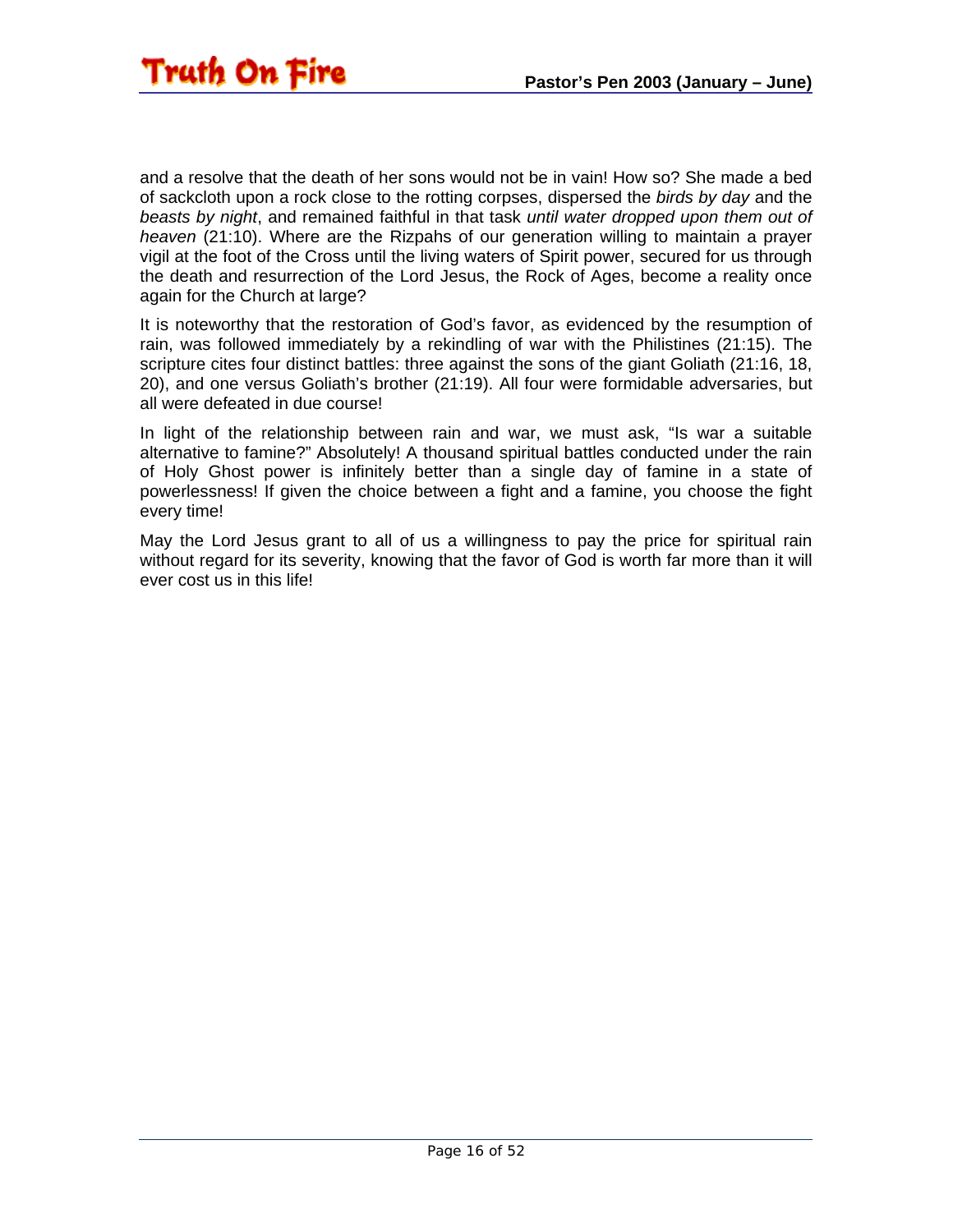#### The Doctrines of Goodness

<span id="page-16-0"></span>**Truth On Fire** 

God is good! The Bible affirms this truth from the first chapter of Genesis to the last chapter of the Revelation. God is good in His essential character—the impeccable standard of moral excellence. God is good in the providential benevolence He bestows upon both the just and the unjust. God is good in His redemptive work on behalf of sinners, enduring on the Cross of Calvary the rigors of substitutionary sacrifice, wherein He tasted death for every man! The fact that God is good made it inevitable that He would lavish goodness upon His creatures as an antidote for all the badness inflicted upon them by sin.

We will focus our attention upon the Greek word **chrestotes**, which is translated in the NT as "goodness", "kindness", and "gentleness". It speaks of moral excellence with an inherent usefulness toward those who are impacted by it. Our purpose is to examine its usage in four different texts, and set forth an equal number of affirmations regarding the goodness of God. Let us call them The Doctrines of Goodness.

First, the scripture states that goodness is totally absent in the unregenerate sinner. In Romans 3:12, Paul declared: "*There is none that doeth good, no, not one*." *Doeth good* could be translated *is practicing goodness* or *is practicing kindness*. The point is there are no traces of **chrestotes** (moral excellence or inherent usefulness) to be found in fallen humanity. Its presence in the life of any man, woman, or young person must be attributed solely to the redemptive power of God's goodness and grace.

Secondly, the goodness of God is akin to the grace of God. According to Paul, God raised us up together with Christ, and made us sit together in heavenly places, so that "*in the ages to come he might shew the exceeding riches of his grace in his kindness*  [**chrestotes**] *toward us through Christ Jesus*" (Ephesians 2:7). The kindness (goodness) of God given to us through Jesus Christ flows from the inexhaustible treasure trove of grace. Goodness and grace are two peas in the same pod! The man who says "God has blessed me with His goodness" could express the identical meaning with "God has graced my life!"

Thirdly, the goodness of God leads sinners to repentance. In Romans 2:1-5, the apostle Paul issued a stern rebuke to those who sat in judgment of others while committing the very same sins themselves. He warned the hypocrite that he shall in no wise escape the judgment of God, and then rebuked him for despising "*the riches of his goodness*  [**chrestotes**] *and forbearance and longsuffering; not knowing that the goodness*  [**chrestos**] *of God leadeth thee to repentance*." According to scripture, God displays His kindness, tolerance, and patience toward the hypocrite (and all lost sinners) in an effort to lead them to repentance (i.e., to salvation by grace through faith). *Leadeth* is present tense, suggesting an ongoing activity on God's part. God's goodness is effectual when met with a faith response. But when met with a calloused heart that refuses to repent, the spurning of God's goodness results in one "*treasuring up unto thyself wrath against the day of wrath and revelation of the righteous judgment of God*."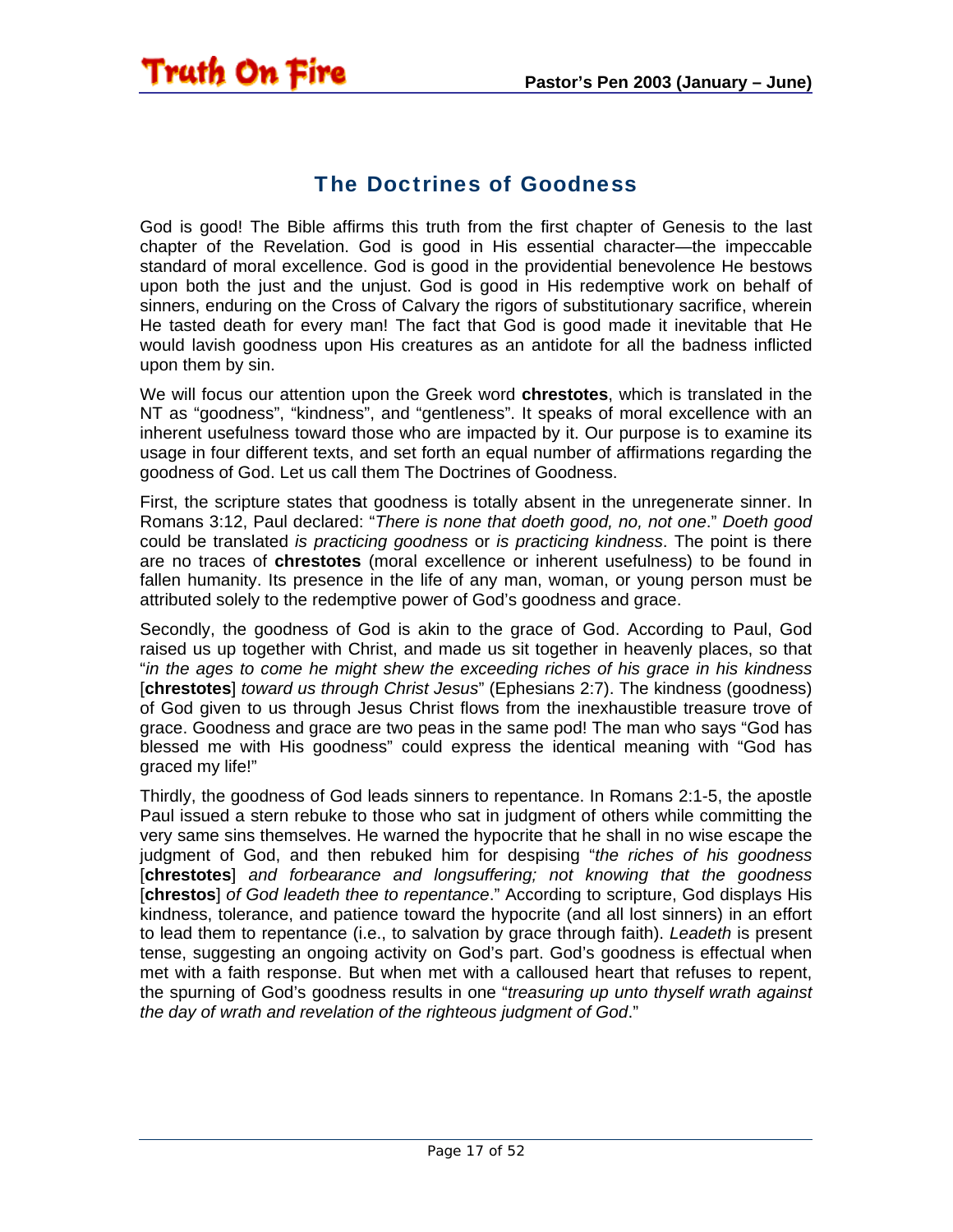The scripture teaches that God's goodness is resistible in the matter of salvation. It is therefore a gross contradiction to declare that God's grace is irresistible since goodness and grace are inseparable, and appear to be used interchangeably by Paul. Moreover, the treasuring up of wrath is the business of the sinner alone. God never bestows goodness upon a lost man for the express purpose of compounding the severity of his damnation! What God would lead a sinner toward repentance only to libel him at the same time by denying to him the very repentance that his goodness was intended to produce? That God does not exist within the pages of Holy Writ! Sinners libel themselves by despising the goodness of God!

Fourthly, the goodness of God manifests itself in Spirit-filled believers. The fruit of the Spirit is "*love, joy, peace, longsuffering, gentleness* [**chrestotes**], *goodness* [**agathosune**], *faith, meekness, temperance*" (Galatians 5:22-23). The word *gentleness* in this context is weighted toward the idea of kindness—a gracious God-like spirit founded upon moral excellence, rendering one useful in impacting the lives of others, especially in evangelism. Jesus was the embodiment of gentleness! Pulpits lacking in gentleness will eventually empty the pews! A marriage void of gentleness will likely end in divorce court!

Brethren, may God grant us both the wisdom and wherewithal to embrace The Doctrines of Goodness. O how we ought to praise God daily for the goodness that led us to repentance, and brought to us that which we could never possess outside of grace! Thanks be unto God for His unspeakable gift!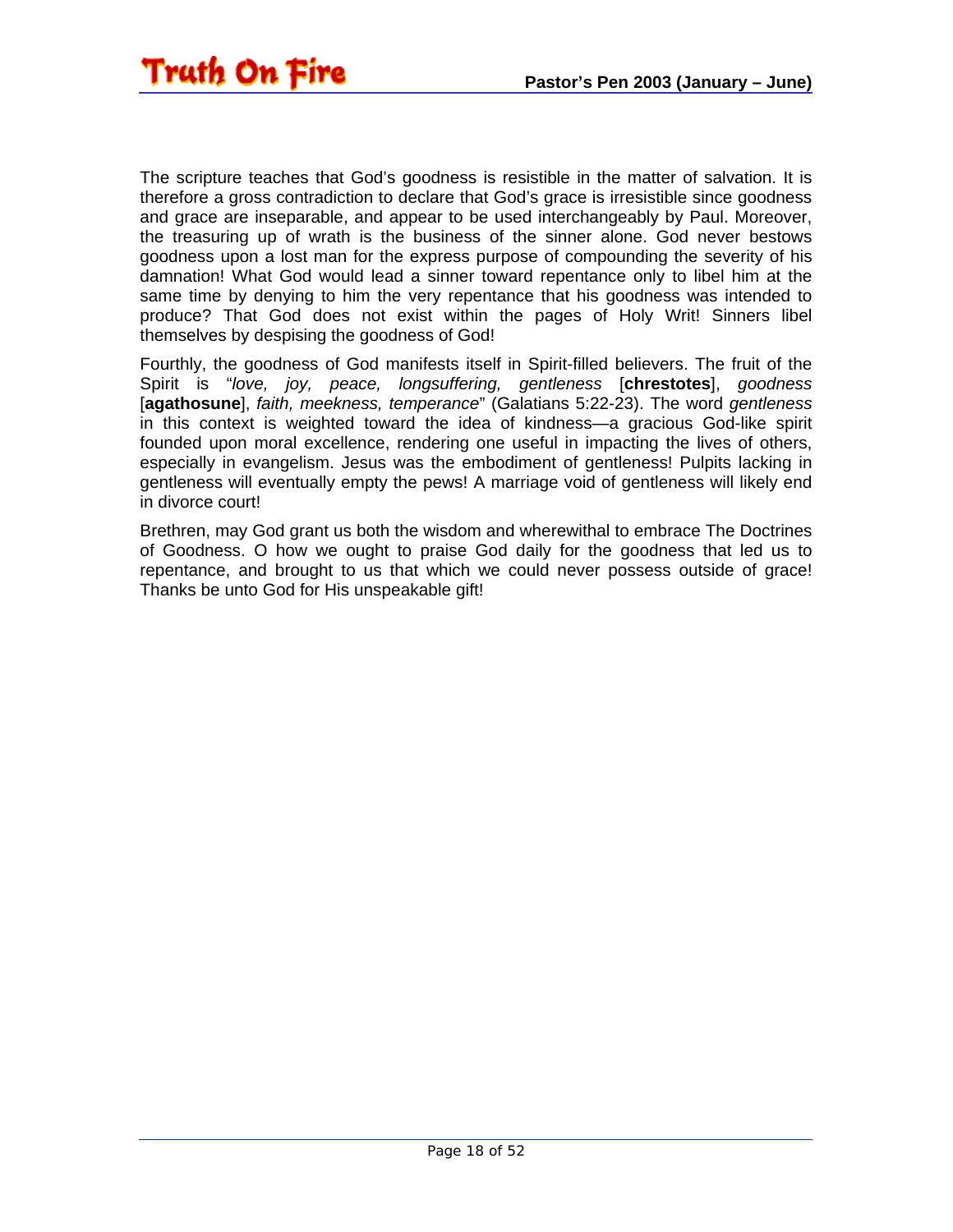#### The Lord Is There!

<span id="page-18-0"></span>**Truth On Fire** 

The prophet Ezekiel, who was deported to Babylon in 597 B.C. along with King Jehoiachin, conducted his ministry primarily among the Jewish exiles. Most of his prophetic content appears to have originated from supernatural visions. Ezekiel was a contemporary of Daniel, who was also brought to Babylon by Nebuchadnezzar in 605 B.C. By the time Ezekiel reached the city of captivity, Daniel had been promoted to a position of prominence in the Babylonian government. Ezekiel's name means *strength of God* or *God strengthens*, which was appropriate considering the nature of his mission. In particular, the vision and prophecy concerning *the valley of dry bones* (Ezekiel 37:1-14) was intended to encourage the Jewish captives regarding the Lord's ability to wield His strength in restoring Israel to life from spiritual death and destitution, and Jerusalem as the centerpiece of His kingdom on earth!

In the last chapter of his prophecy, Ezekiel described the manner in which the restored land would be apportioned to the tribes of Israel (48:1-29), and concluded with a series of measurements for the city of Jerusalem with names for the gates thereof (48:30-35). Ezekiel was no doubt referring to the Jerusalem of the yet-to-come millennial kingdom. At the last, he disclosed the name of the city as *Jehovah-shammah*—"The Lord is there"! It is "Jerusalem" by tradition, but shall be "The Lord is there" by reputation! That title is eminently profound, and suggests to us at least three meaningful references.

The first is a theological reference, which tells us Who it is that shall be there. Jehovah the Self-Existent God of covenant, redemption, and Messiah—shall be there. Jehovah Himself—in bodily presence as the glorified Jesus of Nazareth, the King of kings and Lord of lords—shall reign on this earth from His Jerusalem headquarters. The scoffers of this present age shall cease their scoffing, and the doubters shall forfeit all reason to doubt further. Jehovah will descend upon the scene with Almighty power to destroy His enemies and establish His throne. He is the stone that the builders rejected, but shall become the chief cornerstone in the fullest sense of that word. Ezekiel presents Him as Israel's enduring and unfailing hope. In the current age, that same hope is extended to sinners at large if they will bring a repentant heart to the Lord Jesus, and out of humble dependence call upon and trust Him to save them from their sins!

The second is a chronological reference, which indicates when He shall be there. The verb "is" is a present-tense reference that stands in contrast to the past. The name "The Lord is there" shall superimpose itself upon the annals of redemptive history so that "The Lord was there" shall become an archaic phrase. For the present time, however, we find great consolation in every reference to the past affirming that the Lord was there!

The burning bush from whence God called Moses was not consumed because the Lord was there! Shadrach, Meschach, and Abednego walked away unscathed from the fiery furnace because the Lord was there! The first stone from David's sling dropped the giant Goliath because the Lord was there! The walls of Jericho disintegrated to rubble because the Lord was there! Peter walked on the water because the Lord was there! Lazarus walked out of his tomb because the Lord was there! Consider all the churches where multitudes in time past came to trust Jesus for salvation because the Lord was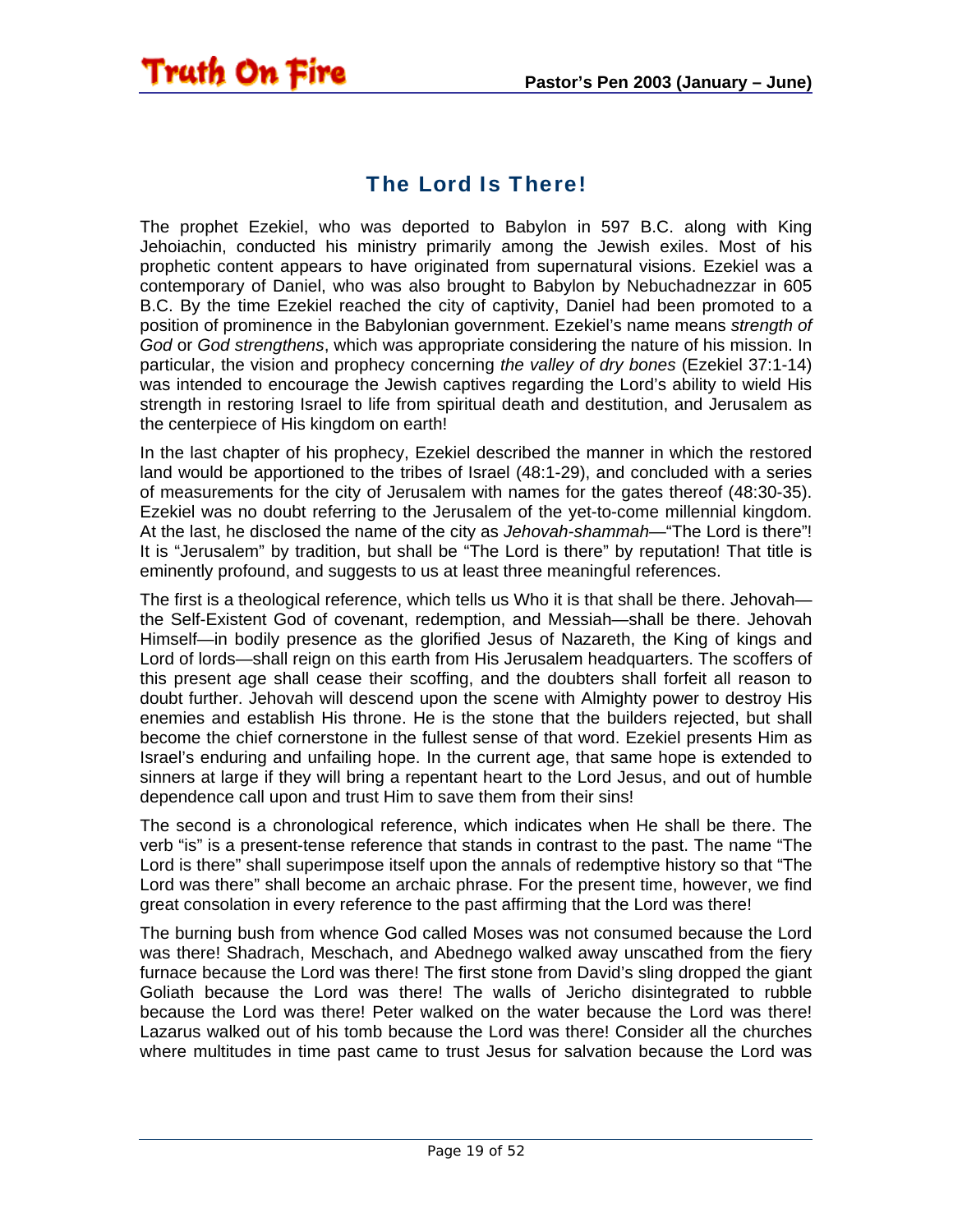

there, but now exist as ecclesiastical relics and spiritual vacuums because the Lord is no longer there! The Lord-is-there reputation of the millennial Jerusalem shall be marvelous indeed!

The third is a geographical reference, which specifies where He shall be. Think with me for a moment about the implications of that name. If you and I were residents of Jerusalem, we would employ the phrase "The Lord is here". Only if we journeyed to a location outside of the city would we say, "The Lord is there"! So the geographical reference confirms that the name "The Lord is there" is one that will be established by reputation to those outside the city, and would certainly provide a motivation for them to visit! What is the reputation of your church to those outside of its membership? Would they affirm that the Lord is there? Would they say that the Lord was there at one time? Would they question whether the Lord had ever been there? As a member, could you say unequivocally, "The Lord is here"?

Brethren, the truth is many who claim allegience to Jesus Christ are living somewhere between "The Lord was there" and "The Lord is here"! It should be our desire that local churches be so filled with the presence and power of God that even a lost and dying world would have to affirm, "The Lord is there"! May God by His grace make it so as a much needed foretaste of the kingdom to come! Amen!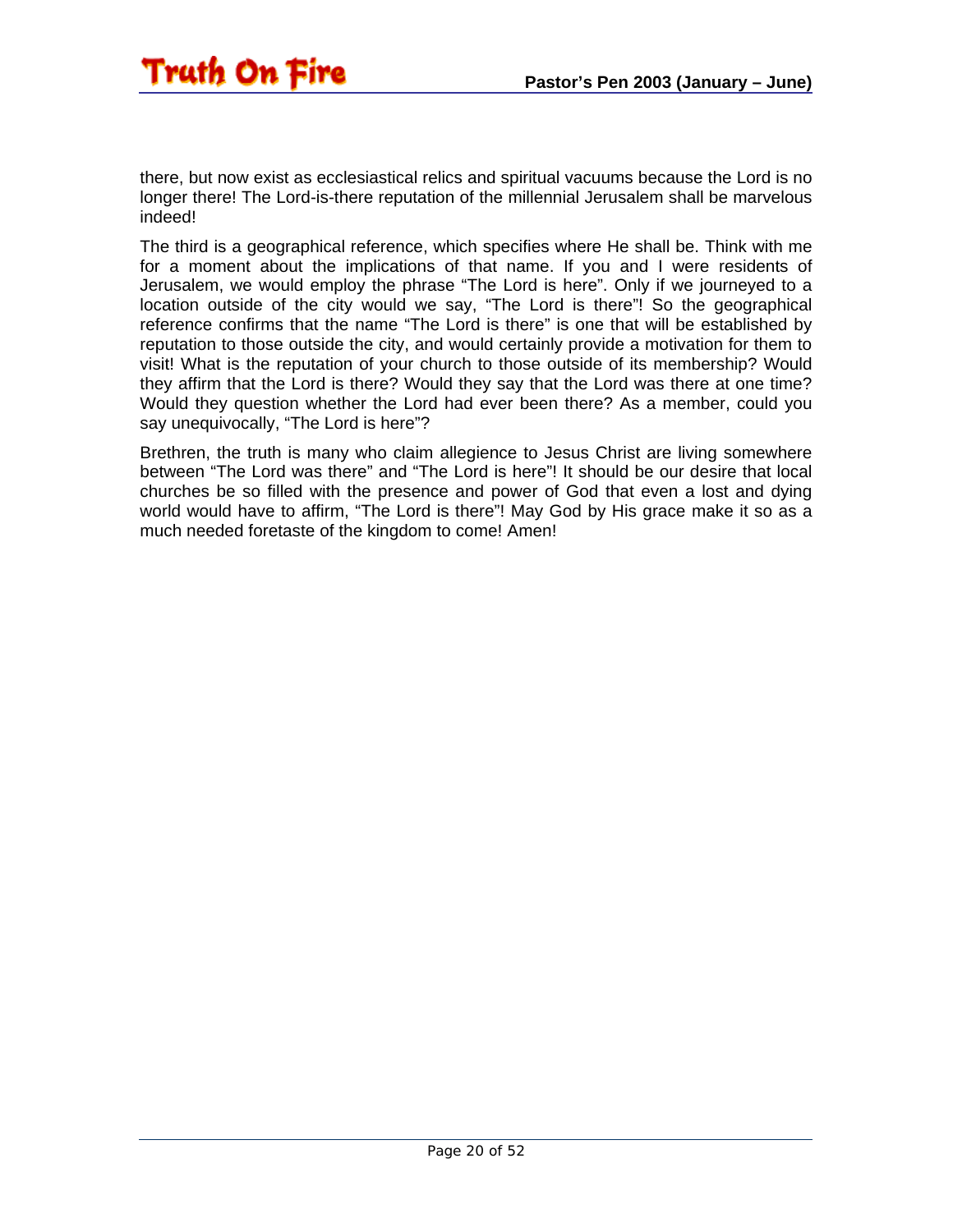#### On Being a Man of War

<span id="page-20-0"></span>**Truth On Fire** 

It appears that war with Iraq is inevitable. March 17 is the date being bandied about as the deadline for Saddam Hussein to comply fully with U.N. Resolution 1441 (which mandates the total disarmament of Iraq with regard to weapons of mass destruction) or face an invasion. While the U.N. has been allotting more and more time for weapons inspectors to scour potential hiding places for these weapons, emotions on both sides of the issue are heating up. Most notably in recent days have been the voices of religious leaders and organizations, expressing opposition to a pre-emptive strike by citing the example of Jesus.

What I often find amazing is the abject Biblical ignorance of religious spokespersons who come across as Bible-thumping opponents to war. Many are guilty of misrepresenting Jesus as a pacifist, using the phrase "What Would Jesus Do?" as a sentimental pretext for their anti-war argument. But it was no pacifist who drove the moneychangers and religious hucksters from the temple on two separate occasions, (John 2:13-17; Matthew 21:12-13). Neither will the Lord Jesus display any pacifistic qualities when He "*shall be revealed from heaven with his mighty angels, in flaming fire taking vengeance on them that know not God, and that obey not the gospel of our Lord Jesus Christ*" (2 Thessalonians 1:7-8).

In his Revelation of Jesus Christ, John the apostle saw "a white horse; and he that sat upon him was called Faithful and True, and in righteousness he doth judge and make war…and the armies which were in heaven followed him upon white horses…and out of his mouth goeth a sharp sword, that with it he should smite the nations: and he shall rule them with a rod of iron: and he treadeth the winepress of the fierceness and wrath of Almighty God" (Revelation 19:11, 14-15). In no way do these words represent the Lord Jesus or the armies of heaven that follow him as pacifistic! In this role, both He and they are unquestionably in attack mode against the enemies of truth!

War was often a way of life for the nation of Israel. On the eastern banks of the Read Sea, Moses and the children of Israel sang praises to the LORD God Who had delivered them from Pharaoh and the armies of Egypt. Among the many accolades offered was this tribute: "*The LORD is a man of war: the LORD is his name*" (Exodus 15:3). Rightthinking Bible interpreters see this as a reference to the pre-incarnate Christ. It was Joshua who laid siege to Jericho, and led a pre-emptive strike against it—all under the Lord's direction (Joshua 6:1-21). And Samson achieved legendary status as a Spiritempowered army of one, destroying three thousand Philistines in his death as the LORD God answered his prayer for vengeance against his enemies (Judges 16:27-30).

King David wrote these words concerning the LORD his God: "He teacheth my hands to war, so that a bow of steel is broken by mine arms" (Psalm 18:34). In another place, "Blessed be the LORD my strength, which teacheth my hands to war, and my fingers to fight" (Psalm 144:1). David was a man of war with an inner desire for peace, demonstrating that men of peace can be mighty warriors as well. At times, David was forced to deal with men who hated peace, including some within his own family (son Absalom) and political cabinet (counselor Ahithophel). He expressed his perplexity over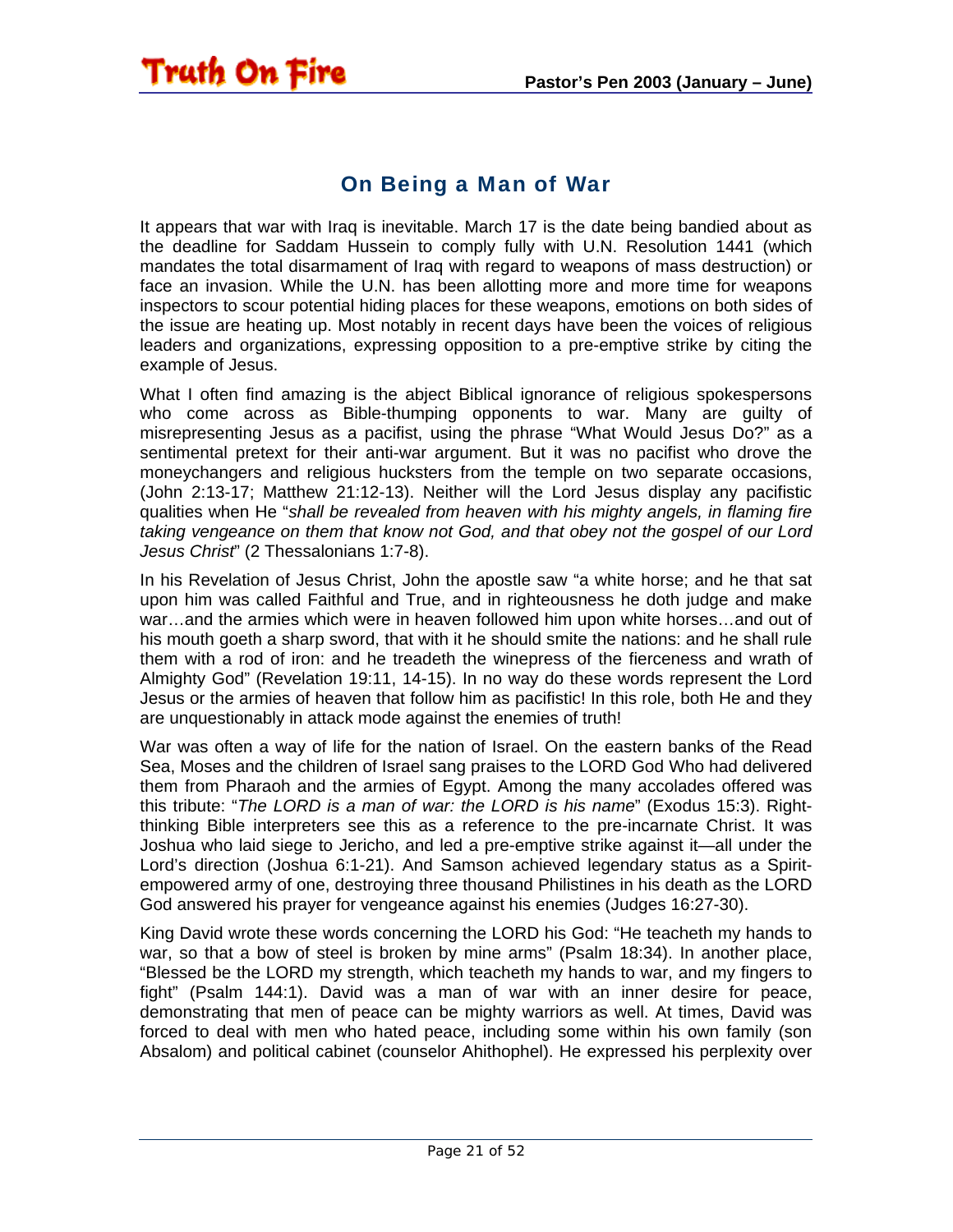such situations, saying, "I am for peace: but when I speak, they are for war" (Psalm 120:7). And again, "The words of his mouth were smoother than butter, but war was in his heart: his words were softer than oil, yet were they drawn swords" (Psalm 55:21). David was a man of war, but there was no war in his heart! He was a man of peace who had war thrust upon him as the leader of a nation. He faced every foe with firm resolve, prayed for the Lord's guidance, and summoned courage for every military encounter. His son Solomon later penned this proverb: "For by wise counsel thou shalt make thy war: and in the multitude of counselors there is safety" (Proverbs 24:6).

Brethren, my purpose is not to endorse any position regarding a war with Iraq. There are many who oppose military action with good conscience for reasons they consider to be valid. My problem is with the idiocy and arrogance displayed by the religious elites, who seek to bolster an opposition argument by appealing to a Jesus that bears virtually no resemblance to the Christ of scripture! Let us be much in prayer for President George W. Bush, and for his counselors! My sense is he is much more like David of old than the trigger-happy warmonger that anti-American forces have portrayed him to be.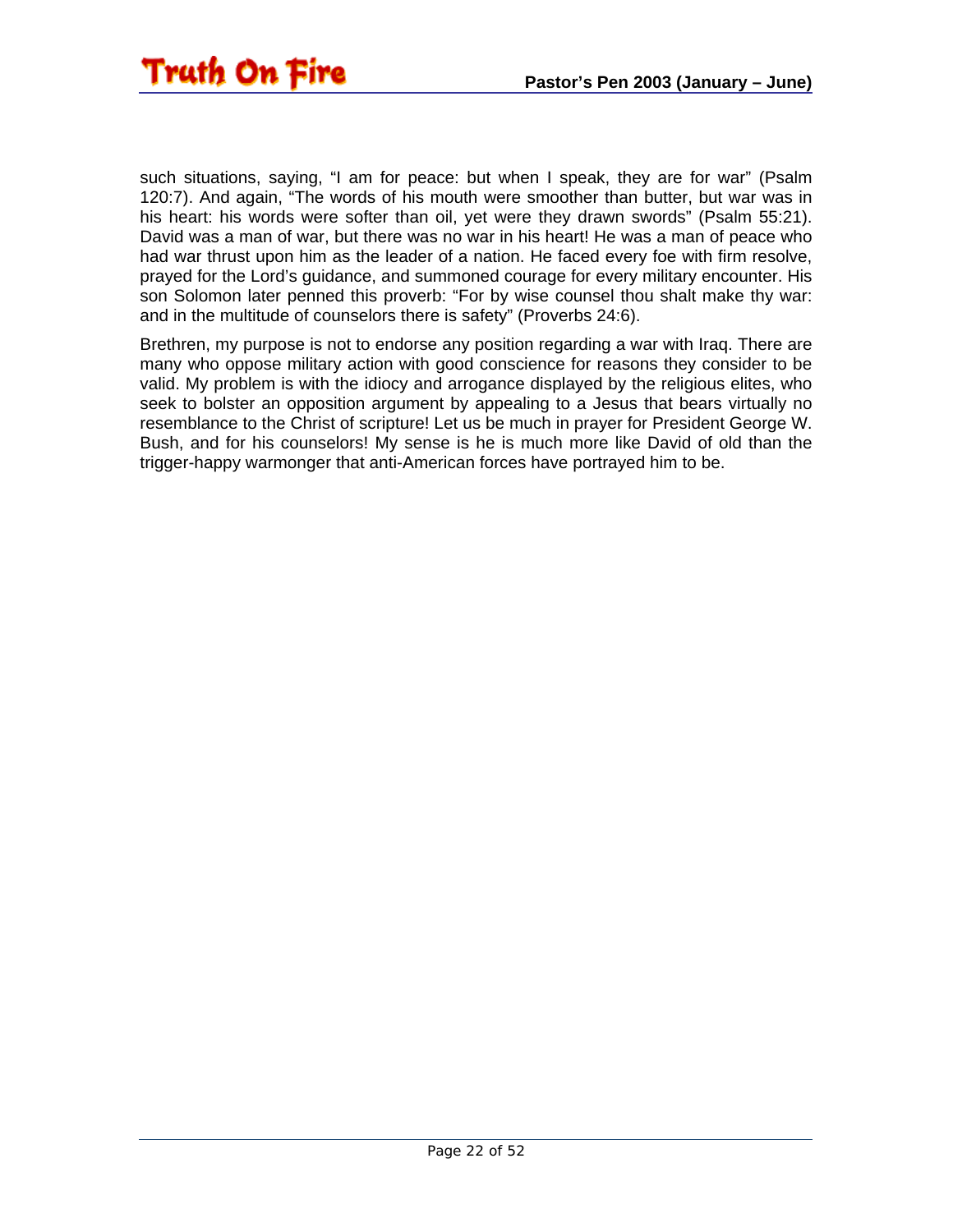#### Moments of Truth

<span id="page-22-0"></span>**Truth On Fire** 

"We concluded that tomorrow is a moment of truth for the world." These were the words of President George W. Bush as the crisis summit in the Azores was finalized in a formal news conference. Saddam has one more day to disarm, leave Iraq, or else. The United Nations Security Council has an equal amount of time to put up or shut up. To use a medical analogy, diplomacy as a potential alternative to war is hooked up to life support systems within an intensive care unit. Nothing less than a miracle will keep it off the obituary pages of history. "Moment of truth" is a phrase laden with gravity and finality!

I would venture to say that all of us have had a few moments of truth along the path of life. We are speaking of those critical crossroad experiences where a decision to do this as opposed to that could permanently alter the direction of our lives. Our moments of truth may not exhibit the global magnitude of those faced by Saddam Hussein and the U.N., but they are every bit as critical in terms of eternity.

Moments of truth are a common occurrence in the scriptures. Eve, the mother of humanity, came to a critical crossroad as she compared notes between God's directive and Satan's sales pitch. She allowed deception to run its damnable course after she decided to eat the forbidden fruit. She first bought into the lie that God had withheld valuable information from them, and then consumed the fruit as an exercise in selfimprovement. Adam subsequently joined her in the transgression. The first couple faltered in their moment of truth. The attempt at God-likeness ended in the abyss of godlessness and death.

Cain, the first man to enter this world through the womb, likewise had a moment of truth. With these words did the Lord God set the issues of life and death before him: "*If thou doest well, shalt thou not be accepted? And if thou doest not well, sin lieth at the door*" (Genesis 4:7). The Lord put the ball in Cain's court using the clearest of terms. His acceptance before God was contingent upon obedience to the truth. It had nothing whatsoever to do with election or predestination. Cain rejected God's proffer of grace, choosing rather to gratify the hateful impulses he harbored toward his righteous brother.

Pharaoh faced a moment of truth when told by Moses, "*Let my people go*!" (Exodus 5:1). He relented, and then recanted! Jonah faced a moment of truth as the Lord said, "*Arise, go to Nineveh, that great city, and cry against it; for their wickedness is come up before me*" (Jonah 1:2). He rebelled, but was later redirected! Peter faced a moment of truth as Jesus said, "*Come*", in response to this request: "*Lord, if it be thou, bid me come unto thee on the water*" (Matthew 14:28-29). The issue was whether Jesus' word was sufficient to produce supernatural results in the face of tough circumstances. At first he succeeded, then succumbed to fear, and finally began to sink. The nobleman whose son was at the point of death was faced with the same issue. Was Jesus' word sufficient to produce a long-distance healing? He believed the word, his son was restored to health, and his entire household believed unto salvation (John 4:46-53).

I am reminded of the words of Paul to the Romans: "*Yea, let God be true, but every man a liar*" (Romans 3:4). In the context, the apostle was stressing the impeccable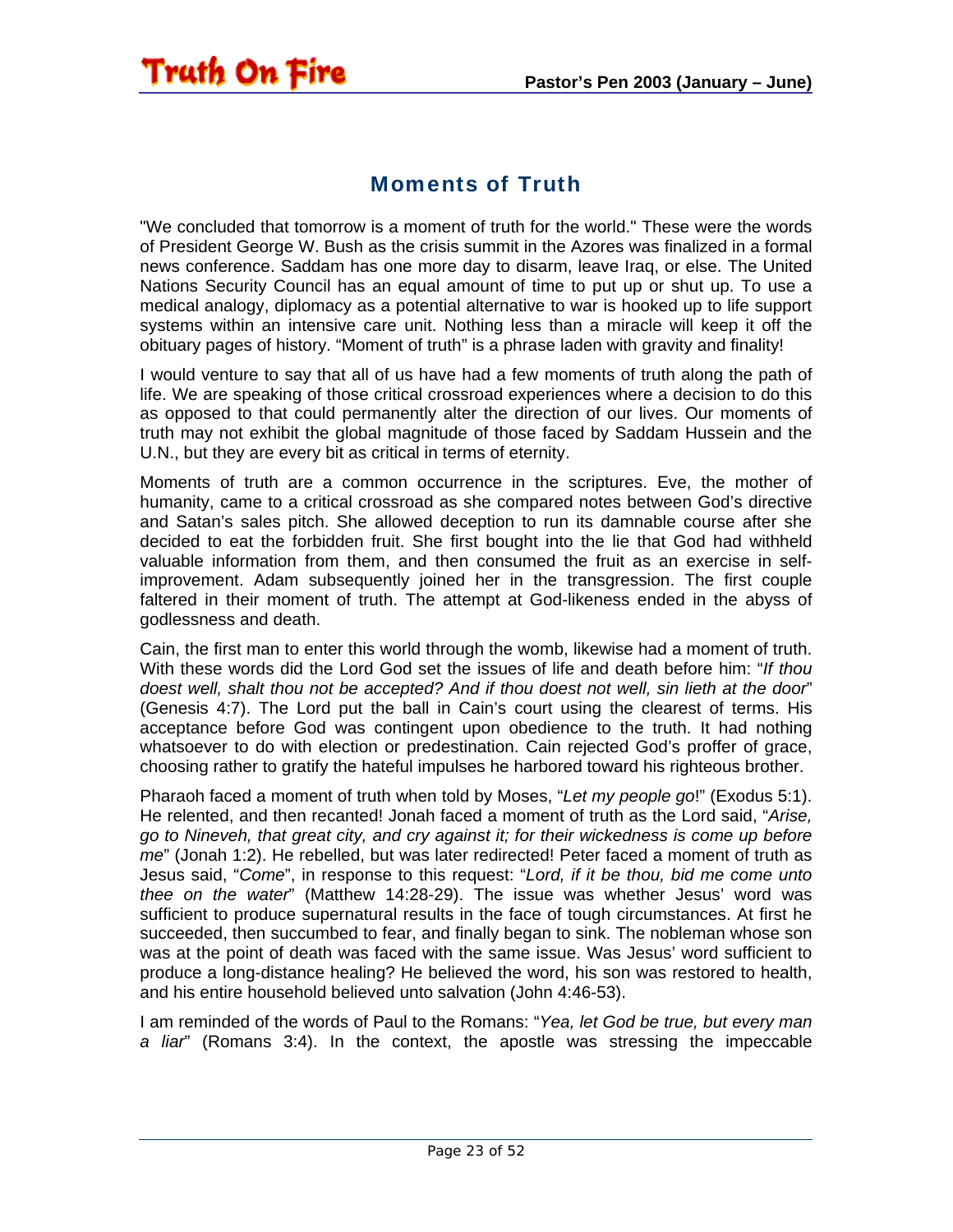

faithfulness of God to honor His promises in contrast to Israel's propensity for unbelief. Paul is not teaching here that no man is capable of telling the truth. His two-fold point is (1) God alone can be depended upon for absolute truthfulness, and (2) no man, even at his best state, is capable of such a distinction. By application, it means that all responses of mere men at the moment of truth lack absolute predictability.

The one exception was the God-Man, the Lord Jesus Christ, Who was the truth (John 14:6), full of grace and truth (John 1:14), and the fulness of the Godhead bodily (Colossians 2:9). In every moment of truth He acted in an absolutely predictable manner. Gethsemane was a moment of truth as the iniquity of the world began to weigh heavy upon His soul. He continued to pray! Pilate's Hall was a moment of truth as He endured an onslaught of scourgings and false accusations. He remained stedfast in His objective! On the Cross, we see the greatest of all moments of truth! There we marvel at His undying compassion for sinners as His heart ruptured and His blood flowed on their behalf and for their sins. Who can fathom the grace that uttered the words, "*Father, forgive them, for they know not what they do*"?

Brethren, we can be certain that many more moments of truth will face the global community. But how will you and I face the moments of truth that confront us? I invite you to join me in saying, "Thank you, Lord Jesus, for the absolute predictability of your grace to strengthen me in my moments of truth!"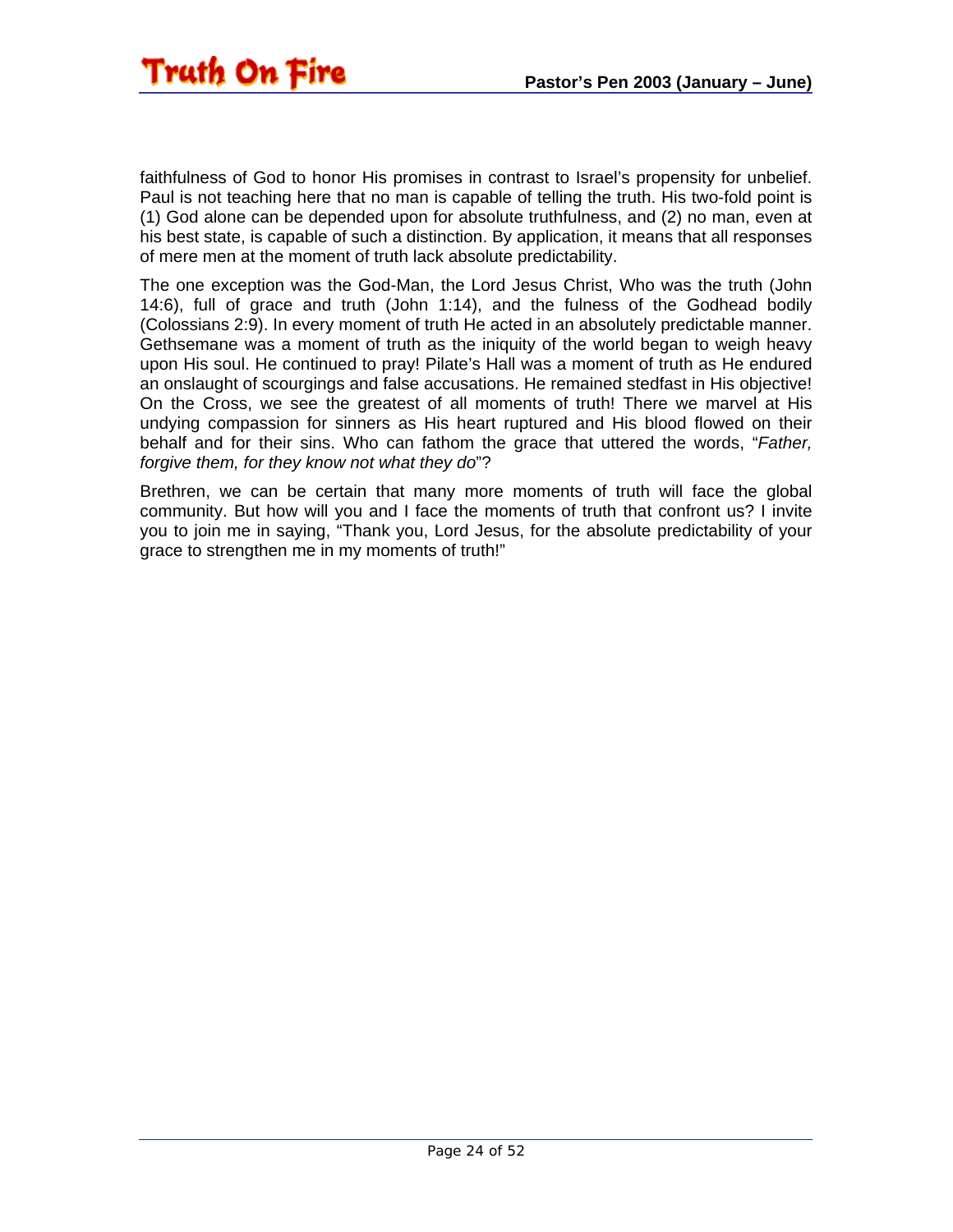#### Our Military: The Ministers of God?

<span id="page-24-0"></span>The pre-emptive invasion of Iraq has ensued, and the anti-war protesters are out in vociferous vehemence against the war effort and our President. Many placards are calling for his impeachment while others are too unsavory to cite in a Christian missive. As a two-tour Viet-Nam veteran, I can appreciate the suspicion with which some hold our government. But I am also aware that governments are God-ordained, and serve a divine purpose in the disposition of national and international affairs.

In Romans 13:1-7, the apostle Paul set forth a series of principles designed to govern our attitudes and behavior with respect to the "higher powers" that govern us. It is a critical passage because it augments the teachings of Jesus, who, as far as scripture is concerned, said nothing definitive regarding his disciples and military service. Jesus did instruct them to "*render to Caesar the things that are Caesar's, and to God the things that are God's*" (Mark 12:17). That context deals with the issue of paying obligatory tribute (taxes) imposed by the government. In Nike speak, Jesus said, "Just do it!" But what about situations where a military conscript (draft) is in play? Should the disciple render military service, and become a combatant?

Let's consider a few of the principles set forth by Paul. First, God himself has *ordained* (established, set in place) the *higher powers* or authorities (13:1). In other words, God both established the nations and ordained that they should be governed in an orderly manner (as opposed to anarchy). The higher powers exist to maintain that order. Secondly, resisting what God has ordained is equivalent to resisting God himself. The result is self-imposed peril (13:2). Thirdly, the two-fold purpose of government is to promote the good and pummel the evil. The doers of good praise this kind of institution, and have nothing to fear from it. Doers of evil are fearful and terrified by its sword as it functions in God's stead as his revenger to execute wrath upon them (13:3-4). Fourthly, the people of God are obligated to fund the government with their tax dollars. The fact that rulers are called *the minister of God* (13:4) and *God's ministers* (13:6) tells me that paying my tribute (taxes) to the government is every bit as critical to the work of God in this world as giving my tithe (tenth) to the church. And in spite of its flaws and shortcomings, no nation in human history has reflected God's ideal for human government to a greater degree than has the United States of America!

Now what do these principles have to do with a believer taking up arms against an enemy? In my mind, plenty! A few rhetorical questions are in order. Is it consistent to reason that the God who ordained government has no desire for his people to be a part of what he ordained? Would God vouchsafe the sword (combat weaponry) into the hands of a government minister and deny the same sword to a gospel minister? Why would God obligate a believer to fund the sword carrier and preclude that believer from becoming one? Why would God ordain government to prosecute a war against evil and at the same time ordain that his people be conscientious objectors to war? Frankly, there is no difference between the armed marine returning hostile fire in an effort to eliminate enemy targets and the NYPD officer exchanging bullets with and killing an armed bank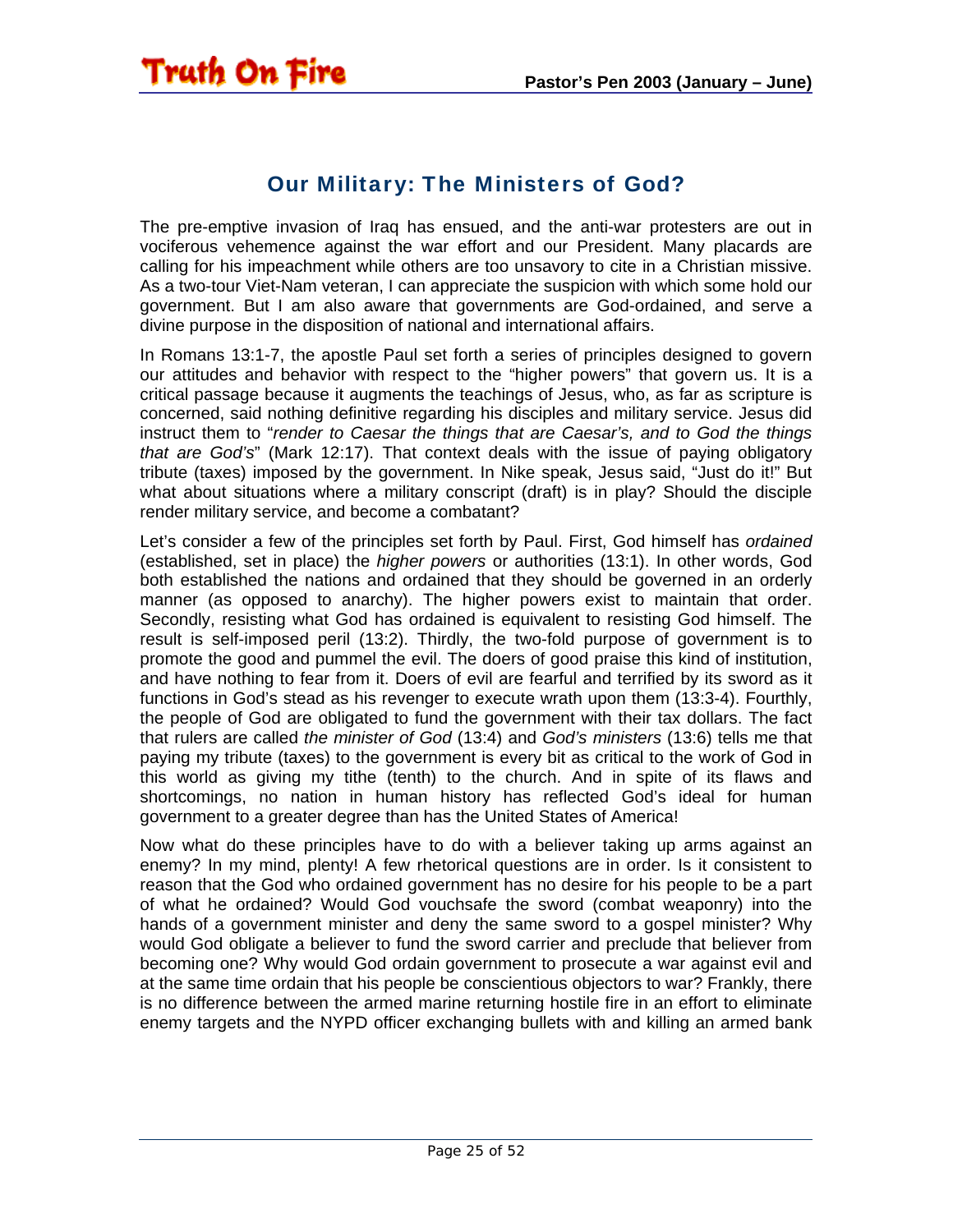robber. Inflicting revenge upon the doers of evil is the work of God, and both are engaged in the same work! Believers should consider military service a privilege!

The question arises, "What about turning the other cheek, and doing good to our enemies, as Jesus taught?" In examining scripture, I conclude that there is a clear distinction to be made between insults and injuries that come within the context of my faith in Christ and those incurred in a secular context. If I am engaged in door-to-door evangelism, and a man who resents my presence knocks me off his porch with a left hook, I am instructed by Christ to exhibit a gracious spirit toward him, and go on my way rejoicing. If I am walking through the local supermarket with my wife, and a thief grabs her purse, I will make every effort to run him down, subdue him with force, and recover the purse. Why? I am instructed to love my wife as Christ loved the church, and gave himself for it. I will gladly put myself in harm's way to protect her. And if my country tasks me to bear arms in a military campaign against evildoers, I will do so as the minister of God! There is no contradiction whatsoever in these three responses!

Brethren, it is indeed a challenge to sift through the issues of war. It is ugly, and will always remain so. But we should understand that God himself has a stake in the outcome. It is unquestionably his desire for evil to be punished by the very sword he has ordained. Continue to pray for our military personnel—the ministers of God—who have been sent into harm's way to eradicate an evil regime and to liberate a nation. Many of them are our brothers and sisters in Christ!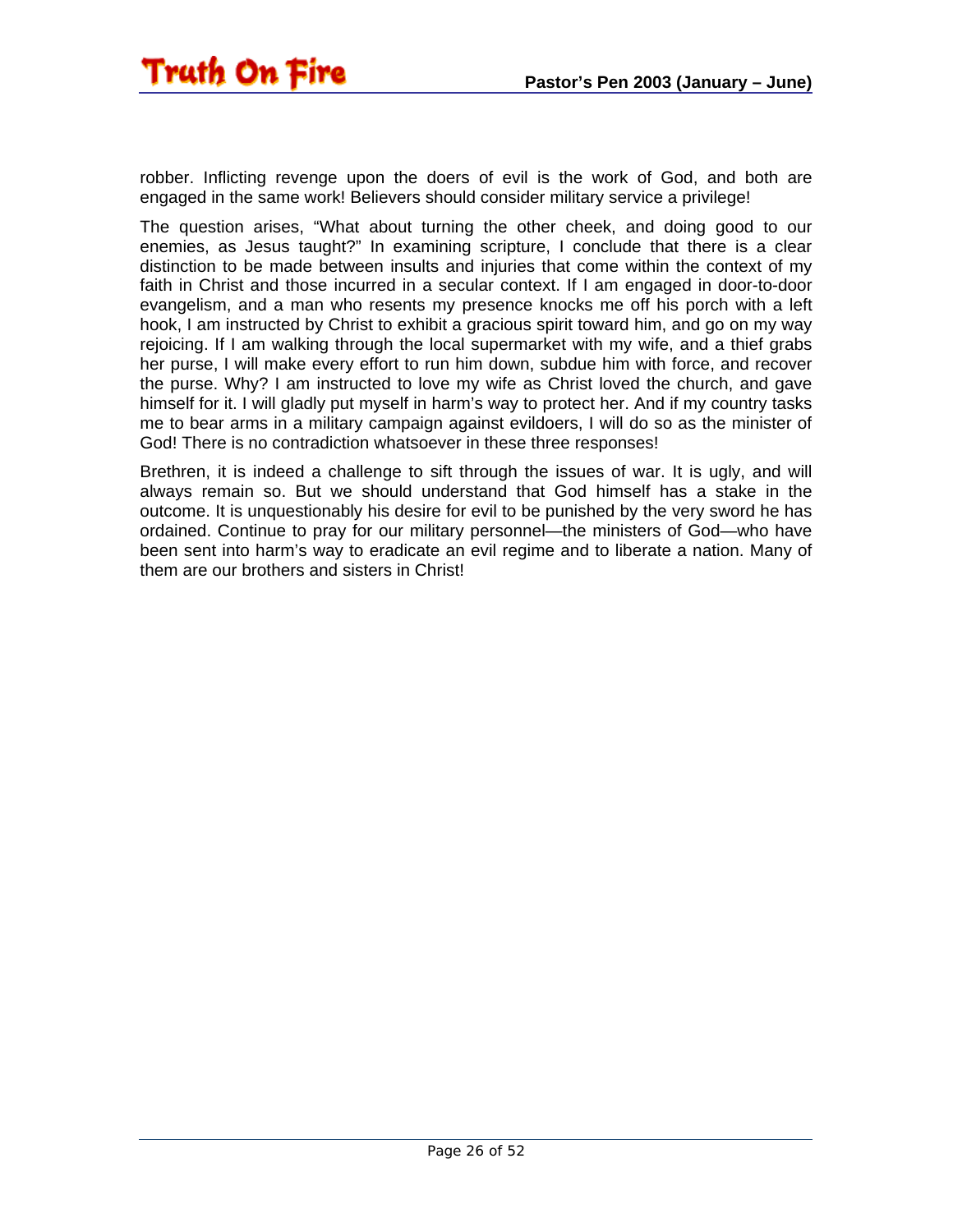<span id="page-26-0"></span>

#### Repentance in Its Proper Balance

The church is no stranger to doctrinal controversy. During the first century, several churches established by Paul later became recipients of inspired letters aimed at exposing erroneous teachings that had infiltrated the fellowship. In almost every instance, the proponents of error sought to obfuscate gospel truth on one or more of the following three fronts: (1) The person of Christ—he was less than God, or less than man, or both; (2) The work of Christ—his death was anything but substitutionary, or his resurrection was anything but bodily, or both; and (3) The basis upon which God saves sinners—anything but faith apart from works. The good news is there is nothing new under the sun with regard to doctrinal error. The scriptures are sufficient to expose and correct error in any shape, size, or form. The bad news is the gospel is still under rigorous attack, and susceptibility to error is as real as ever.

Within evangelical Christianity, there rages a third-front controversy regarding the role of repentance in personal salvation. At issue is whether repentance is a requirement for salvation. The "free grace" camp argues that making repentance requisite to salvation adds something to faith as the basis for justification, and therefore distorts the gospel. In their thinking, repentance is an evidence of salvation that can manifest itself before or after regeneration, but should never be confused with faith as a requirement for eternal life. Many within this group contend that the Gospel of John alone sets forth the way of salvation.

On the other extreme is the "sovereign grace" camp. Most within this group are advocates of "Lordship" salvation. They view faith and repentance as virtual equivalents, and insist that no salvation exists apart from total surrender to the Lordship of Christ. This view is typical of Calvinists who believe that God regenerates his elect prior to faith, thus producing "Lordship" faith without fail in all whom he saves. In their thinking, a lack of submission in every area of life is evidence that God never regenerated them. So who is correct?

The Lord Jesus illustrated the essence of repentance in a parable delivered to the chief priests about a farmer and his two sons, whom he instructed, "*Go work to day in my vineyard*" (Matthew 21:28). The first replied, "*I will not*", but afterward repented, and went to work (21:29). The second said, "*I go, sir*", but did not go to work (21:30). Jesus then asked, "*Whether of them twain did the will of his father?*" (21:31). They answered correctly, and Jesus added, "*Verily I say unto you, That the publicans and the harlots go into the kingdom of God before you*" (21:31). They had believed the message of John while the chief priests had rejected it. Jesus further stated, "*And ye, when ye had seen it, repented not afterward, that ye might believe him*" (21:32).

The parable took less than thirty seconds to deliver, but provided the basis for drawing several undeniable conclusions about repentance. Repentance implies accountability to a higher authority. Repentance always produces actions that comply with the directives issued by that authority. Lip service and subsequent non-compliance are typical of the unrepentant. The bottom line in repentance is doing the will of the Father. Entrance into the kingdom of God is contingent upon repentance. Repentance is the forerunner of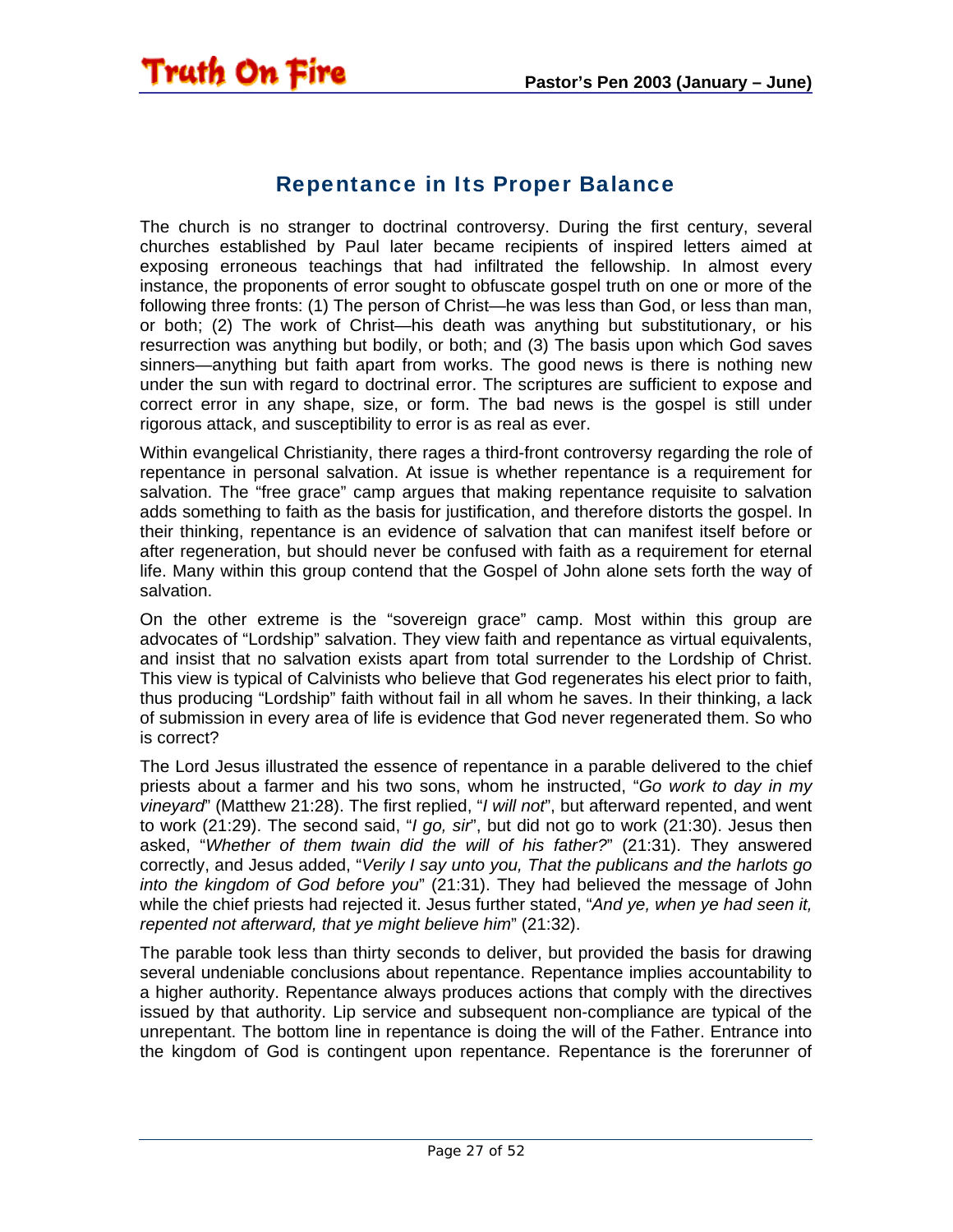faith. Although it is not part of John's Gospel, our Lord's parable soundly refutes the free grace position!

What exactly is repentance? By strict definition, it is a change of mind! But the change is dynamic rather than static, meaning that sinners who change their minds about the Lord Jesus and his ultimate authority respond by obeying him. What do they obey? The gospel! The truth that he died for their sins, that he rose again the third day, and that he ever lives as the one and only way to the Father! Repentance means it is no longer my will, but the will of the Father! It is abandoning any and every hope I have outside of Jesus for my soul's salvation, and trusting him alone to do what he alone can do forgive my sins and impart eternal life! It paves the way for me to embrace God's gracethrough-faith terms, resulting in my justification. It is the initial act of capitulation that establishes within my soul a working platform for all of the Lordship issues that will arise beyond justification within the realm of discipleship! The sovereign grace position of Lordship salvation distorts the gospel by putting the cart before the horse, implying that sinners must become disciples before they can be saved. It is essentially a gospel of salvation by works.

Brethren, the free grace and sovereign grace positions both contain elements of truth, but are flawed in the extremities they have adopted. Free grace tends to produce unregenerate church members while sovereign grace tends to produce Pharisees. Which is worse? The scripture represents faith as the sole condition upon which God justifies sinners, yet teaches us that no sinner can arrive at the city of faith without walking the pathway of repentance. Anything less is lip service! This is the true gospel in its proper balance!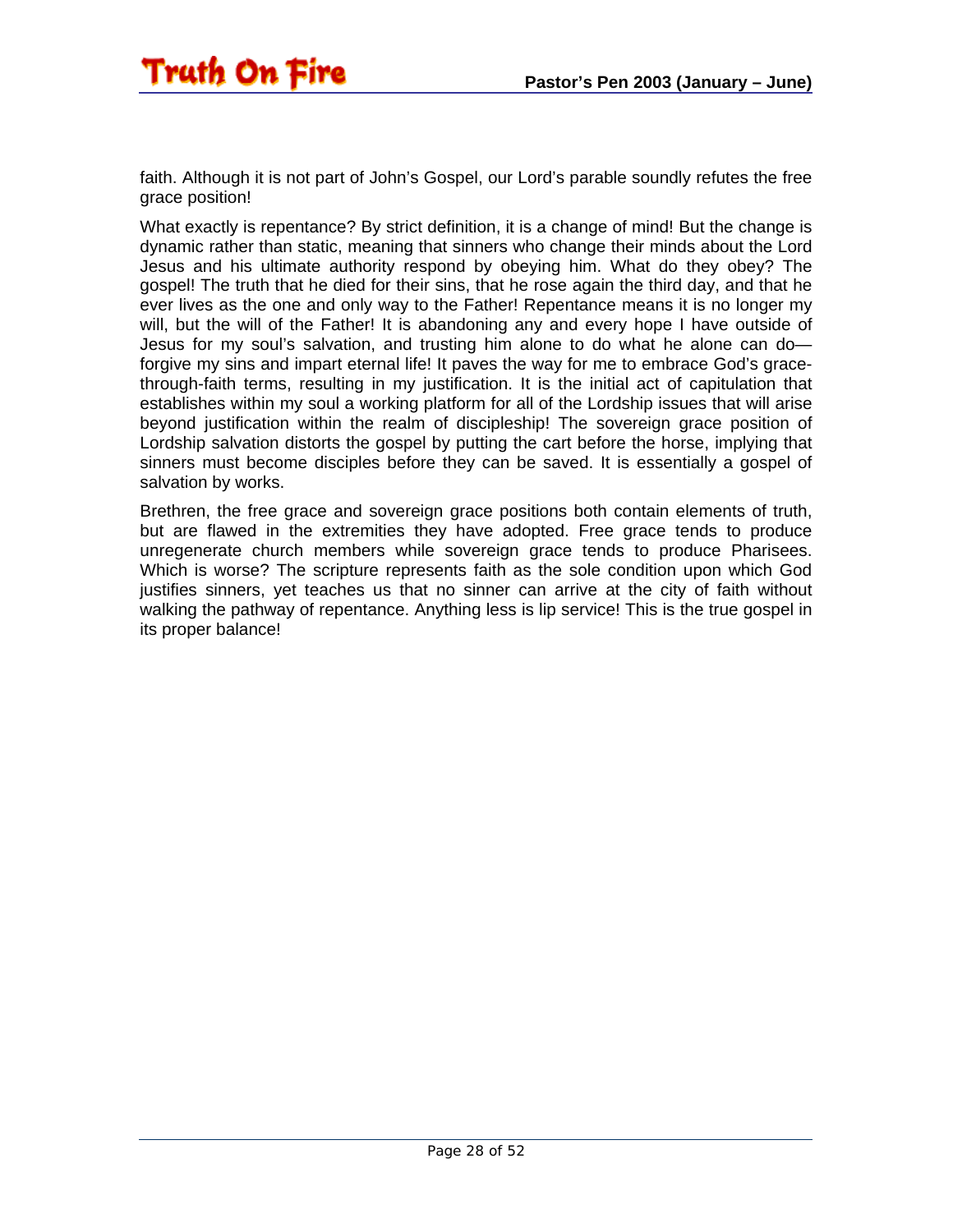#### Foundational Documents

<span id="page-28-0"></span>**Truth On Fire** 

English novelist Edward George Earle Bulwer-Lytton (1803–1873) is credited with the quotation, "The pen is mightier than the sword." We are not surprised to learn that it was a gifted wordsmith who framed that oft-cited axiom. Nor are we reticent to affirm its validity. An awe-inspiring drama is currently unfolding in Iraq, teaching friend and foe alike that there is no military machine on earth that can survive a confrontation with ours! What many fail to realize is that America's true strength is not derived from its highpowered tanks, air superiority, sophisticated night-vision equipment, precision laserguided armaments, or best-in-class combat troops, but rather from the Constitution—a foundational document penned by a generation of freedom-loving patriots. Its essential principle is that government must be confined to the rule of law.

As the Bible student works his or her way through the book of Acts, it becomes abundantly clear that there is another awe-inspiring drama that God intends to be played out on the world stage. We are referring to overt demonstrations of Holy Ghost power within the church of the Lord Jesus Christ as it takes the gospel to the ends of the earth, and exemplifies righteousness and purity in the midst of a world full of wickedness and hostility. The apostle Paul often used military metaphors to describe the church's spiritual weaponry, and penned these words to the church at Corinth: "*The weapons of our warfare are not carnal, but mighty through God to the pulling down of strongholds*" (2 Corinthians 10:4). And like America, the church derives its true strength from its own foundational document—the Bible! Its essential principle for church governance is the kingdom rule of Christ!

Recent news clips of U.S. tanks and armored vehicles rolling at will through the streets of Baghdad have prodded me to consider the resolve (or lack thereof) with which local churches are rolling through the highways and byways of their communities with the gospel message. In his first letter to the same Corinthian church, Paul issued this admonition: "*Awake to righteousness, and sin not; for some have not the knowledge of God: I speak this to your shame*" (1 Corinthians 15:34). Paul connected the act of spreading the knowledge of God as depicted in the gospel with the work of righteousness. In his mind, the failure to do so was both sinful and shameful, and the church at Corinth was guilty on both counts! If genuine revival is to revisit the church in America, the sin of apathetic indifference toward lost sinners will have to be confessed and forsaken!

The principles of freedom as articulated in the Constitution are driving our efforts to liberate an Iraqi people from one of the most wicked and oppressive dictatorships in history. Our current administration actually believes those principles, and that conviction has produced the actions we are now witnessing! The principles of freedom from sin and death as articulated in the gospel ought to drive the church into evangelistic action with a view to liberating lost sinners. But that scenario appears to be the exception rather than the rule. The reason for an absence of action must be found in the absence of conviction!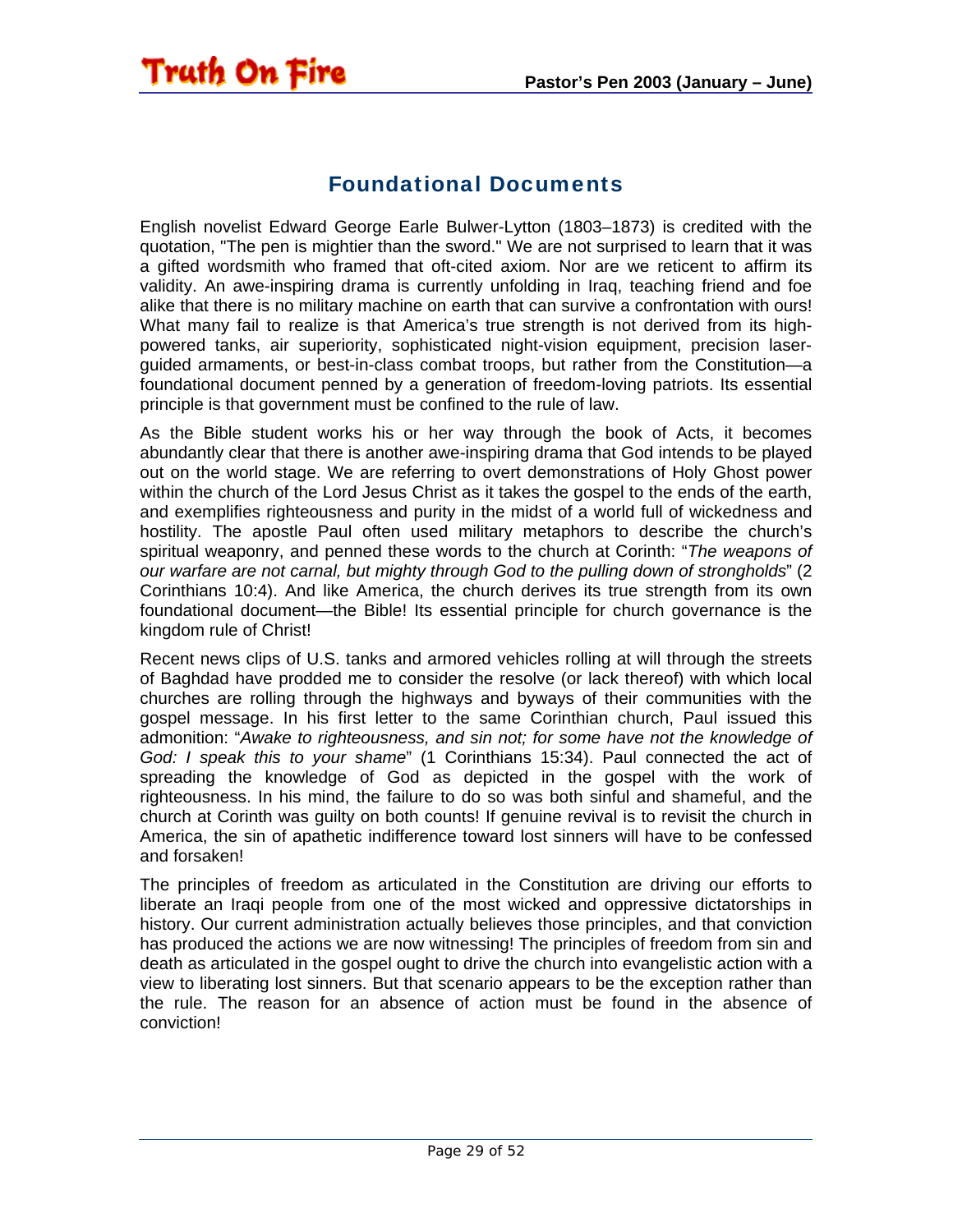

Brethren, the Constitution and the Bible both serve as proof positive that the pen is mightier than the sword. While the Constitution may well be the most powerful treatise ever crafted by mankind, it is not an inspired document. But the Bible is inspired, having been penned by holy men of God as the Holy Ghost moved upon them to write! If the principles set forth in the Constitution are worthy of the ultimate sacrifice of our soldiers in the defence and propagation of freedom, how much more should the scriptures, and the gospel of grace contained therein, captivate our minds and hearts, solidify our convictions, and drive us into an effort to win the lost at any cost?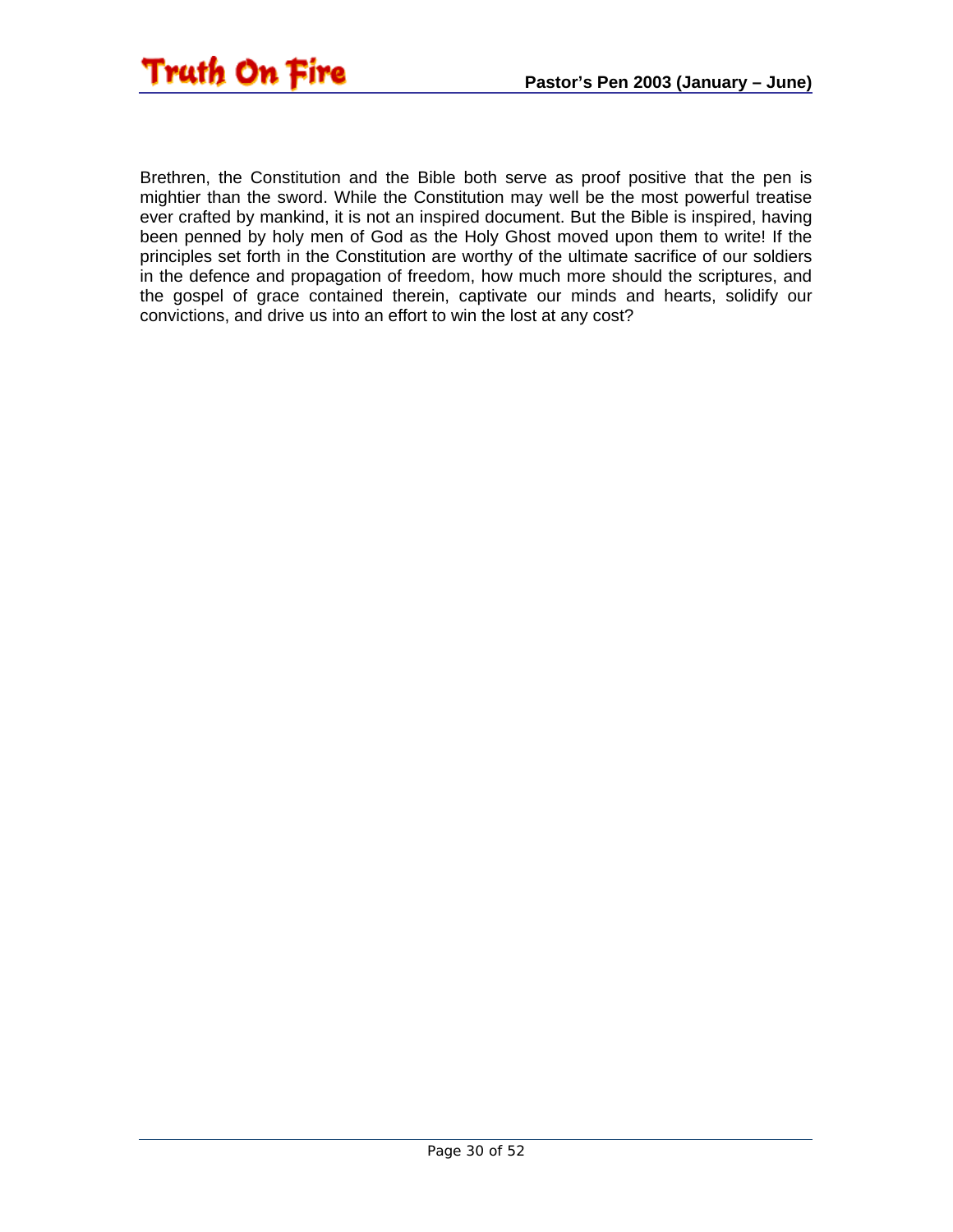#### The Path to Peace with God

<span id="page-30-0"></span>**Truth On Fire** 

The combat phase of Operation Iraqi Freedom is over according to military sources. It is now time to shift our attention toward the installation of military police units to quell civil unrest and establish a semblance of order within the newly liberated nation. But will we see a corresponding decline in the magnitude and frequency of peace rallies and antiwar protests? The question has nothing to do with the legitimacy of protests or the right to express visceral opposition to war. It has everything to do with a proper view of genuine peace, and how societal misconceptions about peace can impact our evangelistic efforts.

The prevailing idea of peace these days seems to be the absence of conflict. A significant group of political leaders and the citizens they represent have embraced this idea, and oppose war under any circumstances. The logic behind the opposition to war is clear. Since peace is the absence of conflict, how is it possible for an armed conflict the antithesis of peace—to bring about the condition it contradicts?

This mindset fosters the policy of peace through appeasement. In other words, the best way to persuade my enemy to lay down his arms is for me to lay mine down first. If my enemy is angry with me because of some principle I hold dear or an action I have taken, then the surest road to peace is for me to become less stringent about the principle or change the behavior that my enemy finds grievous. There is truth in that approach worthy of life application, but in the final analysis it is less than adequate in expressing the true nature of peace.

In its most comprehensive sense, peace is the resolution of conflict. Does this include the procurement of peace by appeasing an offended party? Yes! But it also takes into account the peace procured by the total conquest of one hostile party by another. Therefore a peace outcome between two formerly hostile parties may be the result of either appeasement or conquest. The gospel of Jesus Christ depicts a sovereign God going about the business of resolving the conflict between himself and sinners by staging the greatest of all conflicts—his own death on the Cross of Calvary! In the task of liberating sinners from the clutches of sin and death, and restoring harmony between holy God and sinful man, appeasement was not an option!

The course of action chosen by God Almighty for the reconciliation of sinners to himself was a brutal and bloody ordeal that constituted spiritual warfare on the grandest scale! On this Lord's Day, as a prelude to Resurrection Sunday, many preachers across our land will herald the sufferings of the Lord Jesus on our behalf, including the illegal arrest, the false accusations, the scourgings, the contemptuous spittle that ran down his bloodied visage, the nails driven through his sinless hands and feet, and those three hours of darkness during which he bore in his body the iniquities of every descendant of Adam, and tasted death for every man! As gruesome as it is to contemplate, it is the cause for rejoicing within the soul of every believing sinner who has experienced the grace of forgiveness and life made possible through the sacrifice of Jesus Christ, who walked from the grave glorified and victorious on the third day!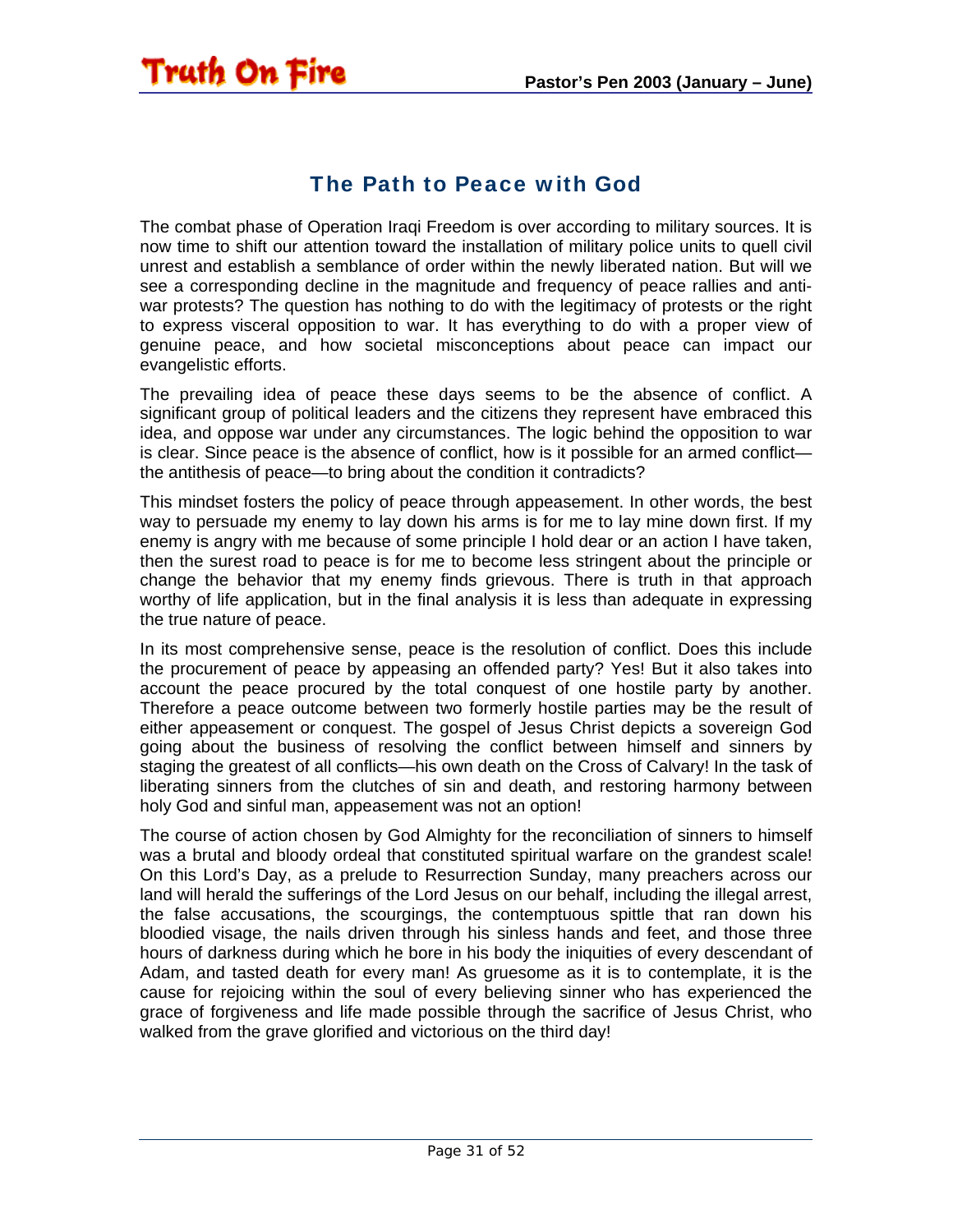The apostle Paul was therefore able to declare that God had "*made peace through the blood of his cross*" so that he might "*reconcile all things unto himself*" (Colossians 1:20). Peace through sacrificial bloodshed was God's recipe for conflict resolution! Those *who sometimes were far off* [Gentiles] are now *made nigh by the blood of Christ*. Jesus *is our peace*, and enabled God *to reconcile both* [Jew and Gentile] *in one body by the cross, having slain the enmity thereby*: and *to preach peace to those who were afar off* [Gentiles] *and to them that were nigh* [Jews] (Ephesians 3:13-17). The only way the enmity between God and men could be slain was by the slaying of Christ! In other words, God's solution for conflict was another conflict of far greater import, wherein the death of one secured the liberation of many!

Brethren, a thousand years before the Prince of Peace walked the streets of Jerusalem, and died outside its city gates, king David wrote these words: "*Pray for the peace of Jerusalem: they shall prosper that love thee. Peace be within thy walls, and prosperity within they palaces. For my brethren and companion's sakes, I will now say, Peace be within thee*" (Psalm 122:6-8). By prophetical hindsight, we may draw the conclusion that prayer for the peace of Jerusalem inevitably brought about the means to that end—the slaying of the sinless Lamb of God on behalf of its residents. In the context of Iraq, it is entirely possible that prayers offered to God for peace may have made war unavoidable as a means to obtain that end! With respect to evangelism, we can expect the Cross of Christ, as the crux of the gospel message, to become increasing distasteful to a world in which appeasement is rapidly becoming the preferred path to peace!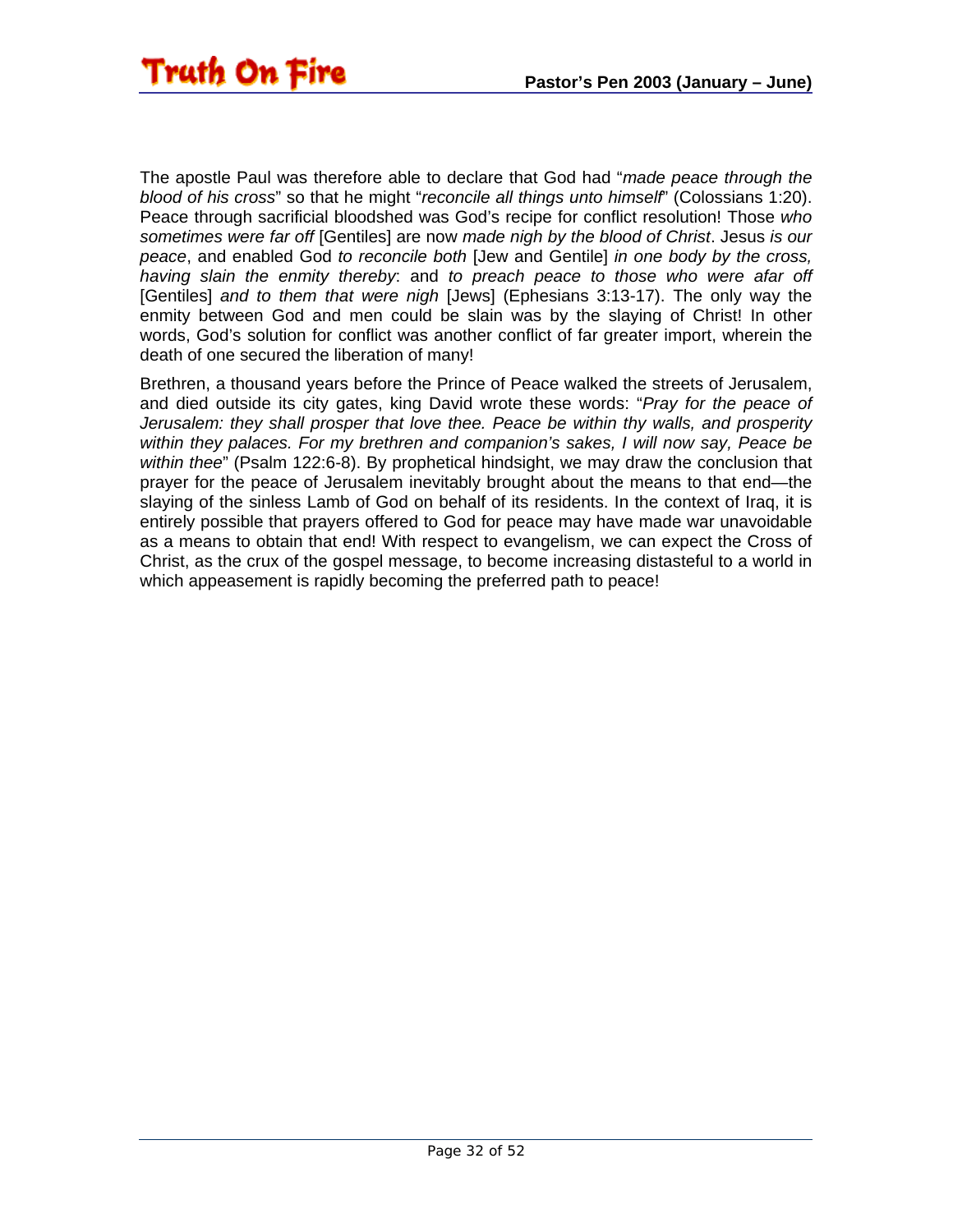#### Our Pits and God's Pity

<span id="page-32-0"></span>**Truth On Fire** 

The pits! No doubt you have heard that expression used by someone at some time to describe a situation that was either unpleasant or downright disastrous. The origin of this expression is uncertain. Perhaps it was first used by someone who broke a tooth by biting into a peach or date, and from thenceforth referred to every painful experience in life—whether physical or emotional—as pit-like. If the standard dictionary is any indication, it derives its metaphorical meaning from relatively deep holes in the ground. Pits with concealed holes serve as traps—hidden dangers and unexpected troubles—for individuals and animals that fall therein. It is safe to say that the "pits" represents any unpleasant or perilous situation without regard for its origin!

The many biblical references to pits align themselves with the deep-hole concept. The pit into which Joseph's brothers cast him was in fact a well without water. Instead of leaving him to die as first planned, they lifted him out of the pit, and sold him for twenty pieces of silver to a company of Ishmeelites, who took him to Egypt (Genesis 37:20-28). In giving the Law, the Lord ordained that the owner of a pit who left it uncovered must *give money* to the owner of an ox or ass whose animal fell into the pit, and died as a result (Exodus 21:33-24). As retribution for a provocative insurrection against his leader Moses, the Lord opened the earth under the families of Korah, Dathan, and Abiram, and they all went down quick (alive) into the pit, and perished from the congregation of Israel (Numbers 16:26-33).

The pits in scripture are likewise figurative. The *strange woman* (one who delights in amoral sexual exploits) has a *mouth* that is a *deep pit*, entrapping those whom the Lord abhors (Proverbs 22:14). How many men have fallen into the pit of sexual promiscuity and deviance by her verbal enticements? David reflected, "*The proud have digged pits for me, which are not after thy law*" (Psalm 119:85). The pits David refers to are likely the same verbal and political entrapments used by (1) the scribes and Pharisees against the Lord Jesus for religious advantage, (2) Sanbalat and Tobiah against Nehemiah to derail the restoration of Jerusalem, and (3) Haman against Mordecai and the Jews for his own political ends. In each case, it proved true that "*whoso causeth the righteous to go astray in an evil way, he shall fall himself into his own pit*" (Proverbs 28:10). One of the ominous realities of our daily walk is that pits aplenty await the practitioner of righteousness!

Justification by faith does not grant immunity from those plenteous pits! Space precludes us from citing every instance in scripture where the righteous served spiritual pit time. But glaring examples include Lot, who pitched his tent toward Sodom, and ultimately fathered two sons from virgin daughters while in a drunken stupor; Samson, whose insatiable ego ultimately led him to the lap of Delilah, blindness, public humiliation, and death; David, whose unbridled lust for Bathsheba led to adultery and murder, leaving an indelible blemish on his record; Jonah, who rejected a less-than-ideal preaching assignment, and spent three days and nights sloshing about in the digestive juices of a great fish before agreeing to God's terms; Peter, who, in the most crucial hour, denied three times that he knew Jesus his Lord; and Demas, whose love for this present world finally disengaged him from the gospel ministry.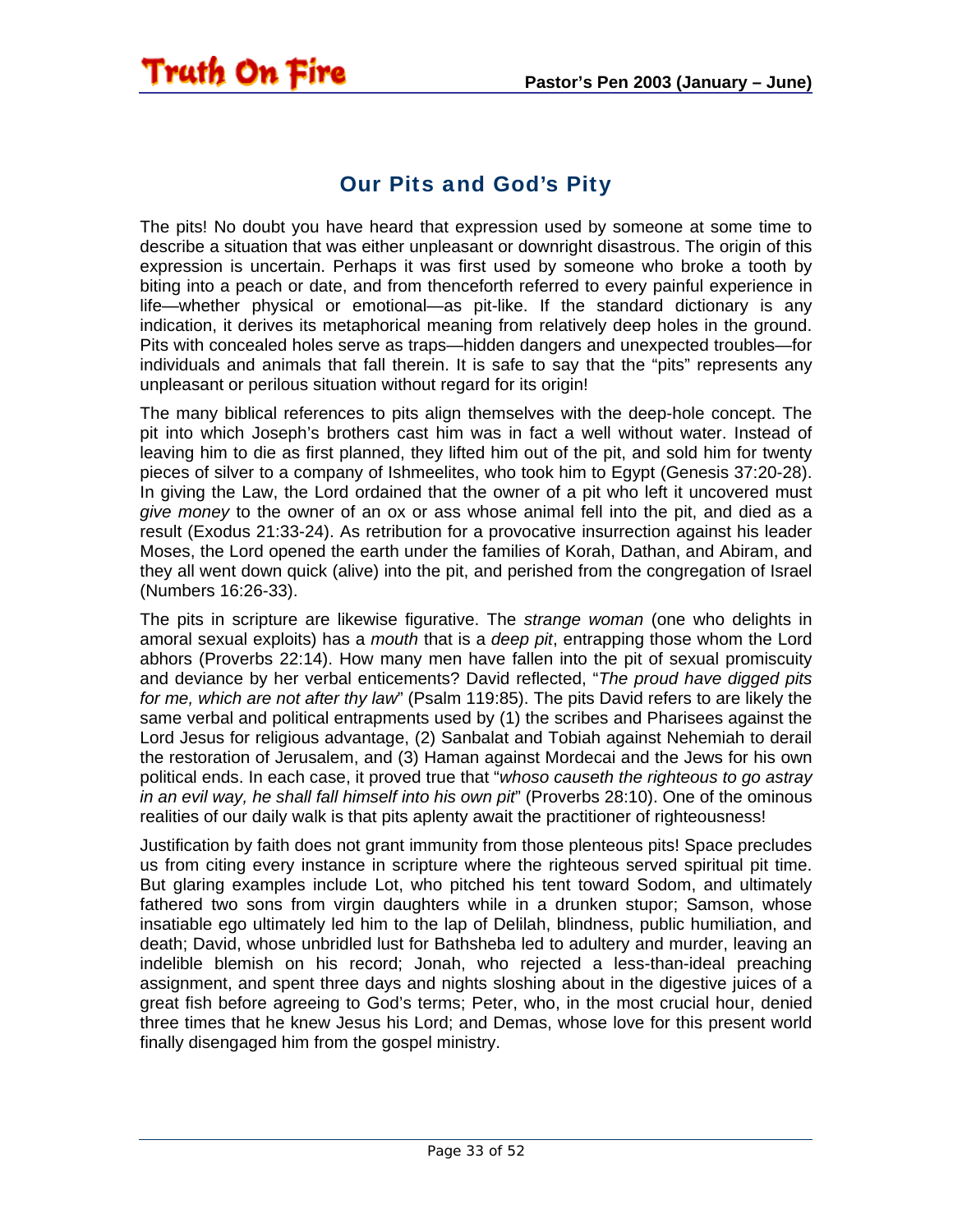The pits of life come in many shapes and sizes, and one size does not fit all! David testified: "*I waited patiently for the Lord; and he inclined unto me, and heard my cry. He brought me up also out of an horrible pit, out of the miry clay, and set my feet upon a rock, and established my goings*" (Psalm 40:1-2). What was the horrible pit to which he referred? We do not know. But various phrases within the Psalm suggest some form of spiritual disobedience from which the Lord had delivered him. He cites the blessedness of making the Lord his trust, suggesting that the pit was related to unbelief (40:4). He talks about God opening his ears, and does so with Messianic overtones, suggesting that the doing of God's will was not being done during this pit time (40:6-8). He pleads for tender mercies to compensate for the innumerable evils that surround him and the iniquities that have taken hold upon him, which resulted in heart failure (40:11-12). A fresh infusion of faith and mercy brought him up and out with a new song of praise and adoration (40:3, 16).

Brethren, be assured that God has an inexhaustible supply of pity for the pits you and I will encounter in this life. It is one thing to land in a pit, but quite another to live there. It is God's desire to bring us up and out of every pit, lavish us with tender mercies, and put a new song in our mouth, even praise unto our God! Living in the pits is…well…the pits!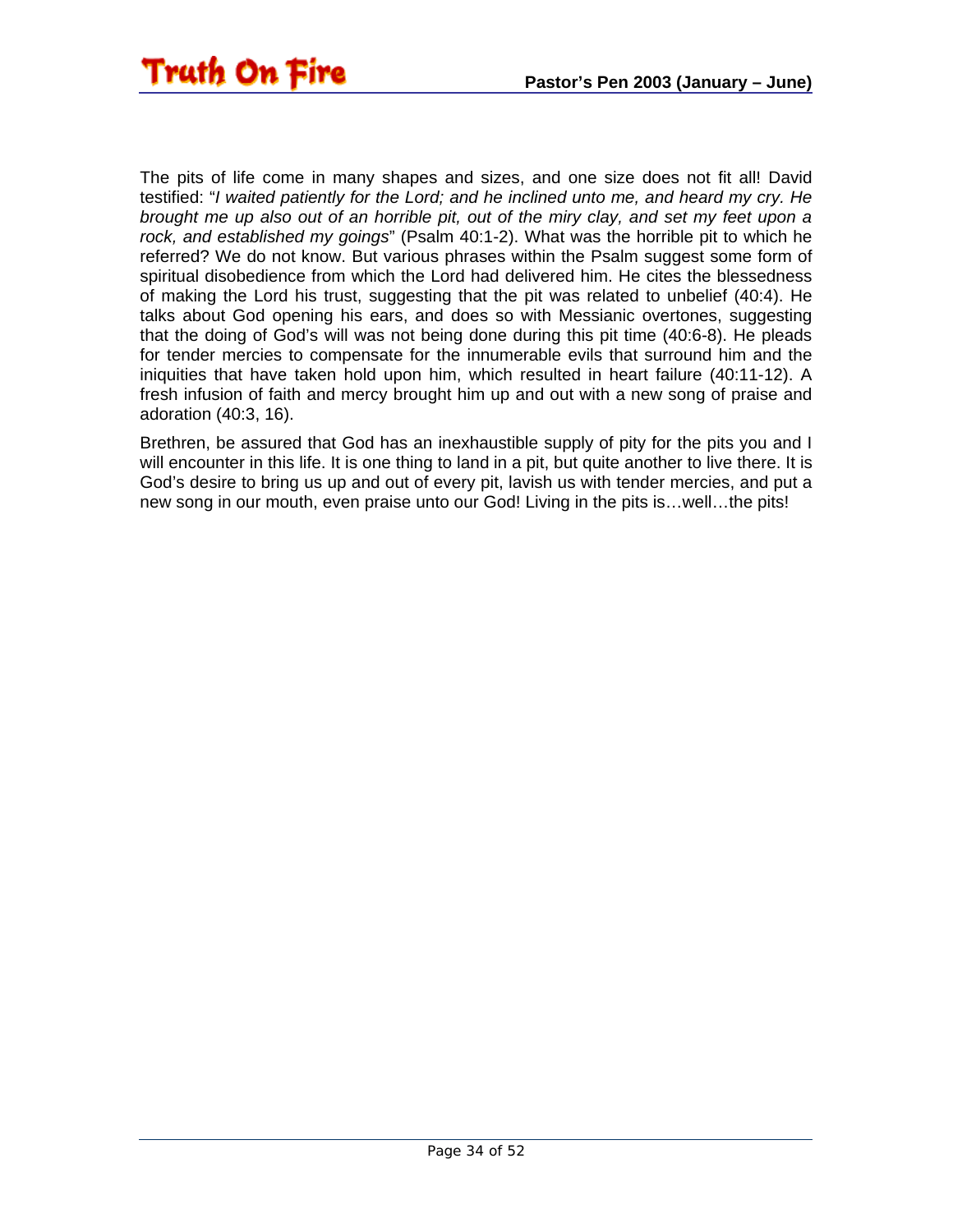#### Our Safe Room

<span id="page-34-0"></span>A recent edition of the Florida Times-Union carried an article in its Lifestyle section about an emerging American phenomenon--the Safe Room. The author stated, "While a jittery nation worries about crime, war, terrorism and chemical attacks, more Americans than ever are finding refuge in 'safe' rooms." He referred to them as "steel and concrete havens," and added, " The public's hunger for security is producing a small but growing industry of manufacturers of in-house fortresses." One company that designs and markets safe rooms "thinks fear of the unknown will convince mainstream America to invest in safety."

The need to feel safe and secure in the face of the unknown is basic to human nature. God by design built those desires into mankind. Two opposing thoughts come to mind when I hear the words "finding refuge", "hunger for security", "invest in safety", and "fear". The first relates to the cultural climate for evangelism. The gospel of Jesus Christ promises to all believers an eternal safety and security from the most lethal threat known to mankind--sin and its deadly consequences! The second is the awareness that sinful men inherently display a propensity for embracing systems of false security that are either temporary or illusionary.

It remains to be seen who the major players will be in this expanding market. But we can affirm without fear of contradiction that God Almighty has been in the safe room business from the beginning, and has amassed a peerless track record of building safe rooms for his people in the most unusual places. Nobody does it bigger or better! These safe rooms are almost always invisible to the naked eye, but by faith we understand that they are as real and tangible as anything that can be experienced through the human senses!

The scriptures have much to say about safety and being safe. David laid down in peace, and slept, because *the Lord only made him to dwell in safety* (Psalm 4:8). The Lord is able to *arise* and *set in safety* the poor and needy that are oppressed (Psalm 12:5). The *horse* may be prepared *against the day of battle, but safety is of the Lord* (Proverbs 21:31). David said, "*Hold thou me up, and I shall be safe*" (Psalm 119:117). Solomon wrote, "*The name of the Lord is a strong tower: the righteous runneth into it, and is safe*" (Proverbs 18:10). And again, "*The fear of man bringeth a snare: but whoso putteth his trust in the Lord shall be safe*" (29:25).

What are some of the safe rooms that God has built for his people? Well, the ark built by Noah according to the Lord's blueprints was a safe room from the external chaos and destruction brought about by the Flood. Inasmuch as the ark is a type of Christ, the Lord Jesus himself is *the* safe room for all who trust him for the salvation of their souls! The Lord transformed the Red Sea into a safe room by sending a strong east wind to part the waters so that Israel could have dry passage to the other side. The Lord built a safe room in the midst of a fiery furnace for three young Hebrew men who refused to participate in Babylon's false worship. The Lord likewise turned a den of lions into a safe room for Daniel, whose faithful prayer life led to religious entrapment. And only the Lord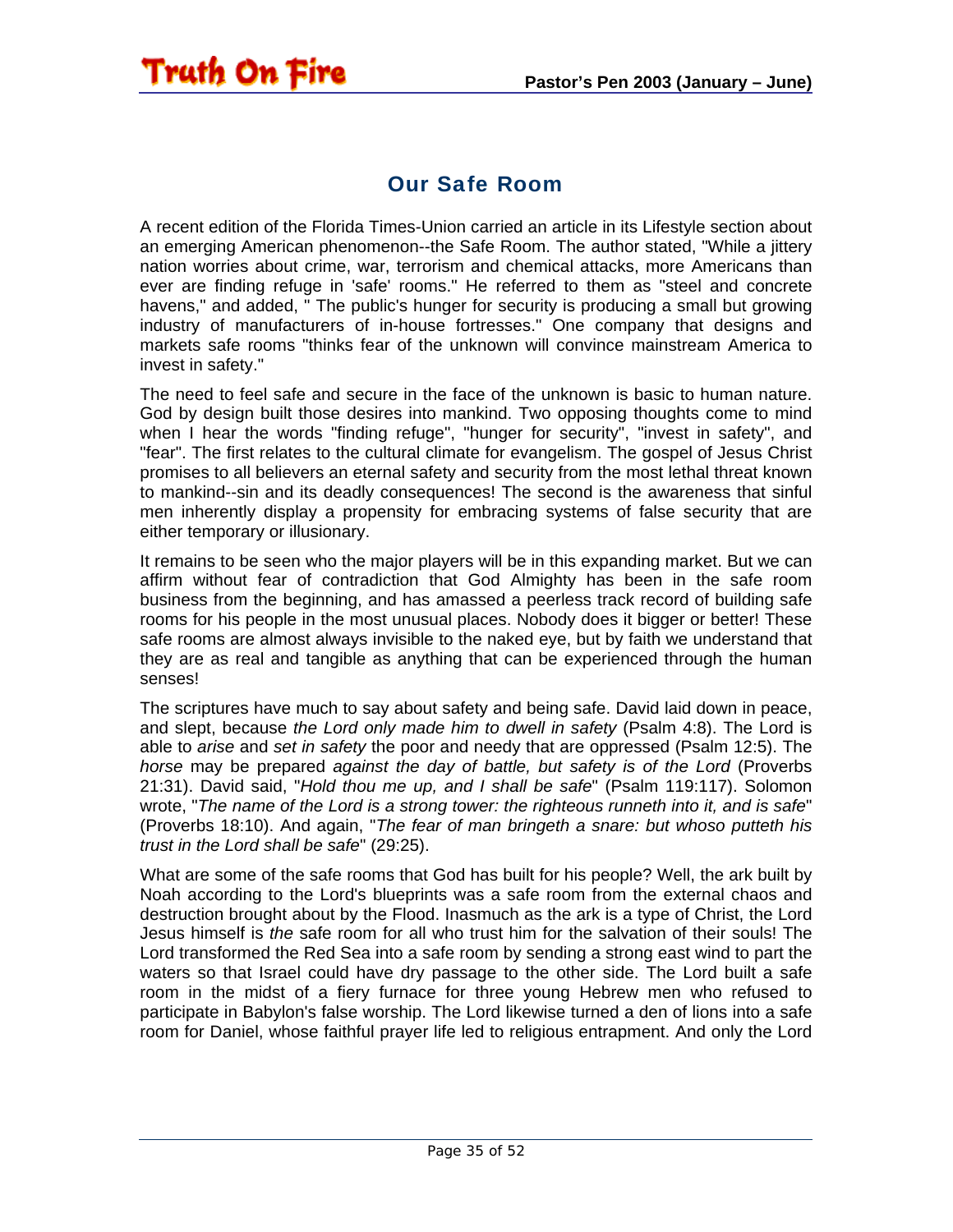could build a safe room out of a whirlwind and chariot of fire to translate his prophet Elijah into heaven without tasting death. NASA, eat your heart out!

We must keep in mind, however, that God on occasion opts to bypass the safe room. That is, he decides at times for his own purposes that he will not provide for the physical safety of his servants. It was Herod who *vexed the church by killing James the brother of John with the sword* (Acts 12:1-2). There was no safe room provided for James.

Herod afterward imprisoned Peter for the same fate, and assigned four quaternions of soldiers (sixteen) to guard him around the clock (12:3-4). But God built a safe room inside the prison, woke him up as he slept between two soldiers, and escorted him beyond the prison gate into the city streets. Prayer played a pivotal role in building Peter's safe room, and he ended up at the prayer meeting (12:5, 12).

The book of Hebrews also speaks of "others" who did not accept deliverance, but were rather tortured, scourged, imprisoned, stoned, and sawn asunder. And while these "others" obtained no safe room from God in the time of trial, they did obtain two other priceless and arguably more valuable possessions--a *better resurrection*, and a *good report through faith* (Hebrews 11:35-40).

Brethren, while this world goes about the business of marketing and building its safe rooms, let us remember that we have the ultimate safe room in the Lord Jesus Christ. He is the first and last word--the alpha and the omega--on the subject of safety! The church is facing a golden opportunity in these last days to tell the story of Jesus, and his love for sinners! All other so-called "safe rooms" are either temporary or illusionary!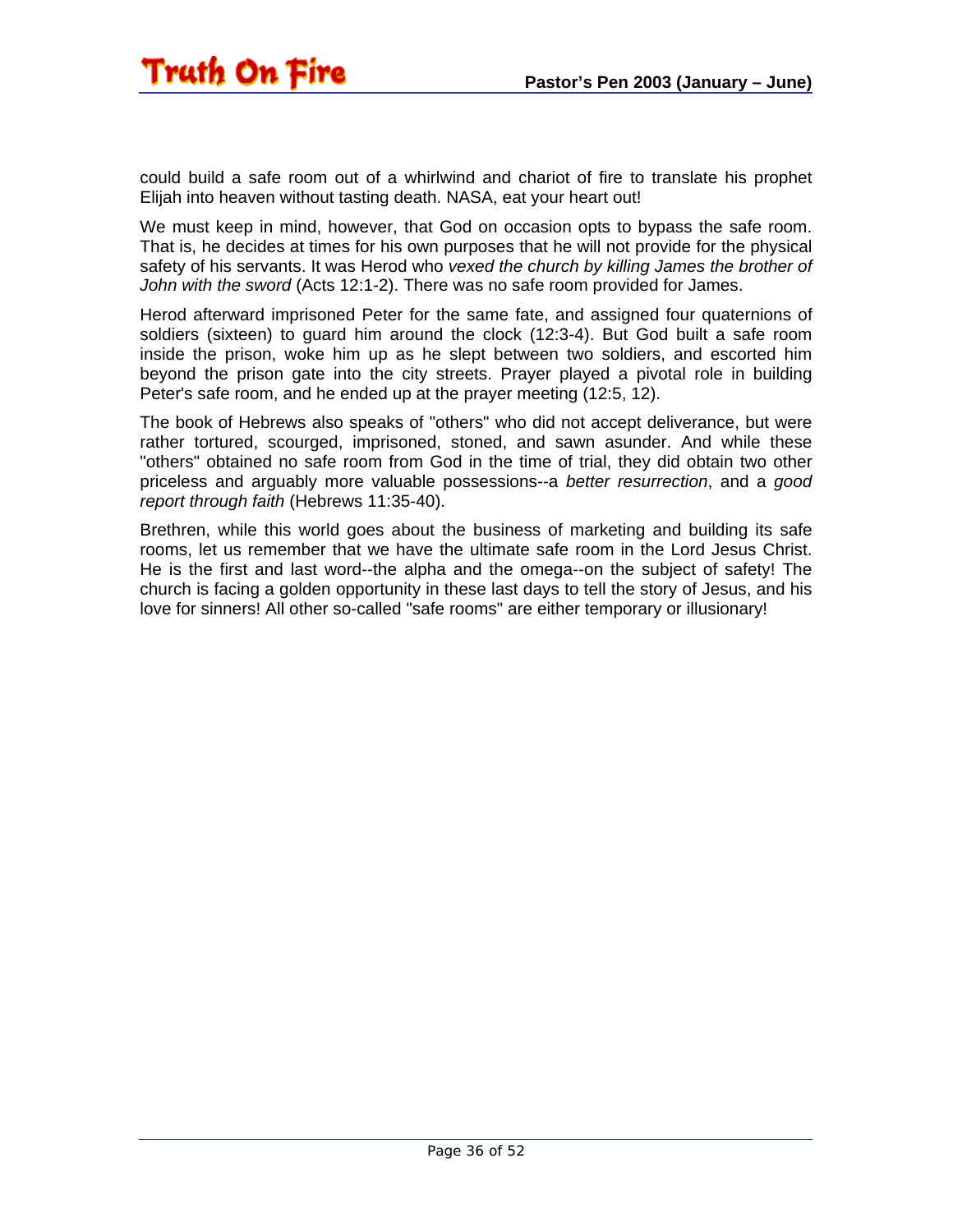#### Insights from John Owen

Many church historians have heralded John Owen (1616-1683) as the greatest of the Puritan theologians. As a traditional Puritan in the best sense of that word, his writings exude inveterate passions for the sovereignty of God, the supreme authority of scripture, the untarnished preaching of the Word, and purity within the church as expressed in the personal holiness of believers. The reader of Owen will discover a depth of sanctified thought and love for the Lord Jesus that is regrettably rare within the ranks of contemporary Christian authors.

A collection of his insights is provided below for your edification. Enjoy!

- "A man's assurance may be as good, as true, when he lies on the earth with a sense of sin, as when he is carried up to the third heaven with a sense of love and foretaste of glory."
- "There is no death of sin without the death of Christ."

<span id="page-36-0"></span>Truth On Fire

- "He suffered not as God, but He suffered who was God."
- "Temptations and occasions put nothing into a man, but only draw out what was in him before."
- "Temptation is like a knife, that may either cut the meat or the throat of a man; it may be his food or his poison."
- "Meet thy temptation in its entrance with thoughts of faith concerning Christ on the cross; this will make it sink before thee. Entertain no parley, no dispute with it, if thou wouldest not enter into it."
- "I will not judge a person to be spiritually dead whom I have judged formerly to have had spiritual life, though I see him at present in a swoon as to all evidences of the spiritual life. And the reason why I will not judge him so is this—because if you judge a person dead, you neglect him, you leave him; but if you judge him in a swoon, though never so dangerous, you use all means for the retrieving of his life."
- "Sin may be the occasion of great sorrow, when there is no sorrow for sin."
- "As men's diversions increase from the world, so do their entanglements from Satan. When they have more to do in the world than they can well manage, they shall have more to do from Satan than they can well withstand."
- "He leads none to heaven but whom He sanctifies on earth. This living Head will not admit of dead members."
- "The least grace is a better security for heaven than the greatest gifts or privileges whatsoever."
- "Our forgiving of others will not procure forgiveness for ourselves; but our not forgiving others proves that we ourselves are not forgiven."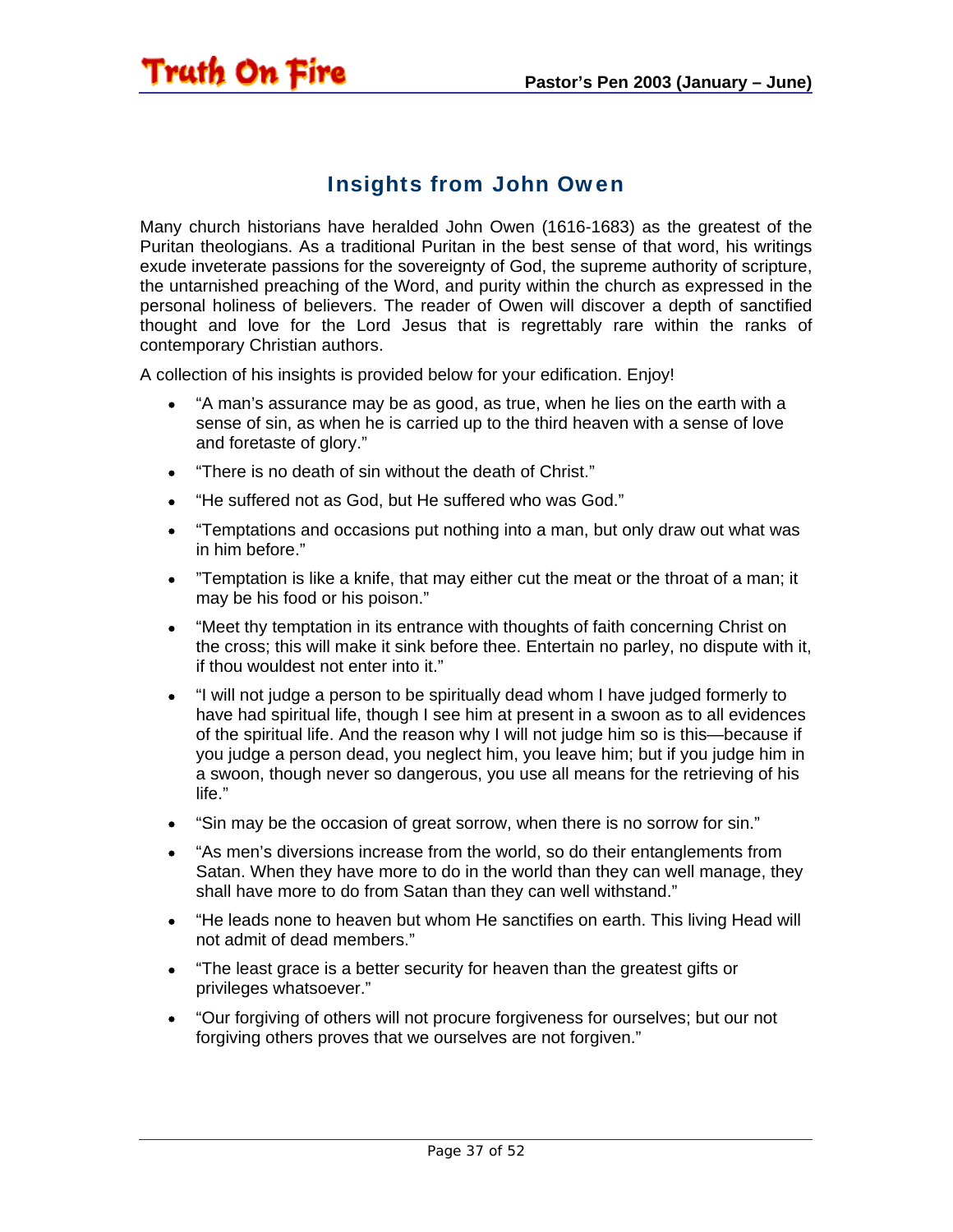

• "Generally, it is taken for granted by all that Christ is able to save us if He will; yea, who shall question His ability to save us, though we live in sin and unbelief? And many expect that He will do so because He can if He will. But indeed Christ hath no such power, no such ability: He cannot save unbelieving, impenitent sinners; for this cannot be done without denying Himself, acting contrary to His Word and destroying His own glory…Christ is able to save all those, and only those, who come to God by Him. While you live in sin and unbelief, Christ Himself cannot save you."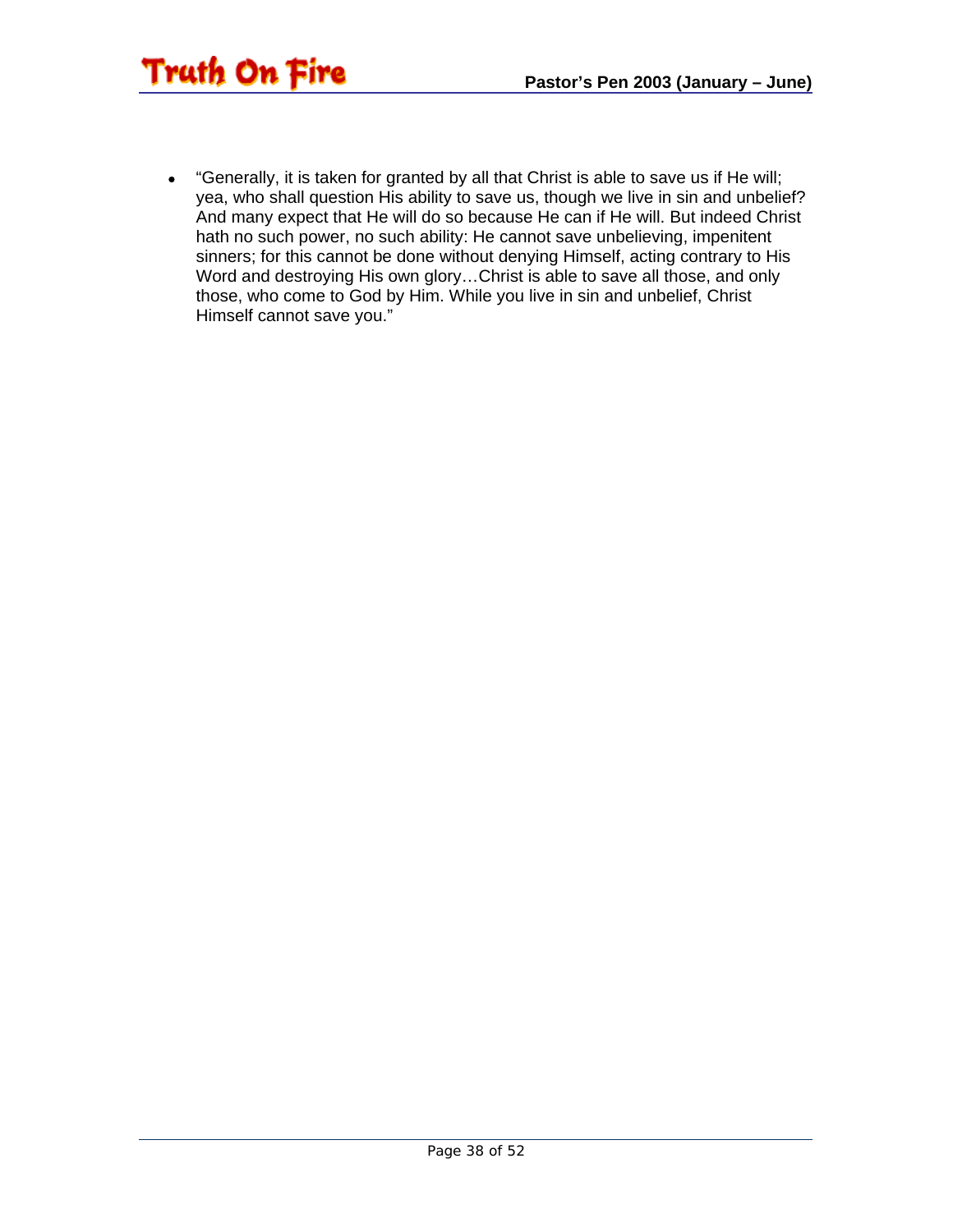#### Insights from Thomas Brooks

<span id="page-38-0"></span>Truth On Fire

Thomas Brooks (1608-1680) is perhaps an unfamiliar name to all but those who have cultivated a deep appreciation for the Puritans and their writings. James Nichol first published The Works of Brooks in 1866, nearly two hundred years after his death. Charles Haddon Spurgeon remarked: "The volumes now before us are by that marvelously rich author Thomas Brooks, whose wealth of imagery surpasses all others of his age. The mere marginal notes of Brooks are more valuable than pages of ordinary writers…Of all the Puritans he is the most readable, if we except John Bunyan."

We have provided for your edification a brief collection of quotations from his Works. Enjoy!

- "Labor mightily for a healing spirit. Away with all discriminating names whatever that may hinder the applying of balm to heal your wounds…Discord and division become no Christian. For wolves to worry the lambs is no wonder, but for one lamb to worry another, this is unnatural and monstrous."
- "We know metals by their tinkling, and men by their talking."
- "If God were not my friend, Satan would not be so much my enemy."
- "Satan can never undo a man without himself; but a man may easily undo himself without Satan."
- "As our greatest good comes through the sufferings of Christ, so God's greatest glory that he hath from his saints comes through their sufferings."
- "It is your duty and glory to do that every day that you would willingly do upon a dying day. Ah, how would you live and love upon a dying day? How would you admire God, rest upon God, delight in God, long for God, and walk with God, upon a dying day? How would you hate, loathe, and abhor your bosom sins upon a dying day?…Thrice happy is that soul that labors with all his might to do that at first that he would give a thousand worlds to do on a dying day."
- "As sinful commissions will stab the soul; so sinful omissions will starve the soul."
- "Better to bear than to swear, and to die than to lie."
- "A boat rows against the stream; the current punishes it. So is a nation violating a law of God; it is subject to a judgment. The boat turns and goes with the stream; the current assists it. So is a nation that has repented and put itself in harmony with God's law; it is subject to a blessing. But the current is the same; it has not changed, only the boat has changed its relationship to the current. Neither does God change—we change; and the same law which executed itself in punishment now expresses itself in reward."
- "Oh, then be ashamed, Christians, that worldlings are more studious and industrious to make sure of pebbles, than you are to make sure of pearls."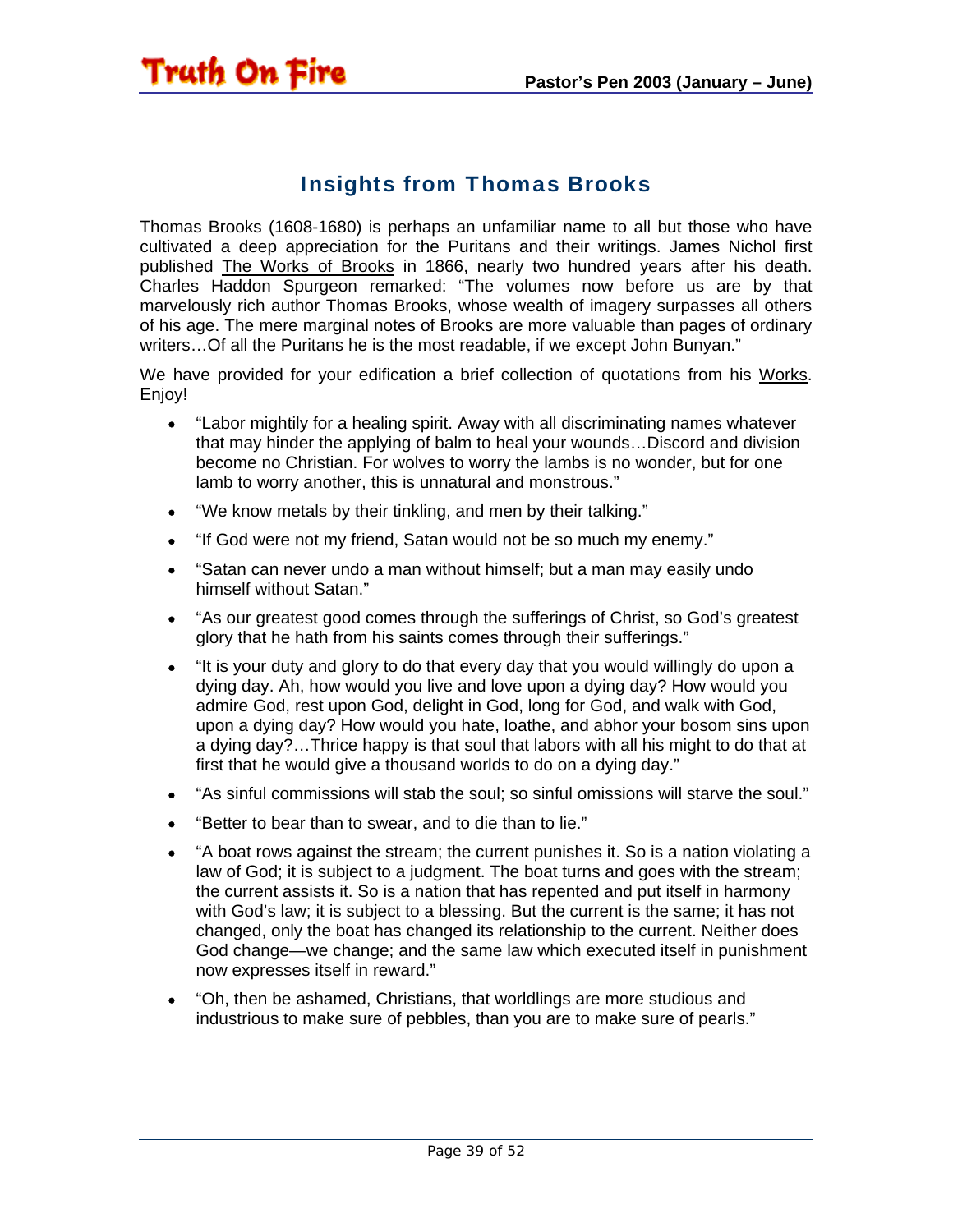- "Now believing is nothing else but the accepting of Christ for thy Lord and Saviour as He is offered to thee in the gospel; and this accepting is principally, if not only, the act of thy will; so that if thou art sincerely and cordially willing to have Christ upon His own terms, upon gospel terms, that is, to save thee and rule thee, to redeem thee and reign over thee, then thou art a believer."
- "Solomon got more hurt by his wealth than he got good by his wisdom."
- "Where one thousand are destroyed by the world's frowns, ten thousand are destroyed by the world's smiles. The world, siren-like, sings us and sinks us."
- "You must distinguish between delays and denials."

- "Ah, how often, Christians, hath God kissed you at the beginning of prayer, and spoken peace to you in the midst of prayer, and filled you with joy and assurance upon the close of prayer."
- "God looks not at the elegancy of your prayers, to see how neat they are; nor yet at the geometry of your prayers, to see how long they are; nor yet at the arithmetic of your prayers, to see how many they are; nor yet at the music of your prayers, nor yet at the sweetness of your voice, nor yet at the logic of your prayers; but at the sincerity of your prayers, how hearty they are. There is no prayer acknowledged, approved, accepted, recorded, or rewarded by God, but that wherein the heart is sincerely and wholly."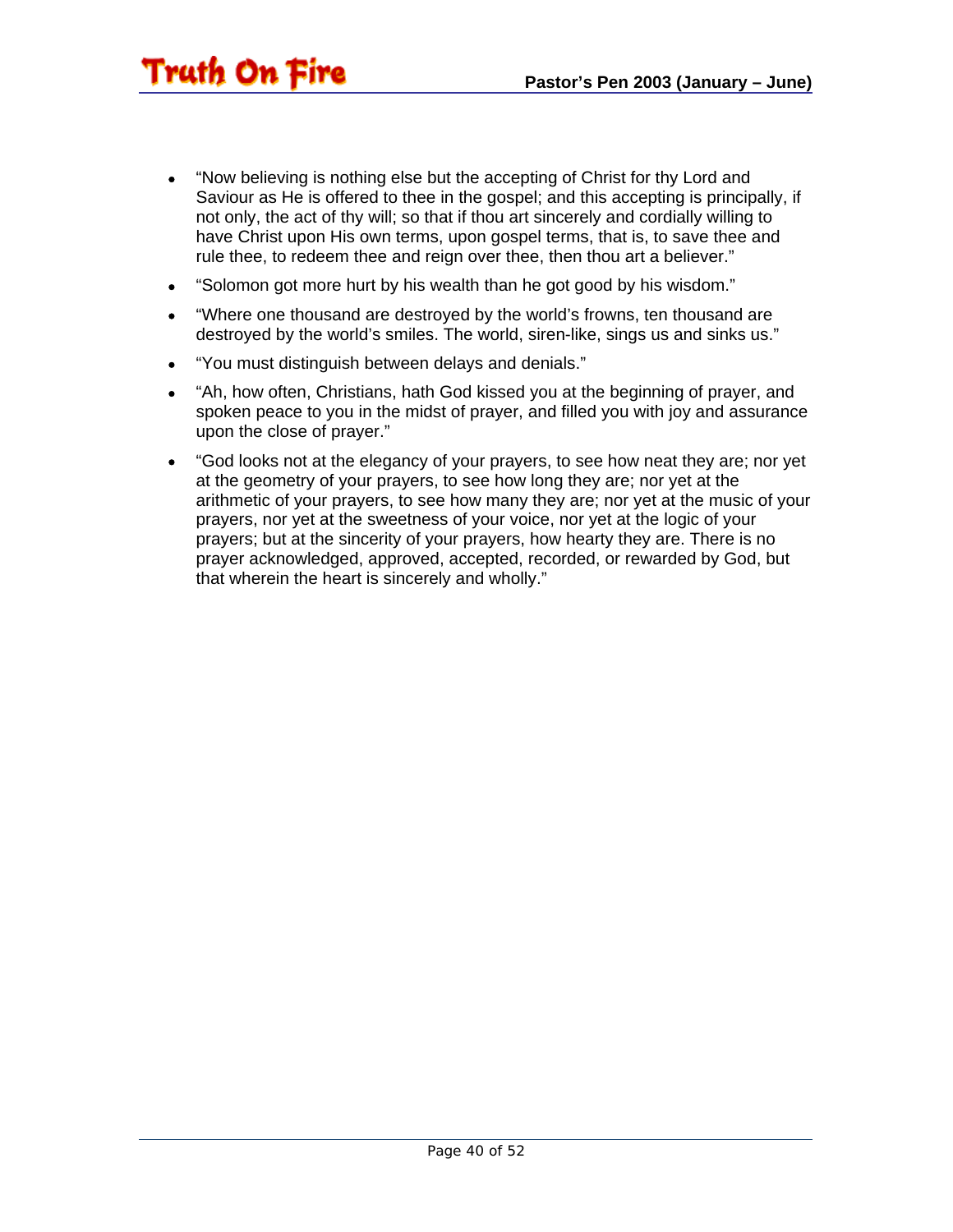#### Insights from Richard Baxter

<span id="page-40-0"></span>Church historians have showered Richard Baxter (1615-1691) with a wealth of posthumous accolades. As a Puritan pastor and evangelist, he refused to be content with a ministry confined to his congregation, but took to the streets of Kidderminster, England to share the truth with sinners and saints alike. It is alleged that nearly the entire population (approximately 2,000) was converted during his ministry. For this reason, his was the most fruitful Puritan pastorate on record. He believed that thirty minutes of personal work could have more impact upon an individual than ten years of public preaching! His oft-quoted motto for ministry was this: "I preached, as never sure to preach again, and as a dying man to dying men."

Baxter was the author of some one hundred forty books. One of his classics is The Reformed Pastor, in which he clearly articulates the ministerial practices that made the difference in his own pastorate, and exhorts preachers to go and do likewise. He declared: "If God would but reform the clergy, the people of England would soon be reformed." In Baxter's mind, reformation had to do with emulating the Lord Jesus in everyday practice rather than embracing a doctrinal system. In the words of J.I. Packer, it was being "spiritually alive and morally in shape."

May the following quotes from Baxter encourage us all to that end!

- "I cannot but look upon all the gory and dignity of this world, lands and lordships, crowns and kingdoms, even as on some brain-sick, beggarly fellow, that borrows fine clothes, and plays the part of a king or lord for an hour on a stage, and then comes down, and the sport is ended, and they are beggars again."
- "A sin of infirmity may admit apology; a sin of ignorance may find out excuse; but a sin of defiance can find no defence."
- "What a deal of sorrow and after-complaining might this small labor [of selfexamination] prevent! How many miles of travel, besides the vexation, may a traveler save by inquiring of the way!"
- "It much more concerned us, to be sure that we deserved not suffering, than that we be delivered from it."
- "As sick men used to love health better than those that never felt the want of it; so it is too common with poor men to love riches better than the rich that never needed. And yet, poor souls, they deceive themselves, and cry out against the rich, as if they were the only lovers of the world, when they love it more themselves though they cannot get it."
- "Oh, sirs, deal with sin as sin, and speak of heaven and hell as they are, and not as if you were in jest."
- "When the earth is soft, the plough will enter. Take a man when he is under affliction, or in the house of mourning, or newly stirred by some moving sermon, and then set it home, and you may do him good. Christian faithfulness doth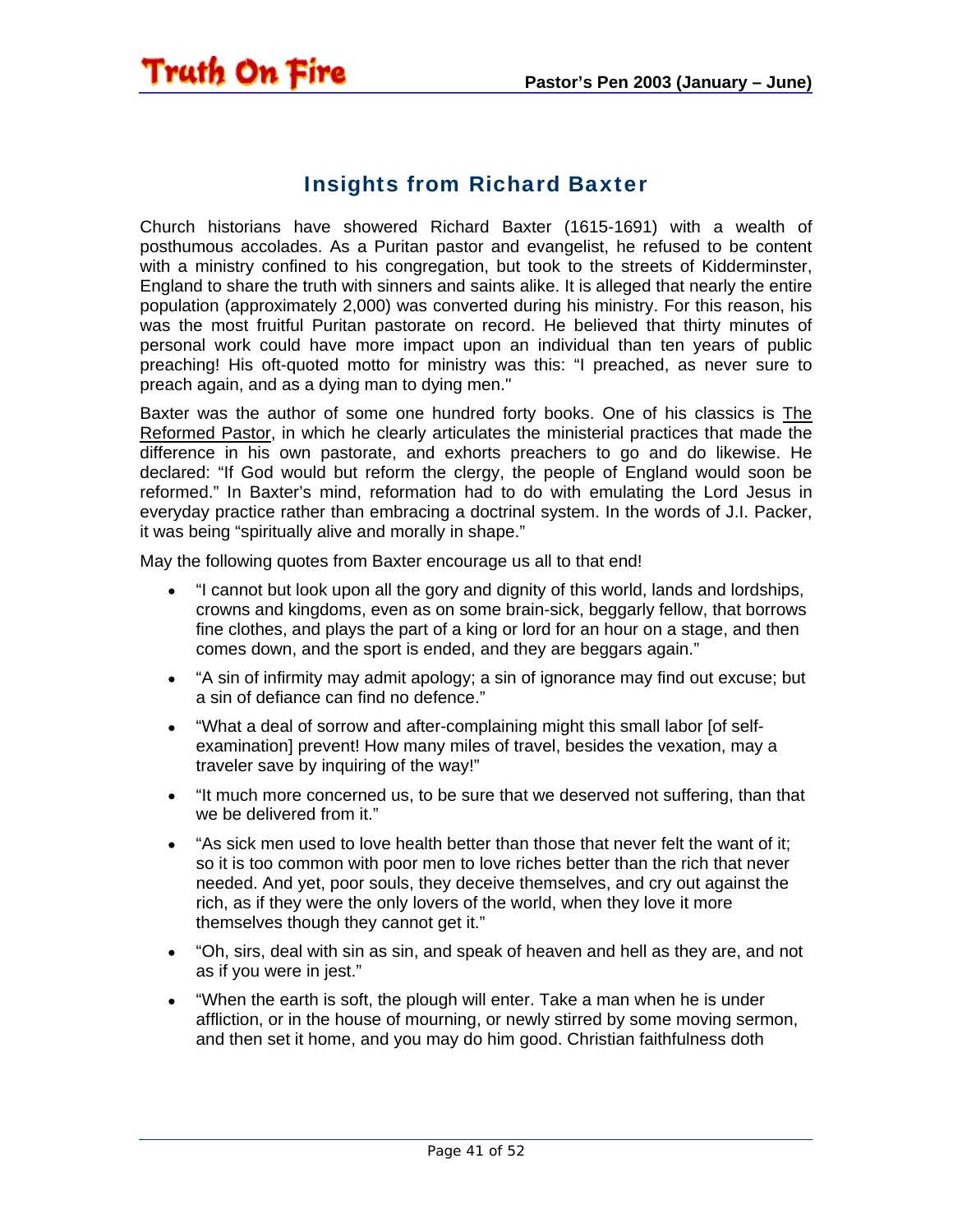require us, not only to do good when it falls our way, but to watch for opportunities of doing good."

- "Other things may be the worse for breaking, yet a heart is never at the best till it be broken."
- "David could bear persecution without murmuring, but when he came to prosperity he could not turn away his eyes from vanity."
- "[Holiness is] nothing else but the habitual and predominant devotion and dedication of soul, and body, and life, and all that we have to God; and esteeming, and loving, and serving, and seeking Him, before all the pleasures and prosperity of the flesh."
- "Overvalue not therefore the manner of your own worship, and overvilify not other men's of a different mode."
- "This life was not intended to be the place of our perfection, but the preparation for it."
- "O spend your time as you would hear of it in the Judgment!"
- "It is not the work of the Spirit to tell you the meaning of Scripture, and give you the knowledge of divinity, without your own study and labor, but to bless that study, and give you knowledge thereby…To reject study on the pretence of the sufficiency of the Spirit, is to reject the Scripture itself."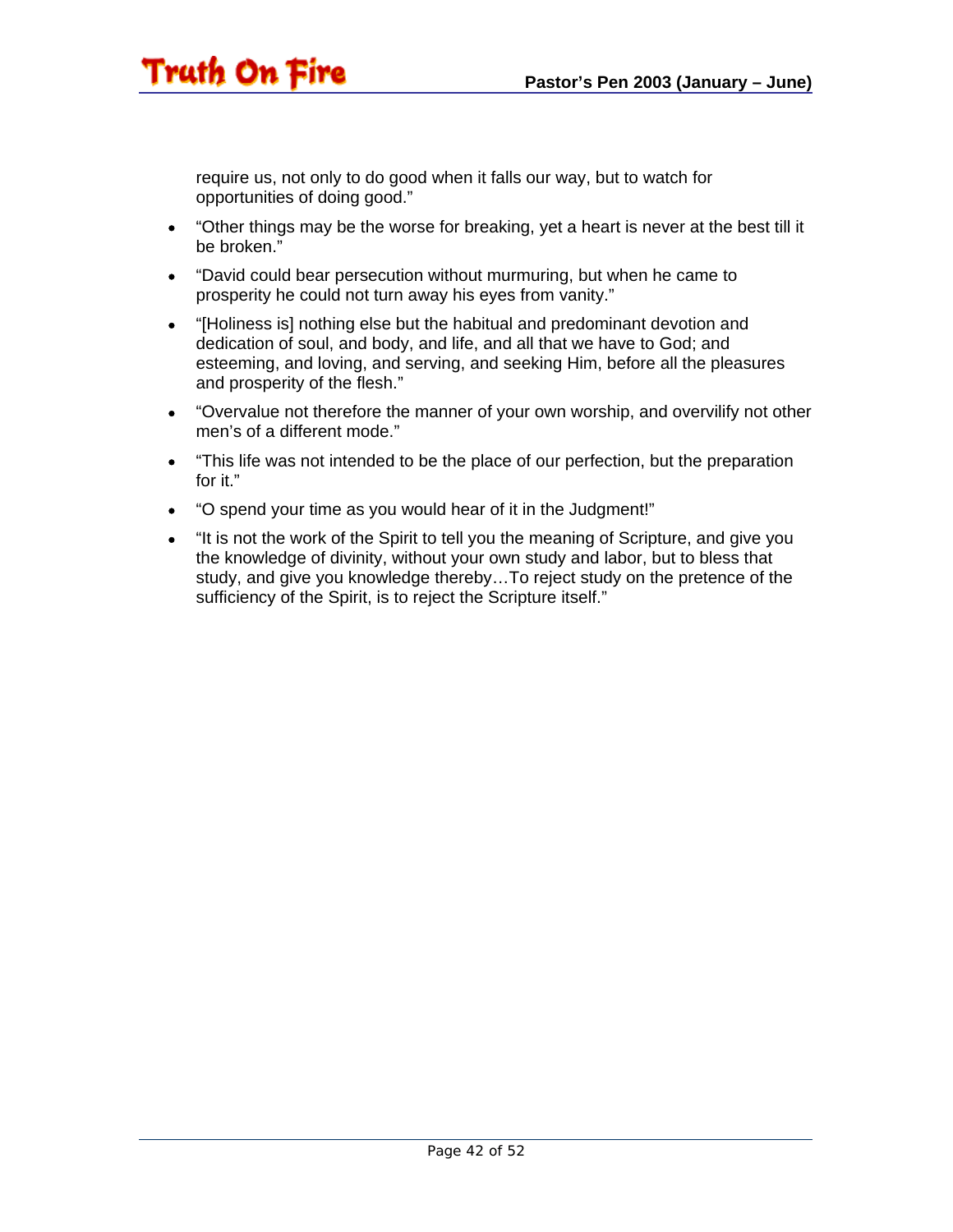#### The Persuaded Who Become Persuaders

<span id="page-42-0"></span>The art of persuasion is an enviable skill. Most of us probably wish we had that gift in greater abundance than we currently possess. Why? Because we believe that enhanced abilities to articulate arguments and muster emotion in a timely manner might make a meaningful difference both in our lives and in the lives of others. Salespersons typically desire greater effectiveness to close more deals! Most concerned parents would mortgage the family home for the verbal ability to deter a son from whoremongering and drunkenness, or a daughter from harlotry. Many a pastor has poured out his heart before God for an expository argument that might drive the people of God toward absolute surrender, warring spouses toward reconciliation, and young people toward a life of holiness and fruitfulness void of frivolity and sensual lust.

The art of persuasion plays a critical and often pivotal role in Christian ministry. As a matter of fact, the work of Christ and His kingdom cannot be carried on in this world apart from persuasive acts! There are at least three axioms arising from scripture that validate that assertion.

First, the servant of God is preeminently a persuader of men. No individual personified this truth more than the apostle Paul. To the Corinthians he wrote: "*Knowing therefore the terror of the Lord, we persuade men*" (1 Corinthians 5:11). In the context, the persons in view are born-again believers headed for the Judgment Seat of Christ. After a synagogue meeting in Antioch of Pisidia, Paul and Barnabas spoke to a group of Jews and religious proselytes who were hungry for salvation truth, and "*persuaded them to continue in the grace of God*" (Acts 13:43). It was grace that made them desirous of truth, and the truth of Christ would set them free if they would continued in that grace! Paul persuaded them to that end! It should be noted that neither here nor anywhere else in scripture does Paul teach or suggest that grace is irresistible!

Paul continued to exercise his persuasive gifts in Corinth as "*he reasoned in the synagogue every Sabbath, and persuaded the Jews and the Greeks*" (18:4). The persuasive power exhibited by Paul caused his Jewish detractors to bring him before the authorities with the following accusation: "*This fellow persuadest men to worship God contrary to the law*" (18:13). He would later spend three months in the synagogue at Ephesus "*disputing and persuading the things concerning the kingdom of God*" (19:8). After delivering his testimony in Caesarea, king Agrippa responded: "*Almost thou persuadest me to be a Christian*" (26:28). In his lodging at Rome, he expounded the truth to many, "*persuading them concerning Jesus, both out of the law of Moses, and out of the prophets, from morning till evening*" (28:23). Paul the persuader is a role model for us all!

Secondly, no one can become a persuader without first being persuaded. Why was Paul such an effective persuader of men? He was a persuaded man! Paul was persuaded that no power in heaven or on earth could separate the believer from the love of God, which is in Christ Jesus our Lord (Romans 8:38-39). He was also persuaded that the One in whom he had trusted, and to whom he had yielded every fiber of his being, was able to keep that which he had committed unto Him against that day (2 Timothy 1:12).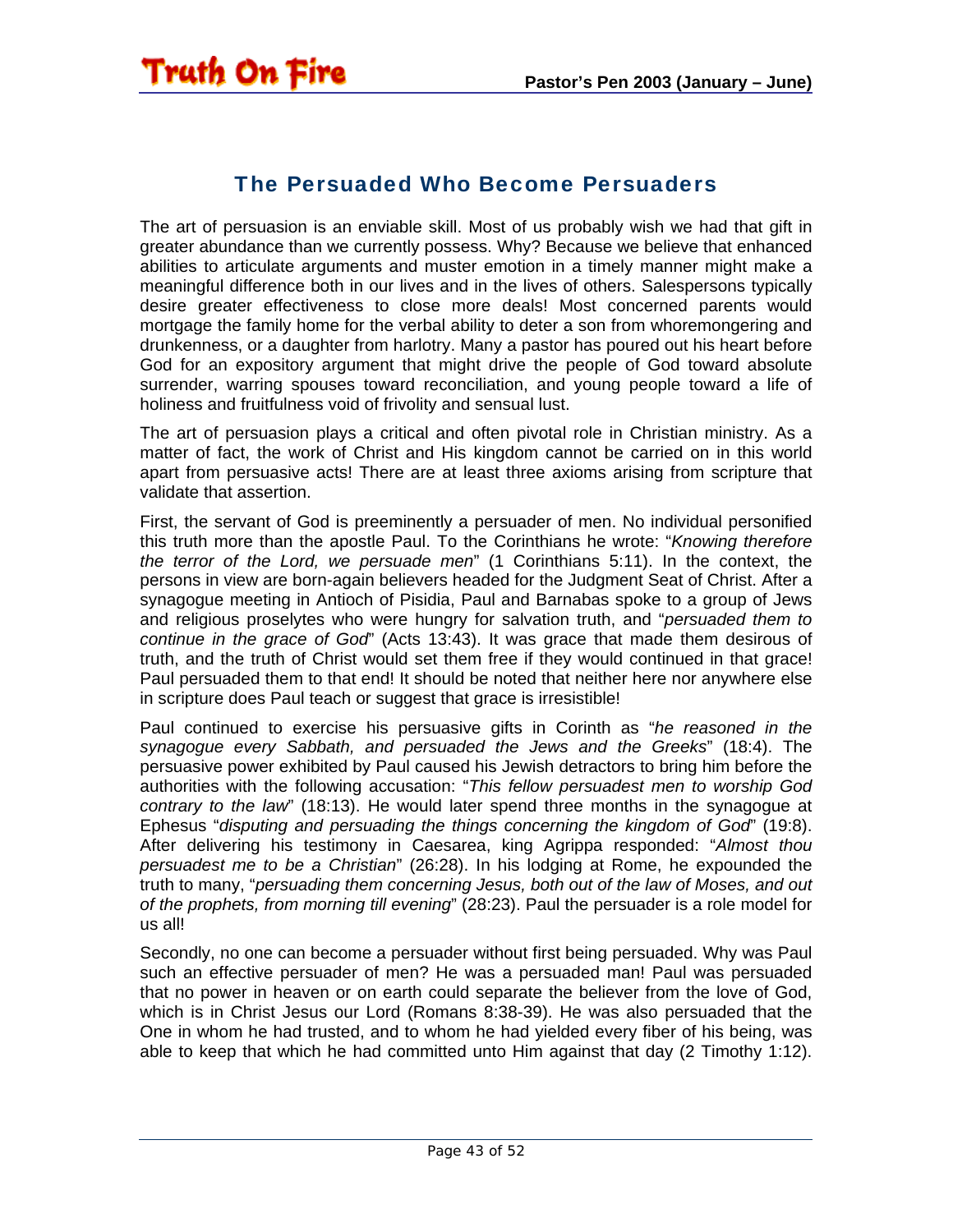These persuasions enabled Paul to remain faithful unto death, and to persuade many along the way to trust his Lord, to walk his walk, and to talk his talk! Paul is proof positive that the persuaded make the best persuaders!

Thirdly, the sword of persuasion cuts both ways. That is, for every persuasive force that recommends sinners to the grace of God, there is an opposing persuasion aimed at discrediting the gospel, dissuading the sinner who hears it, and destroying the messenger. The episode at Lystra is illustrative. The unbelieving Jews from Antioch and Iconium, who had been shadowing Paul, came to Lystra as well. They "*persuaded the people, and, having stone Paul, drew him out of the city, supposing he had been dead*" (Acts 14:19). This is clearly an extreme case of opposition!

Most of the dissuasive forces that we encounter are much more subtle. Pastors may have an hour or two each week to impress the urgency of godliness upon their hearers, who, within the same time frame, are exposed to a hundred hours of ungodliness from family, peers, television and radio, all of which tend to negate the effects of Christian doctrine and admonition. Make no mistake! Whenever and wherever the truth of Christ is sown with godly persuasion, the devil is close behind with ungodly dissuasion designed to pluck that holy seed from the heart and or rob it of its urgency.

Brethren, the spirit of tolerance fomented by political correctness within our culture casts a shadow of suspicion upon any and all persuasive acts rooted in absolute assurance. But persuade we must without fear or compromise. The Lord Jesus Christ is the only way to the Father, and eternal Hell awaits the unbelieving and disobedient. We will become persuaders of men to the extent we are persuaded of these truths!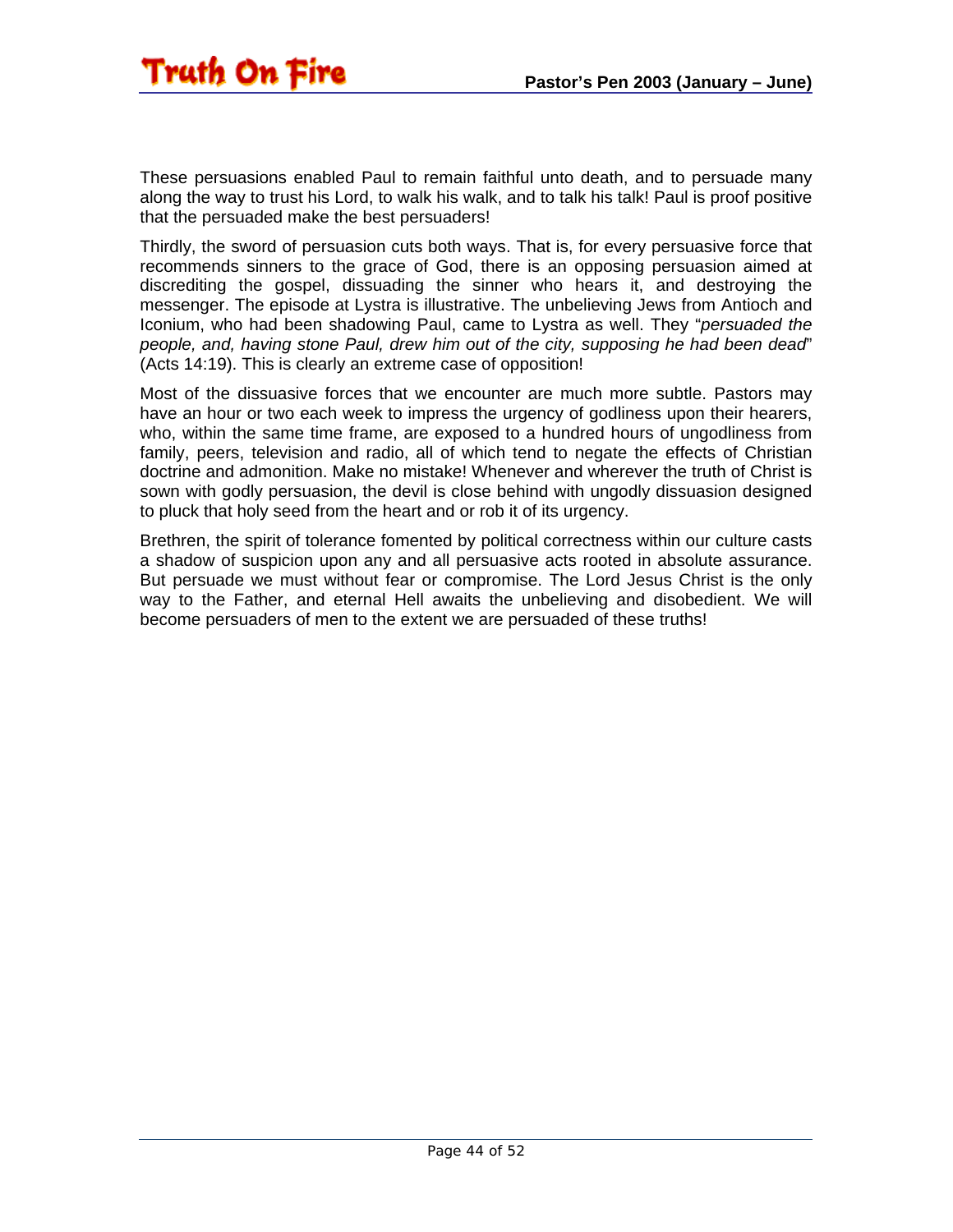#### The Believer's Advocate

<span id="page-44-0"></span>**Truth On Fire** 

A legal firm in our city has taken out a huge billboard ad that reads: "When the going gets tough, the tough get a lawyer." What first impressed me was the cleverness employed by the firm in using a popular time-tested slogan to promote the advocacy business. I can still recall my high school track coach (circa 1965) reminding his runners that when the going gets tough, the tough get going. My second thought was the reality behind the slogan. Life at times does indeed get tough, and people going through a tough time might well be willing to pay for a lawyer's time! My third consideration was its application to the spiritual realm. There are no tough issues in life more needful of resolution than those that impact the soul of man, and the Bible has plenty to say about the advocacy of God Almighty on behalf of those who trust him!

One such man was David—a man of God for whom the going got tough on many occasions. In Psalm 35:1, we find him soliciting the services of his personal defense attorney, praying: "*Plead my cause, O Lord, with them that strive with me: fight against them that fight against me*." *Plead* means literally to *toss* or *grapple*, and figuratively to *wrangle (engage in a controversy)*. It implies a third-party defense of one grappler from the ill-intended attacks of another. David envisioned himself in a spiritual fight against ungodly grapplers, and petitioned the Lord his God for assistance in defending him from his adversaries.

David was essentially saying, "O Lord, come to my defense! Toss them about who desire to toss me about! Reconfigure the battle array so that it is no longer 'them striving with me' but rather 'them striving with You'; and no longer 'them fighting against me' but rather 'them fighting against You'!" The king of Israel understood that, if you're going to face trial in the tough and contentious courtrooms of life, you had better secure the toughest Advocate you can, and defer your defense to him! Blessed is the saint who learns early on in his or her spiritual walk to petition the Lord as the first line of defense rather than the last resort!

Divine advocacy was a familiar theme to the apostle John, who penned these words: "My little children, these things write I unto you, that ye sin not. And if any man sin, we have an advocate with the Father, Jesus Christ the righteous: And he is the propitiation for our sins: and not for ours only, but also for the sins of the whole world" (1 John 2:1- 2). Advocate in Greek is **parakletos**, which refers literally to one who comes alongside of another to render aid in the time of need—an intercessor or comforter. The adversarial grappler in the context is none other than one's own personal sin. And, in this most vulnerable condition, the Lord Jesus Christ serves as Defense Counsel for the believer as he represents his own before the Father!

Jesus the Lawyer has never lost a case! Why? Because he is the propitiation (full satisfaction) for our sins! In his substitutionary death on the Cross, the full measure of Divine justice against sin, as demanded by the Law, was exacted upon and from Jesus Christ! He bore *our sins in his body on the tree* (1 Peter 2:24). He was God's Scapegoat—the Lamb of God—who took away *the sin of the world* (John 1:29). Sovereign God has decreed that only those who trust his Son Jesus shall be justified in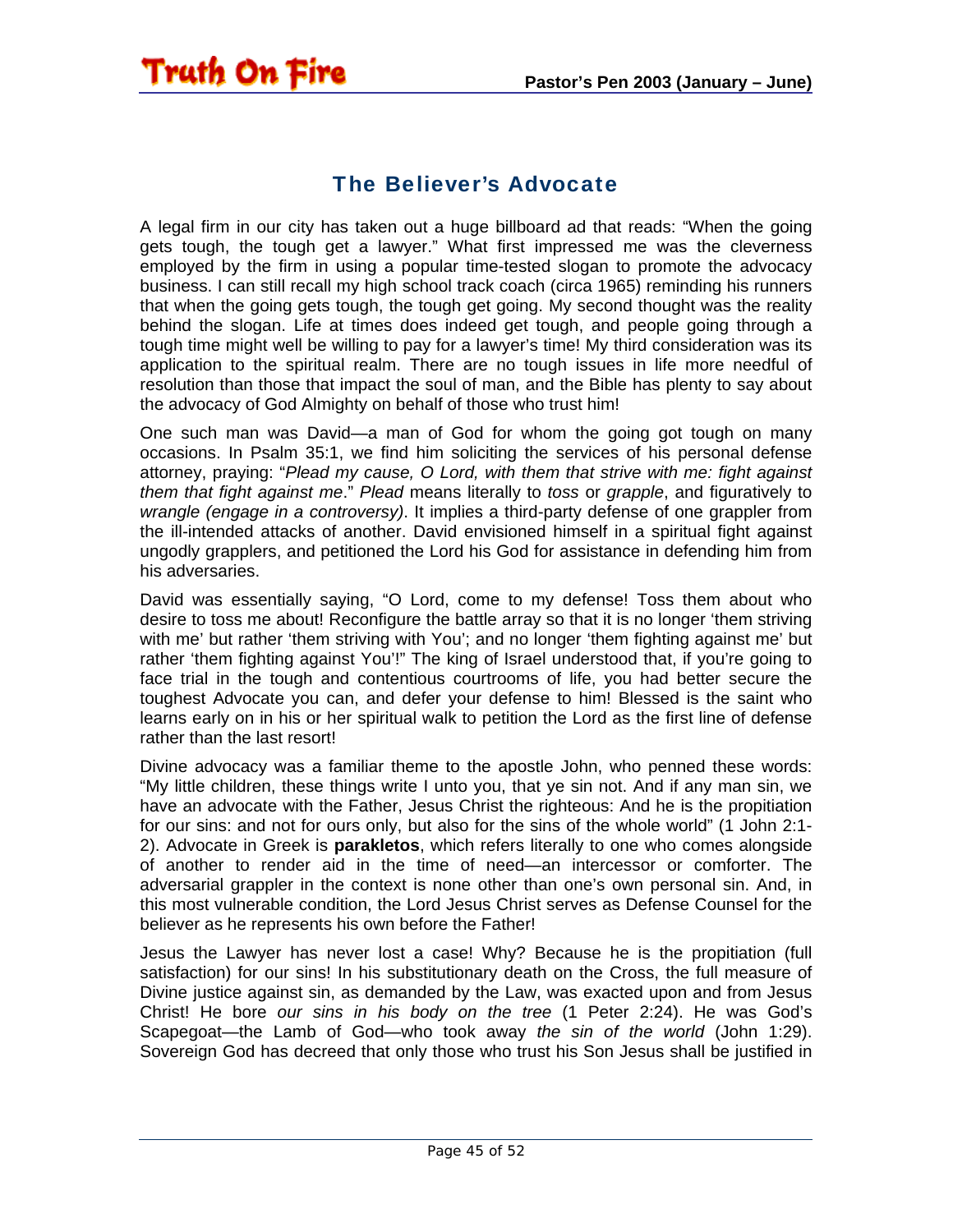his sight, and have the benefits of his vicarious death applied to their souls! Sin always makes the going tough in life! But the advocacy of Christ is God's guarantee that our righteous standing, grounded in the merits of Christ, shall never be reversed!

The apostle Paul taught Divine advocacy with these words: "*Who shall lay any thing to the charge of God's elect? It is God that justifieth*" (Romans 8:33). One benefit of justification is immunity from any spiritual charge that might bring the elect under condemnation once again. Accusers may abound, but none can make the charges stick! Why? Because a "Justified!" verdict in God's courtroom overrides every accusatory claim!

Paul employed this rhetorical declaration to establish an incontrovertible link between justification and election. Every believer in Jesus is both justified and elected whereas unbelievers are unjustified, unelected, and therefore chargeable. God's elect are justified—all of them! The elect are believers, and only believers are elected! Failure to grasp this basic primer on election has led many good-hearted and otherwise godly men (The Puritans, Spurgeon, et al) into the philosophical and unbiblical morass of five-point Calvinism.

Brethren, perhaps we should adopt the slogan to read: "When the going gets tough, the believer has the toughest Lawyer in town." Personally, I have never been fond of reducing the majesty of Jesus Christ to a simplistic jingle. But the truth, without regard for its expression, is still the truth, and there are few truths so precious to the believer as the advocacy of Christ on behalf of his clients—the elect. Therefore any jingle stored within our spiritual memory banks that prompts us to seek God early in tough times serves us well. If the going gets tough where you live, defer your defense to the Lord Jesus Christ!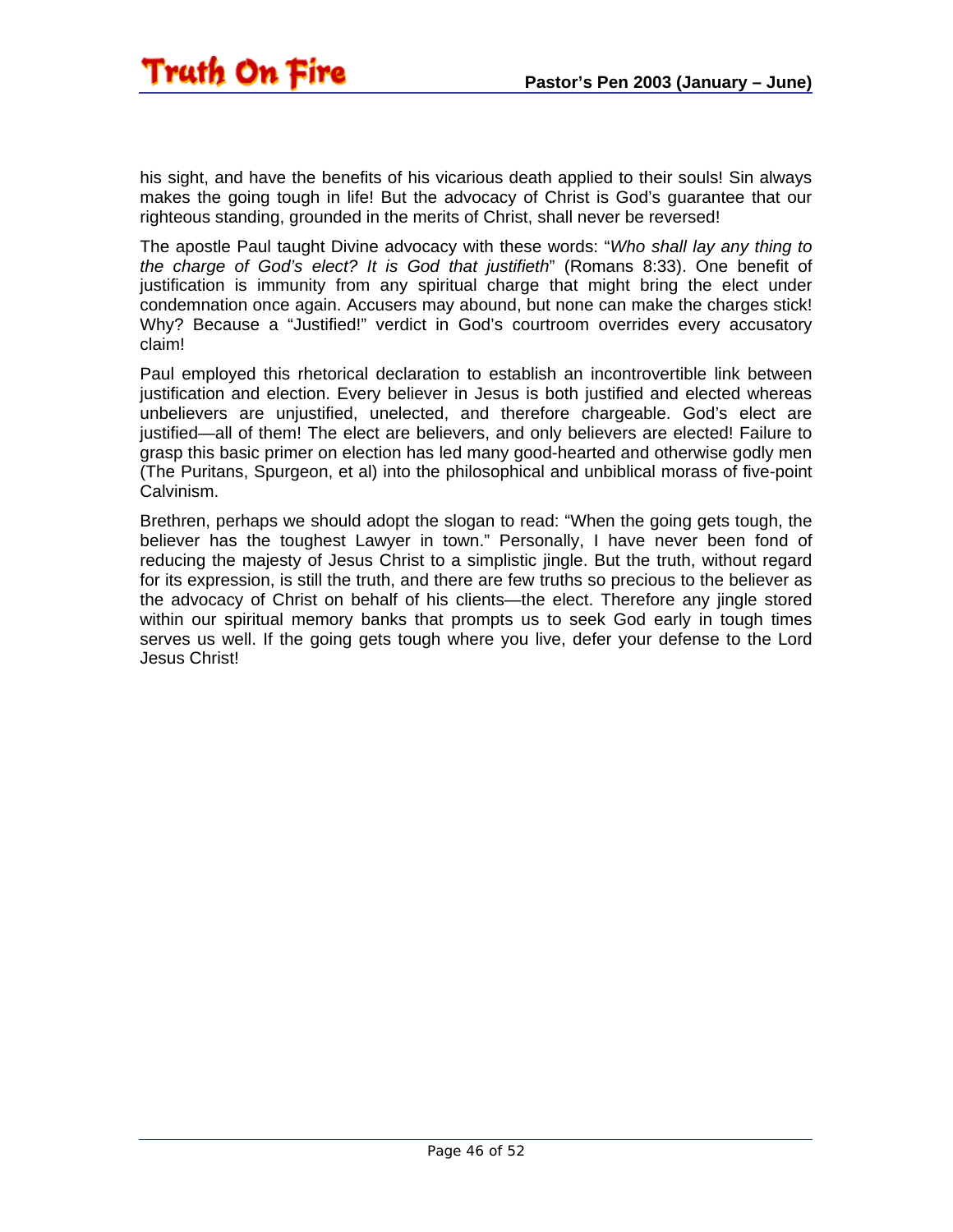#### The Truth in the Midst of Our Trouble

<span id="page-46-0"></span>A bit of humorous analysis often heard from those who are encountering tough times goes something like this: "So I said to myself, 'Self, cheer up! Things could be worse!' So I cheered up, and, sure enough, things got worse!" All of us know too well that trouble the stuff of tough times—can come in bunches like a series of body blows delivered in a prize fight. Just when you think things cannot get any worse, that is exactly what happens! Sound familiar?

Trouble in life is unavoidable. If you are breathing, there is a strong likelihood that you are battling! Trouble comes in many forms, but is most often the residue of our relationships with people. David poured out his soul before God, saying, "*Lord, how are they increased that trouble me! Many are they that rise up against me*" (Psalm 3:1).

Dr. Gray Allison, former president of Mid-America Baptist Theological Seminary, would often remind students that the ministry would pose no problems at all if it weren't for folks. It was a tongue-in-cheek yet fact-based admonition for us to enter the ministry void of naivety where people are concerned, and exercise diligence in building good and godly relationships with those for whom God had given us the spiritual oversight. David would no doubt concur since it was *they* who were behind his increased troubles!

The historical setting of Psalm 3, as set forth in the title, enables us to identify the source of his trouble: "*A Psalm of David, when he fled from Absolom his son*." A perusal of 2 Samuel 15-18 gives a clear sense of the danger faced by David after "*Absolom stole the hearts of the men of Israel*" (15:6). The *conspiracy was strong* as *the people increased continually with Absolom* (15:12). No event in David's life was more painful or troubling! It was more than political: it was personal! Up to this point, Saul's repeated attempts to kill him may have held that distinction. But Absolom's ego-driven attempt to overthrow his father's kingdom, and do him personal harm, exceeded all others in gravity and infamy. David had had his share of bad days, but this was the worst! And things got worse still when David received word that Joab had killed his son.

The troubled saint will find, however, that God always interweaves truth within the fabric of trouble, and the truth discovered serves as an anchor for the soul in the raging seas of life. What was David's anchor? Well, the word on the street was, "*There is no help for him in God*" (Psalm 3:2). But in this alleged state of helplessness, David found hopefulness in the following truth: "*But thou, O Lord, art a shield for me; my glory, and the lifter up of mine head*" (3:3). As David exited Jerusalem, passed over the brook Kidron to the Mount of Olives and into the wilderness, he realized afresh that God was both *on* his side and *at* his side!

The Lord as our *shield* portrays him as a Protector. There were two types of shields commonly used in those days for armed conflicts: the smaller variety held by one hand, and used for deflecting blows, while the other hand wielded a sword; and the larger variety held by an armorbearer to protect the flanks and rear of his warrior master so that any immediate threat would be directly in front of him at all times. It was a common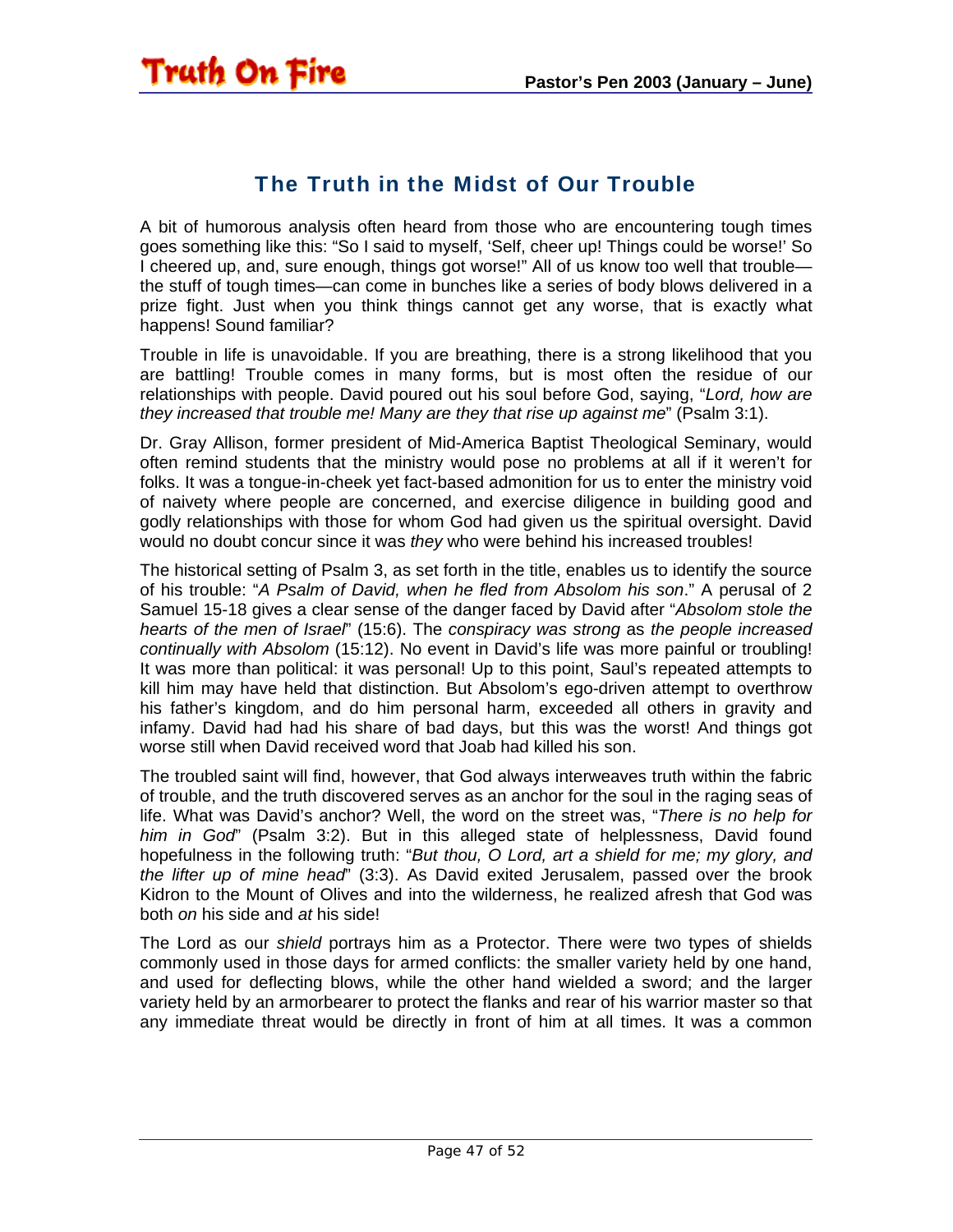practice for warriors to have multiple armorbearers (and therefore multiple shields) for complete sideward and rearward protection. It is the larger shield to which David refers.

The Lord as our *glory* portrays him as a Motivator. *Glory* denotes weightiness and substance. It signifies the core motivation that underlies our existence. God was that core for David! In this respect, the believer is like a nuclear reactor. The one and only event that can prevent it from operating safely and effectively is a breach of the nuclear core that results in a meltdown and subsequent disaster! David is essentially saying, "Yes, I have endured some crippling body blows in this struggle, but my core is still intact!" As Graham Scroggie has succinctly stated: "Absolom had the crowd, but David had God; and one with God is a majority."

The Lord as *the lifter up of our head* portrays him as a Sustainer. *Lifter up* requires no linguistic analysis. Can you envision the defeated child with chin dropped to the chest, and the parent stretching forth a hand to that sagging chin for the purpose of lifting the head and speaking eye-to-eye those words of comfort and hope that will restore a sense of dignity to a wounded spirit? If so, you've got the picture. So God says to David, "Son, I know you're hurting, but you're still my man, and the apple of my eye! Absolom, Ahithophel, and others may have jumped ship, but I am still on board! Do not count me among your losses!"

Brethren, trouble may be unavoidable, but the truth of God in every life situation is both undeniable and unchangeable! When trouble comes our way, we must find the truth in our trouble—a virtual impossibility unless the Lord Jesus Christ is at the core of our existence. Embracing the truth in the midst of our trouble is the greatest deterrent to spiritual meltdown!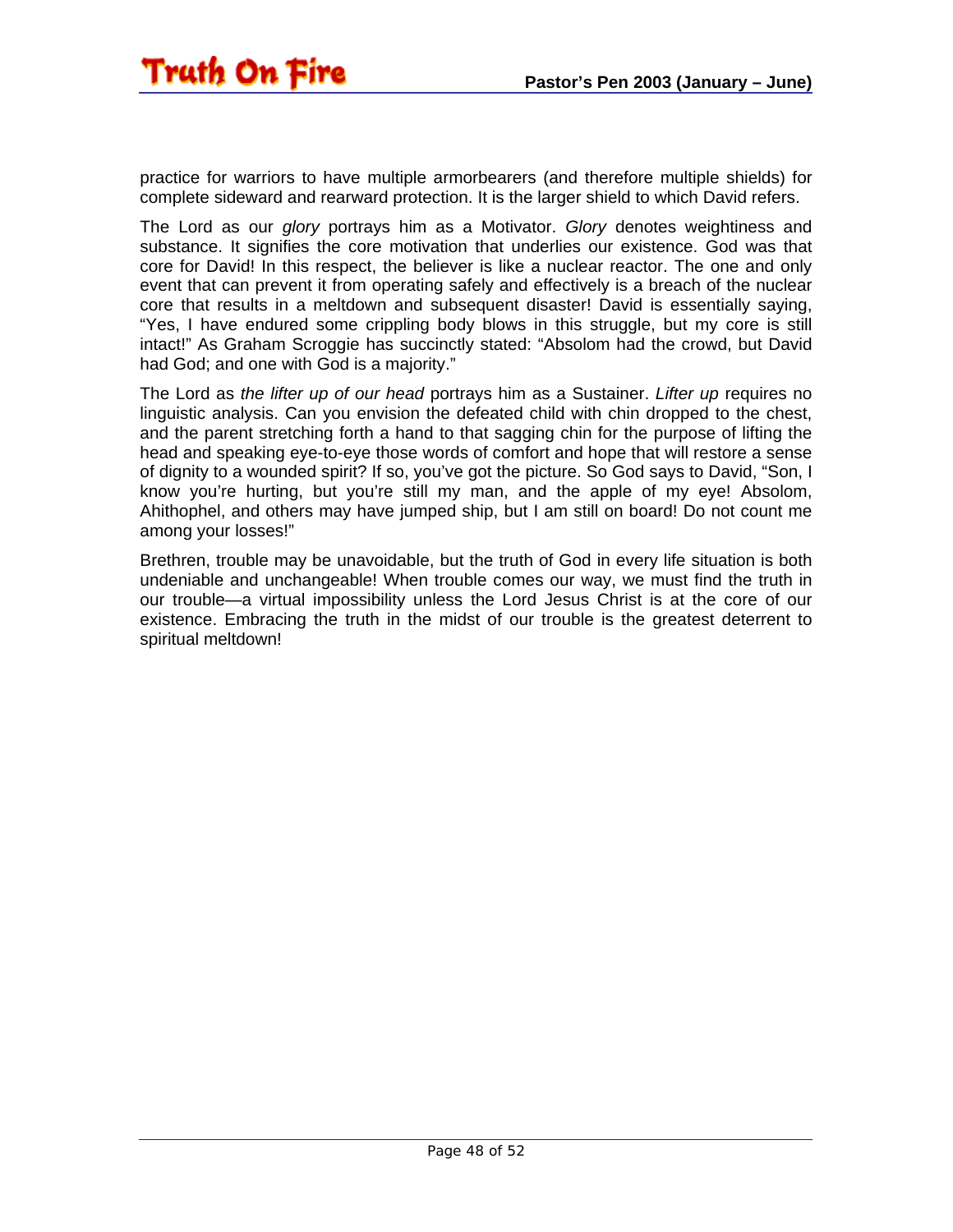#### He Abideth Faithful

<span id="page-48-0"></span>**Truth On Fire** 

The Methodist minister Thomas O. Chisholm (1866-1960) gave us one of the greatest hymns ever to grace the pages of a Christian hymnal. "Great Is Thy Faithfulness" is the hymn. According to Chisholm, it was simply his personal experiences based on Bible truth (apart from any special circumstances) that prompted him to write the hymn. In a letter written in 1941, he said, "My income has not been large at any time due to impaired health in the earlier years, which has followed me until now. Although I must not fail to record here the unfailing faithfulness of a covenant-keeping God and that He has given me many wonderful displays of His providing care, for which I am filled with astonishing gratefulness." And all God's people said, "Amen!"

It was the prophet Jeremiah who penned the biblical text underlying this great hymn: "It is of the Lord's mercies that we are not consumed, because his compassions fail not. They are new every morning: great is thy faithfulness" (Lam. 3:22-23). Moreover, Moses was the first inspired spokesman to formally enunciate this truth to God's people: "Know therefore that the Lord thy God, he is God, the faithful God, which keepeth covenant and mercy with them that love him and keep his commandments to a thousand generations" (Deut. 7:9). The apostle John, the last inspired writer, twice refers to Jesus Christ as the faithful witness (Rev. 1:5, 3:14) and as the one who is called Faithful and True at his second coming (19:11). By my reckoning, that makes God's faithfulness a cover-tocover theme in the scriptures.

In his epistles, Paul cited God's faithfulness on at least six occasions as a means of bolstering the confidence of believers. God is faithful, which means he can be depended upon to perform without fail all that he has promised to do on behalf of them that believe! One of those six citations was directed toward his protégé Timothy: "*If we believe not, yet he abideth faithful; he cannot deny himself*" (2 Tim. 2:13). It is therefore apparent that our eternal security in Christ rests squarely upon the firm foundation of God's faithfulness. It is not based upon works of righteousness that we do after justification, nor is it contingent upon perseverance in the faith. It is strictly the result of God's mercy as an expression of his faithfulness!

The context is one in which Paul shares with his ministerial son the reality of suffering and the necessity of enduring hardness as a gospel soldier. He endures "*all things for the elect's sakes, that they may obtain the salvation which is in Christ Jesus with eternal glory*" (2:10), and by implication expects Timothy to endure them for the same reason. The *elect* are those who are in Christ by virtue of the new birth. The salvation to be obtained is progressive holiness and spiritual growth in the realm of sanctification. These temporal masteries translate directly into eternal glories!

In writing to the Corinthian church, Paul dealt with the same issue in this manner: "*If any man's work abide which he hath built thereupon, he shall receive a reward. If any man's work shall be burned, he shall suffer loss: but he himself shall be saved; yet so as by fire*" (1 Cor. 3:14-15). In this sad scenario, the justified man who fails in sanctification still enters heaven, but forfeits many of the eternal glories that could have been his. Paul was willing to endure all manner of hardship to prevent this from happening, and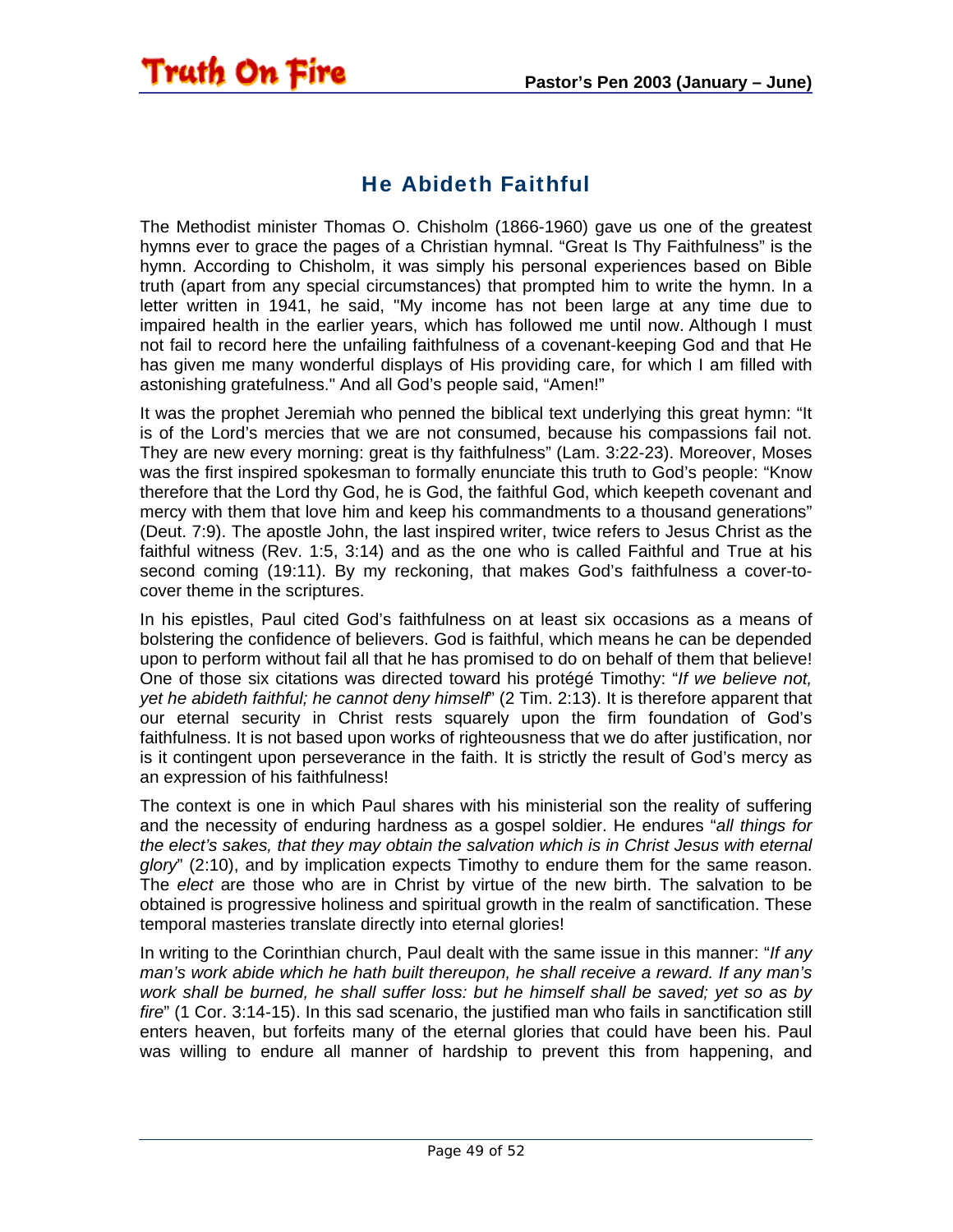

encouraged Timothy to do likewise as a pastor. And in Paul's mind, there was no one quite like Timothy when it came to caring for the spiritual state of God's people (Phil. 2:20).

Paul sets forth a *faithful saying* that consists of four conditional statements and expands upon the theme of eternal glory (2 Tim. 2:11-13). First, being *dead with him* includes a daily denial of self that unleashes the life of Christ through Holy Ghost power. A saved widow, for example, who lives in pleasure is *dead while she lives*, and thus fails to experience abundant life (1 Tim. 5:6). To reign with Christ is a millennial privilege reserved for those who suffer. Contrariwise, Christ will deny the same eternal glories and privileges to those who deny him through carnality and cowardice. And what if any of his own fails to persevere in the faith as a matter of daily dependence, and therefore falls into a state of practical unbelief and fruitlessness? He abides faithful! He cannot deny himself! The one who promised eternal life for a look of faith, and whose predestinating grace assures ultimate conformity to the image of Christ for those whom he justifies, will make good on his word without regard for our spiritual collapses—or successes!

Brethren, at times we may come to loathe the inconsistencies that plague us in our spiritual journey. Even Satan—the accuser of the brethren—will make a case against us, and seek to convince us that we are washed up as far as God is concerned. But through the misty shroud of doubt shines this most blessed assurance—he abideth faithful! He is the dependable and unmovable Rock of our salvation! Though heaven and earth pass away, he remains steadfast and unshakable! "He abideth faithful" is a blessed thought indeed!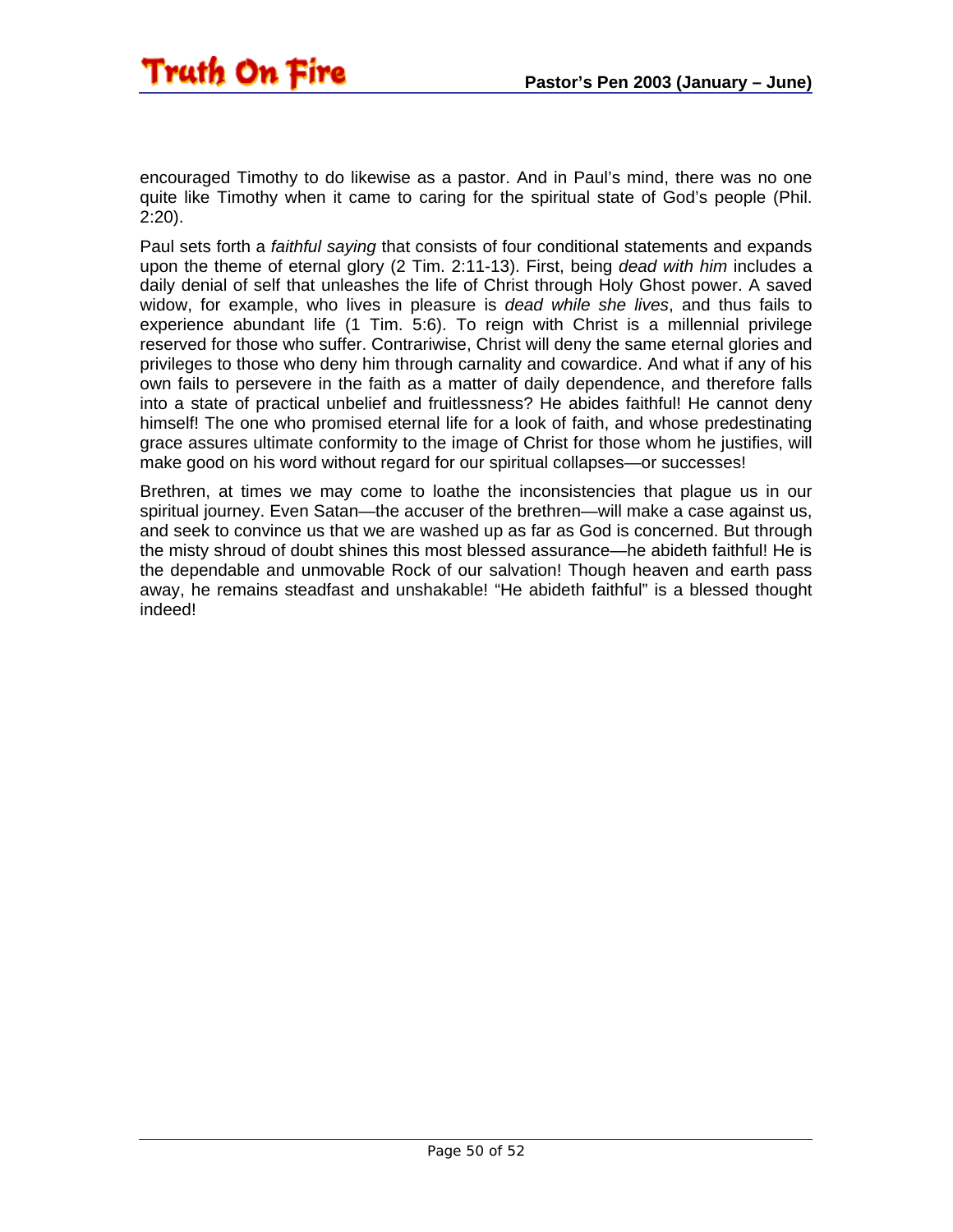#### The Journey Toward Sodom

<span id="page-50-0"></span>In 1973, the Texas legislature passed the Homosexual Conduct Law prohibiting citizens from engaging in oral and anal sex. That statute made it a misdemeanor for samegender couples to have sex, even in private. On Thursday, June 26, 2003 the United States Supreme Court struck down that law as unconstitutional. In 1986, the Court had considered a similar Georgia law that made sodomy a criminal offense. The respondent Hardwick had challenged the Georgia statute in Federal District Court on the grounds that it criminalized *consensual* sodomy, and won dismissal of the charges—a ruling later upheld by the Court of Appeals.

The Supreme Court, however, reversed the opinion of the lower Courts, upholding the constitutionality of the Georgia law. Justice White wrote for the majority: "The issue presented is whether the Federal Constitution confers a fundamental right upon homosexuals to engage in sodomy…We first register our disagreement with the Court of Appeals and with respondent that the Court's prior cases have construed the Constitution to confer a right of privacy that extends to homosexual sodomy…We think it evident that none of the rights announced in those cases bears any resemblance to the claimed constitutional right of homosexuals to engage in acts of sodomy…[The respondent] would have us announce, as the Court of Appeals did, a fundamental right to engage in homosexual sodomy. This we are quite unwilling to do."

The 1986 Supreme Court ruling was heralded as a triumph for morality and a major setback for gay rights activists. But like a pesky colony of subterranean termites, sodomites and their supporters continued to tunnel through the cracks in our moral foundation, and have now persuaded a more sympathetic Court to acquiesce. Patty Reinert of the Houston Chronicle writes: "The 6-3 decision, striking down Texas' sodomy law as a violation of constitutional privacy rights, reversed the court's ruling 17 years ago…The ruling, which also threw out all of the country's remaining sodomy laws in 12 other states, is expected to give a huge boost to the fight for equal treatment of homosexuals in other areas of American life, including employment, housing, marriage, child rearing and military service."

Justice Scalia, who wrote the dissenting opinion, accused the majority of taking sides in a "culture war" that would create "massive disruption of the current social order." In rendering this decision, Scalia believed the Court had signed on to the "so-called homosexual agenda," and invented "a brand new constitutional right" rather than waiting for laws to be rewritten by the legislative branch. He further warned that the decision marks the end of other state laws dealing with sex and morality, such as those prohibiting adultery, bigamy, prostitution, and incest. "Every single one of these laws is called into question by today's decision," he said.

There is one conclusion to be drawn from this latest assault on moral absolutes as defined by the Word of God: America continues its fatal journey toward spiritual Sodom and the judgment of God. There is therefore one question that must be asked: What can possibly avert God's wrath upon our nation as it persists along the path of moral relativism and the legitimization of perversion? The answer is found in Isa. 1:9: "*Except*